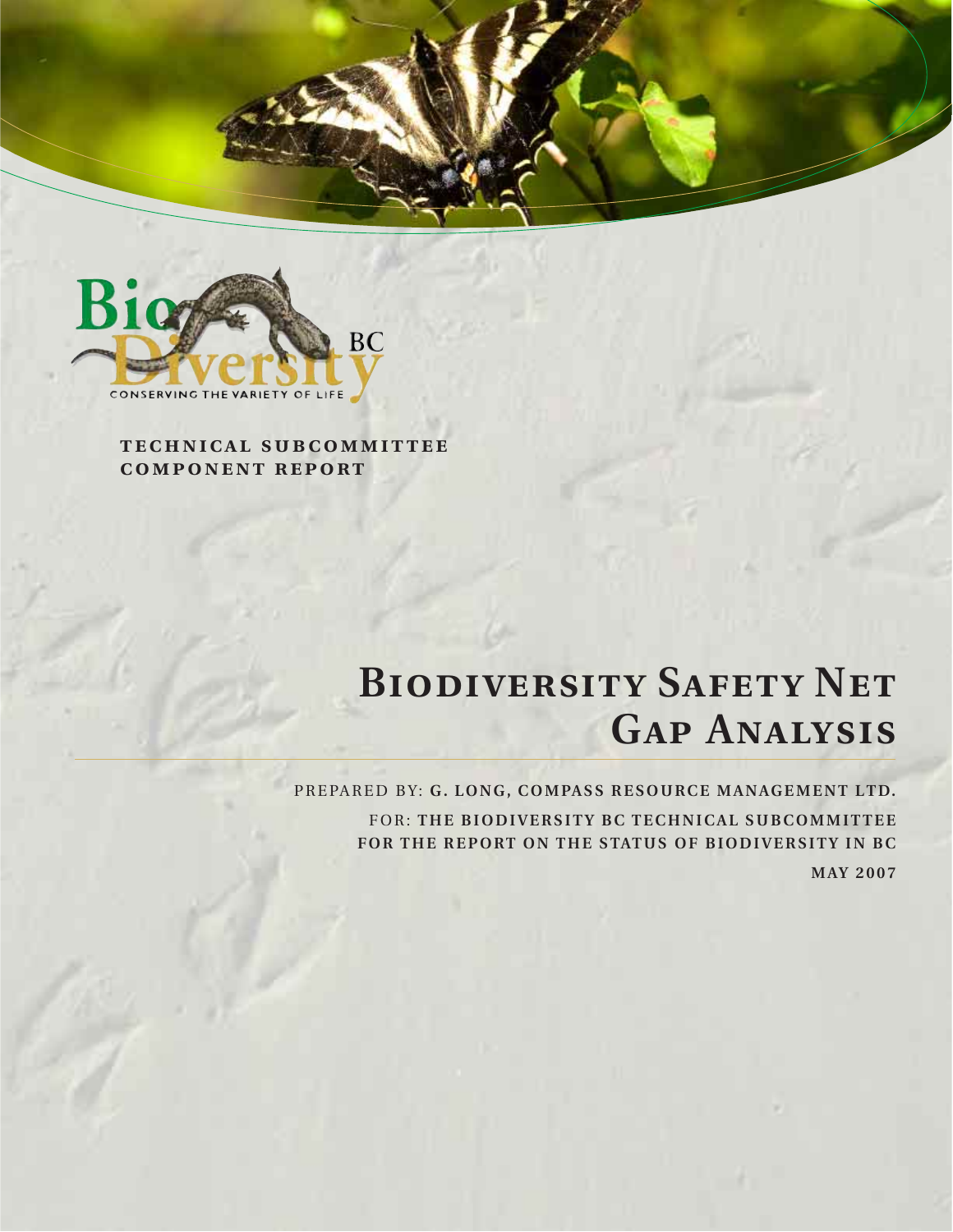

## Technical Sub-Committee Component Report

## **Biodiversity Safety Net Gap Analysis**

**Prepared By:** G. Long, Compass Resource Management Ltd. **Prepared For:** The Biodiversity BC Technical Sub Committee For the Report on the Status on Biodiversity in BC **Date:** May 2007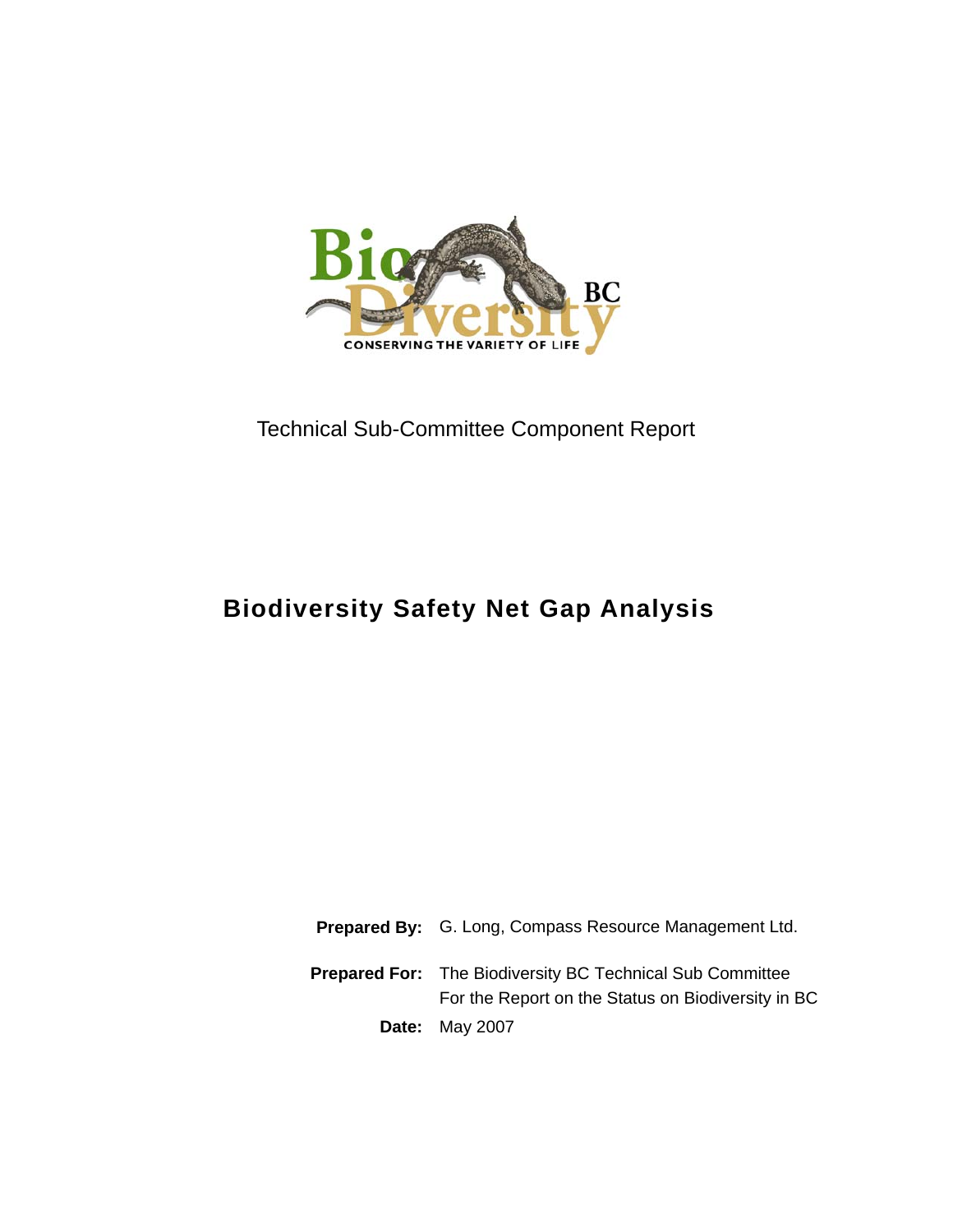

## **Biodiversity Safety Net Gap Analysis**

Final Report

Biodiversity BC Steering Committee

Graham Long Partner, Compass Resource Management Ltd. 200 - 1260 Hamilton St. Vancouver, B.C. V6B 2S8 Canada Phone: 604-641-2875 glong@compassrm.com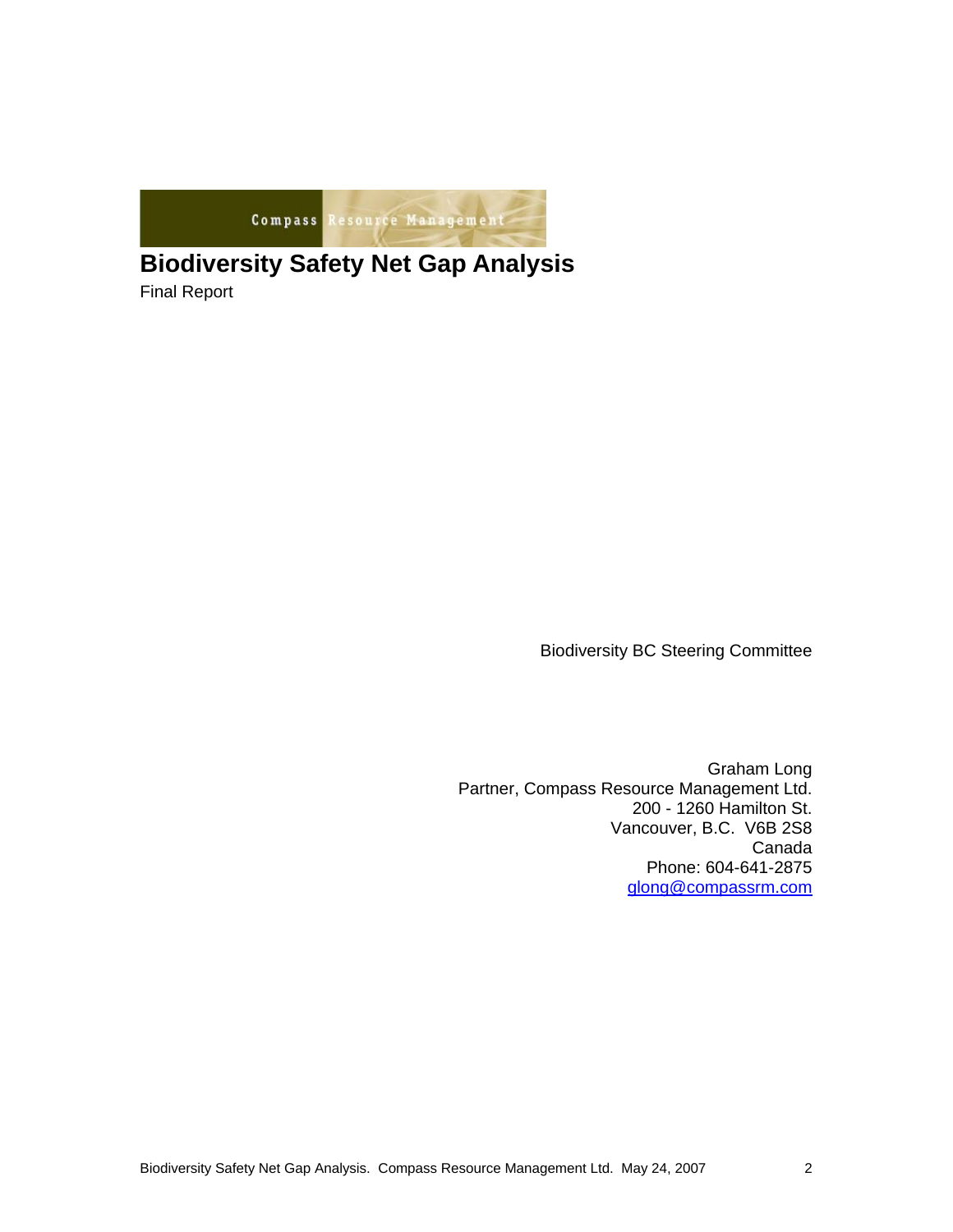## **1 Executive Summary**

The Biodiversity BC (BBC)<sup>1</sup> is developing a Biodiversity Action Plan for British Columbia. The process for developing the action plan will include the preparation of an ecological assessment that describes the current status, impacts and trends of biodiversity in British Columbia. This document represents the results of the safety net gap analysis, which identifies the present level of residual impact on biodiversity despite the current mitigative measures (i.e. legislation, policy and programs) in place. Therefore the output will identifies the current gaps in protecting biodiversity despite our current conservation actions.

In this study, we have attempted to identify biodiversity gaps through an approach that combines a systematic, quantitative expert judgment approach, which links broad categories of stressors, impact mechanisms and biodiversity ends, with a qualitative, open-ended survey of experts.

Over two phases, 25 biodiversity experts with a generalized knowledge of the issues facing the Province were asked to complete a Microsoft Excel spreadsheet based surveys in each phase. In Phase I, 17 experts were asked to express, using both absolute and relative measures, the concern they felt for various biodiversity 'ends' (i.e. genetic, species & population, ecosystems in both freshwater and terrestrial realms). They were then asked to identify the relative magnitude of the relationships between those ends, through the mechanisms (e.g. habitat loss) that directly harm them – and the stressors (e.g. resource development) that ultimately give rise to them. The survey also asked numerous open-ended questions about current levels of harm and about policy gaps they felt existed. In the second Phase, a second group of 18 experts (including ten from Phase I and eight new to the process), were asked to review the findings from Phase I, and to propose specific action items for an Action Plan.

In our examination of biodiversity ends, we found that in both the terrestrial and freshwater realms, experts are more concerned about mitigative gaps associated with degradation to ecosystems than species / populations or genetic diversity. This concern is reflected in qualitative comments around action items, where there is a strong interest among many for a more ecosystem-based approach to planning and conservation.

We examined six categories of impact mechanisms and found that the primary areas of current mitigative failure were Ecosystem Alteration, Ecosystem Loss and Alien Species over other mechanisms: Direct Mortality, Disturbance, and Environmental Contamination.

We further examined 12, collectively exhaustive, stressors and elicited from experts the extent to which each gives rise to the six impact mechanisms. By combining the resulting quantitative data through a modified Delphi approach with those already mentioned, we were able to rank the mitigative gaps associated with the stressors. Of the 12, urban / rural development, agriculture, transport and utility corridors, forestry,

 1 The BBC is also known as the Conservation Planning Tools Committee under the BC Conservation Land Forum established in 2005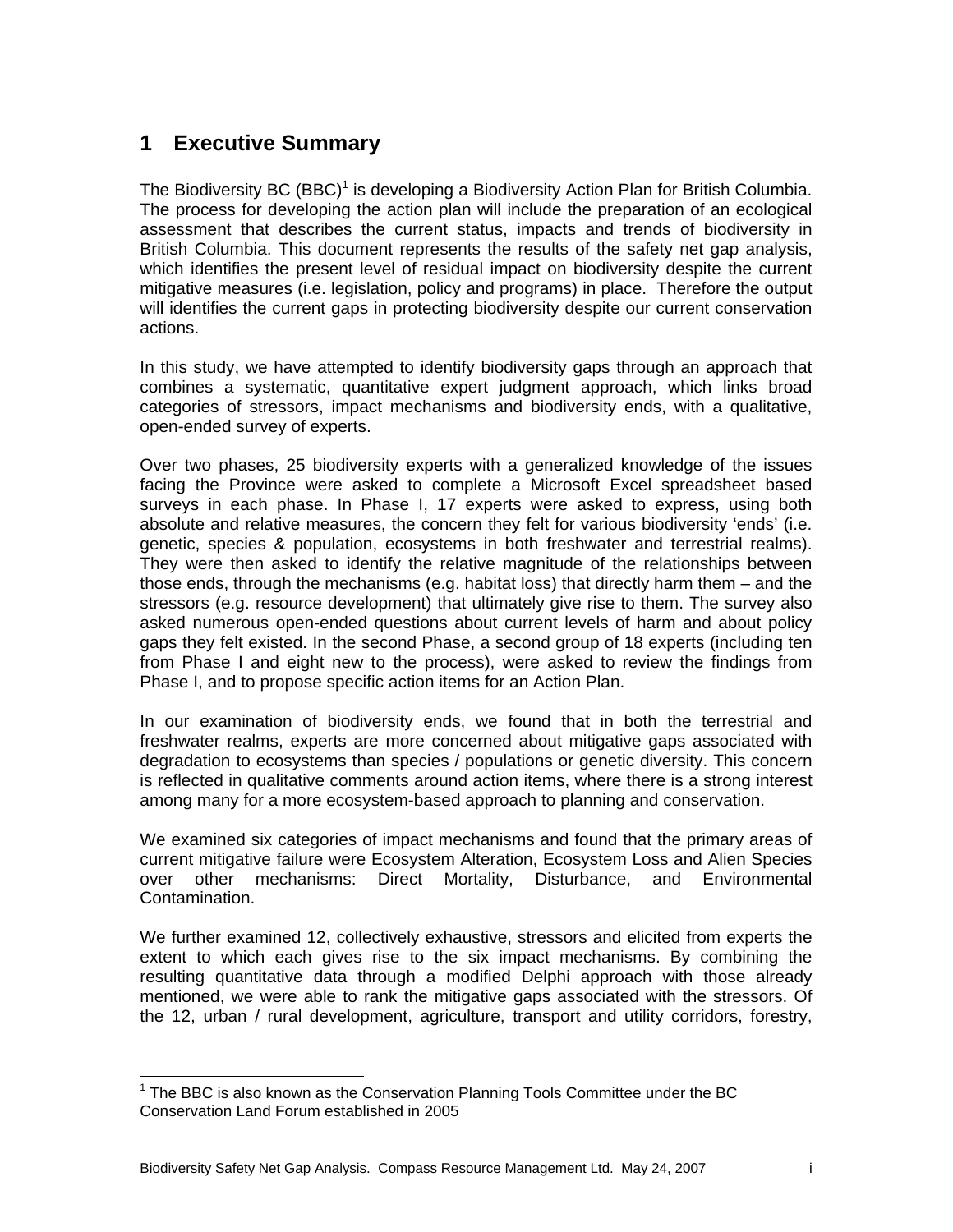climate change and oil and gas are the six currently resulting in most concern for biodiversity values.

Finally, we asked experts to list areas that should be addressed by an Action Plan. Experts suggested a wide range of ideas, with common themes including:

- More focus on ecosystem / landscape level planning and conservation that would help reduce fragmentation of key habitats and protect species without the need to necessarily understand them
- A more active and hands-on role for government in land use planning, particularly in the conservation of connective corridors of use to multiple species
- A greater focus on freshwater and non-commercial species, perhaps suggesting a need for a more science-based approach to investing resources into understanding and protecting species at risk
- More focus on rapidly developing specific issues, such as climate change adaptation and alien species introductions
- The need to provide funds for basic research into the life histories of many native species for which very little is known.
- The need to communicate to elected officials and the public the value provided by biodiversity and its importance relative to other, more short-term competing resource management objectives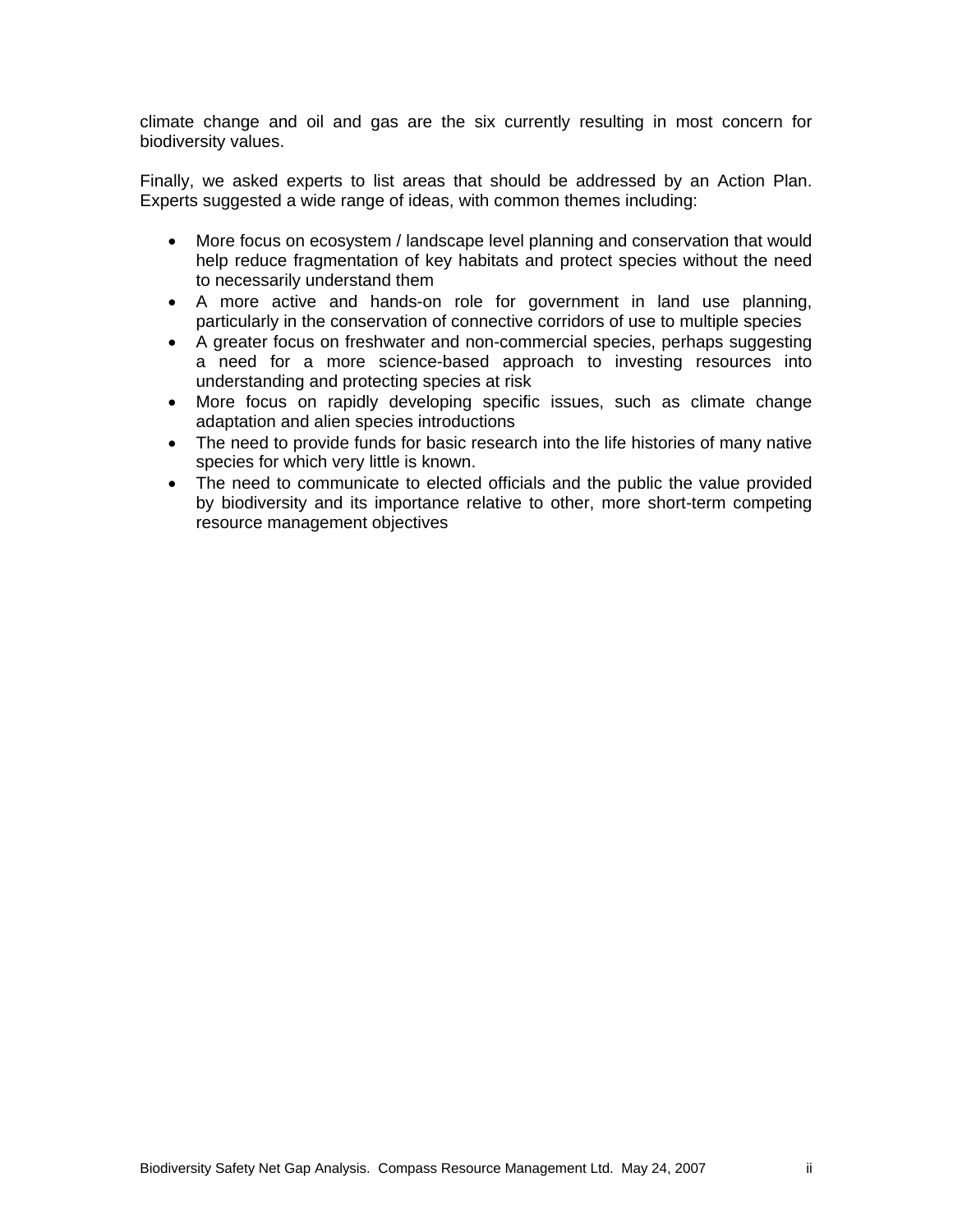#### **Table of Contents**

| 1 |                                                                                                                                                                                                        |  |
|---|--------------------------------------------------------------------------------------------------------------------------------------------------------------------------------------------------------|--|
| 2 |                                                                                                                                                                                                        |  |
| 3 | 3.1<br>3.2<br>3.3                                                                                                                                                                                      |  |
|   | $\overline{4}$<br>4.1<br>4.2<br>4.3<br>4.4<br>4.4.1                                                                                                                                                    |  |
| 5 | 5.1.1<br>5.1.2<br>5.1.3<br>5.1.4<br>5.1.5<br>5.1.6<br>5.2                                                                                                                                              |  |
| 6 |                                                                                                                                                                                                        |  |
|   |                                                                                                                                                                                                        |  |
| 7 |                                                                                                                                                                                                        |  |
| 8 | 8.1<br>8.1.1<br>8.1.2<br>Part 2: Relative Contribution of Six Impact Mechanisms to Six Biodiversity Ends 40<br>8.2<br>Part 3: Relative Contribution of Six Stressors to Six Impact Mechanisms -<br>8.3 |  |
|   | 8.4<br>8.4.1<br>8.4.2<br>8.4.3<br>8.5<br>8.5.1<br>8.5.2<br>8.5.3<br>8.5.4<br>8.6<br>8.6.1                                                                                                              |  |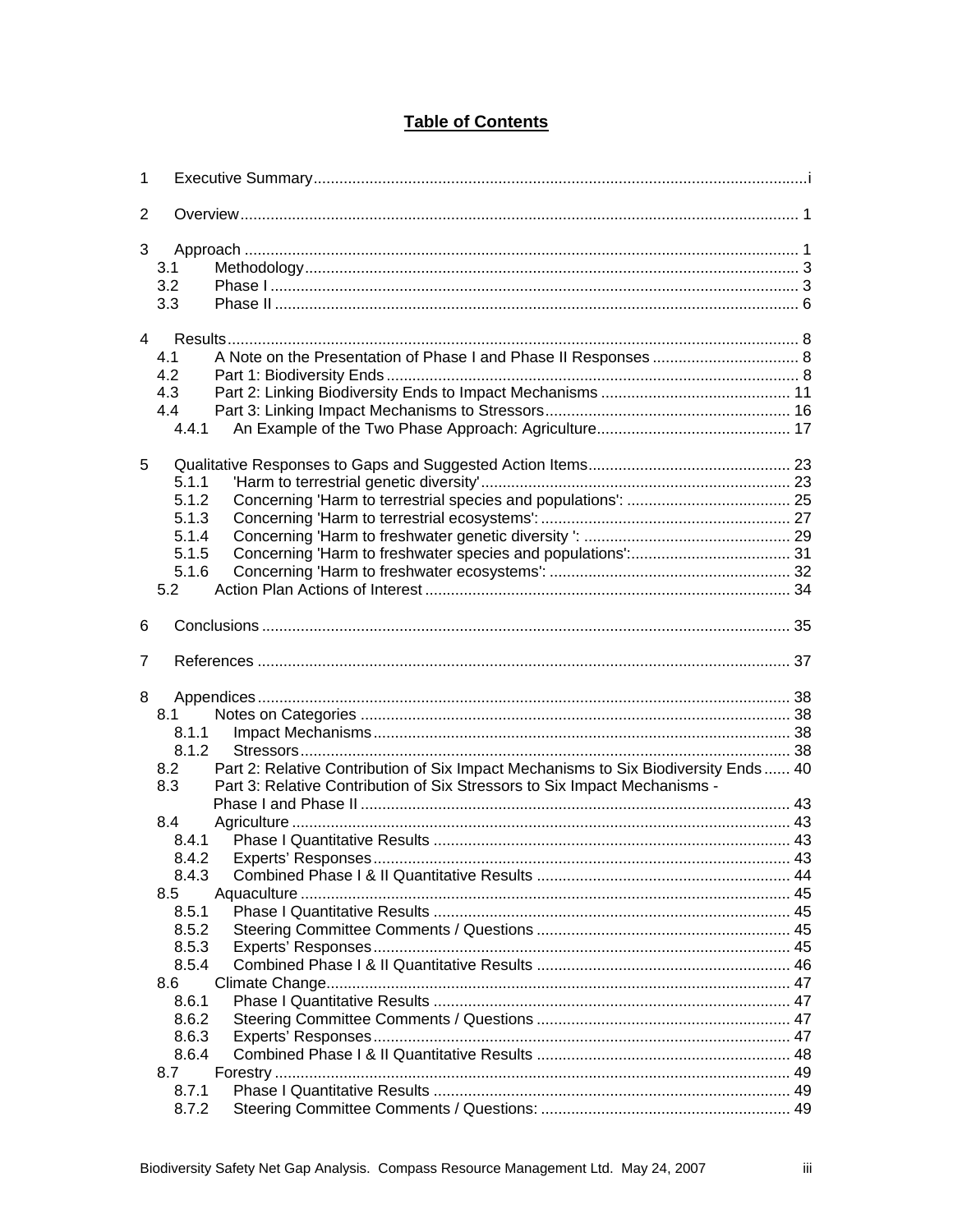| 8.7.3  |  |
|--------|--|
| 9.3.4  |  |
| 8.8    |  |
| 8.8.1  |  |
| 8.8.2  |  |
| 8.8.3  |  |
| 8.8.4  |  |
| 8.9    |  |
| 8.9.1  |  |
| 8.9.2  |  |
| 8.9.3  |  |
| 8.9.4  |  |
| 8.10   |  |
| 8.10.1 |  |
| 8.10.2 |  |
| 8.10.3 |  |
| 8.10.4 |  |
| 8.11   |  |
| 8.11.1 |  |
| 8.11.2 |  |
| 8.11.3 |  |
| 8.11.4 |  |
| 8.12   |  |
| 8.12.1 |  |
| 8.12.2 |  |
| 8.12.3 |  |
| 8.12.4 |  |
| 8.13   |  |
| 8.13.1 |  |
| 8.13.2 |  |
| 8.13.3 |  |
| 8.13.4 |  |
| 8.14   |  |
| 8.14.1 |  |
| 8.14.2 |  |
| 8.14.3 |  |
| 8.14.4 |  |
| 8.15   |  |
| 8.15.1 |  |
| 8.15.2 |  |
| 8.15.3 |  |
| 8.15.4 |  |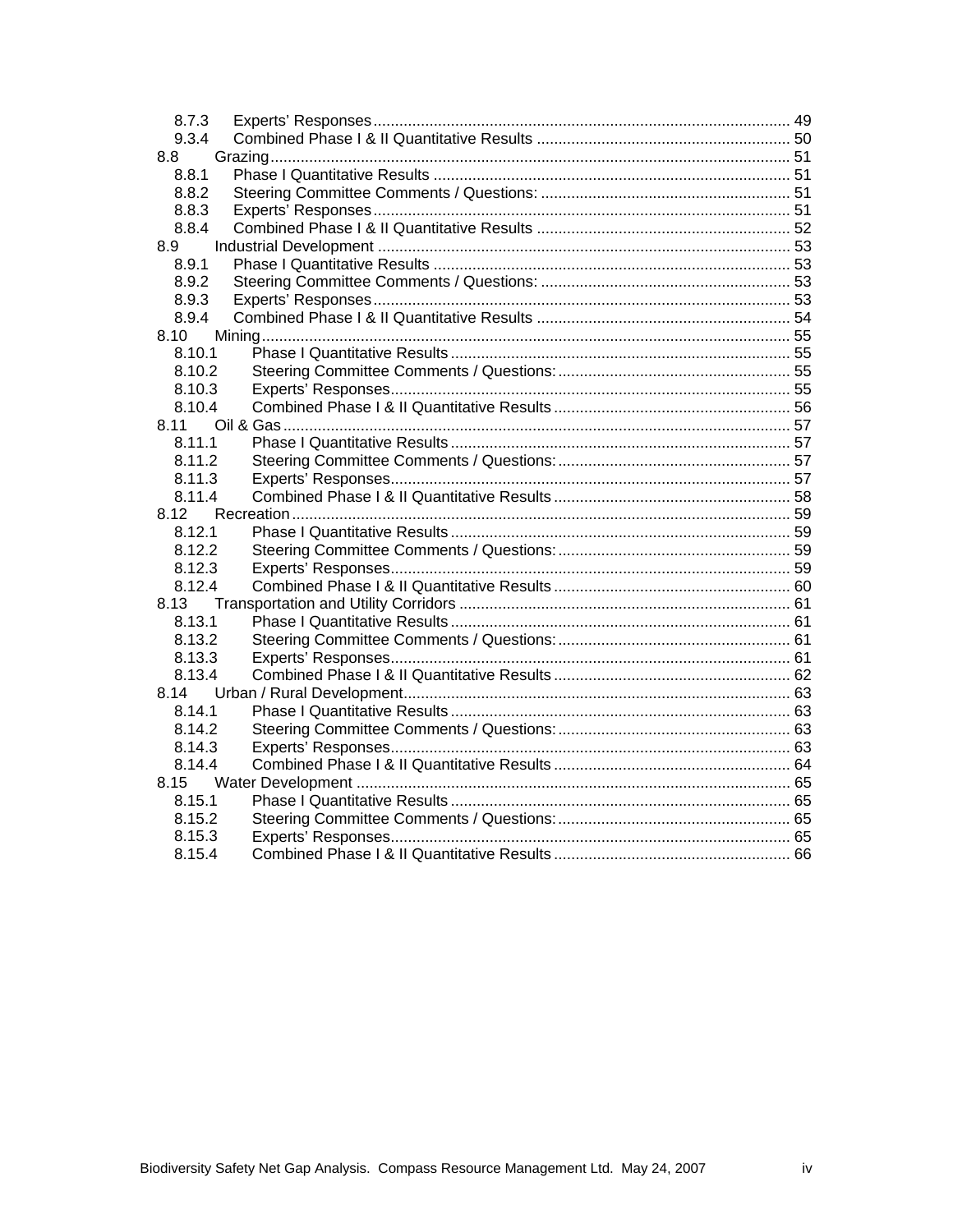### **2 Overview**

In October 2004, the provincial government announced the contribution of \$8 million to create the B.C. Trust for Public Lands to support biodiversity conservation in British Columbia. As part of the Trust agreement, the B.C. Conservation Land Forum was established, which consisted of three levels of government and six environmental nongovernmental organizations.

The B.C. Conservation Lands Forum's charter includes an independent Conservation Planning Tools Committee (CPTC), known as Biodiversity BC (BBC), with the mandate to develop and facilitate implementation of a comprehensive, science-based Biodiversity Action Plan for British Columbia.

Members of the BBC include: Environment Canada, B.C. Ministry of Environment, B.C. Ministry of Agriculture and Lands, Union of B.C. Municipalities, Ducks Unlimited Canada, Nature Conservancy of Canada, The Land Conservancy of B.C., The Nature Trust of British Columbia, Pacific Salmon Foundation, Habitat Conservation Trust Fund, and the World Wildlife Fund.

The Biodiversity Action Plan is intended to inform policy development and decisionmaking processes for both government and non-government organizations in British Columbia. An ecological assessment of biodiversity in British Columbia is being conducted to determine key issues and priorities that will need to be addressed as part of the Action Plan.

The Biodiversity BC Committee is mandated to prepare a Biodiversity Action Plan for British Columbia. The process for developing the action plan will include the preparation of an ecological assessment that describes the current status, impacts and trends of biodiversity in British Columbia. The assessment will also identify data gaps and a range of options to address key biodiversity issues in British Columbia. The inclusion of First Nations traditional ecological knowledge will also be an important consideration in the process for conducting an ecological assessment.

This document represents one of the steps in the ecological assessment: a safety net gap analysis. The purpose of the safety net gap analysis is to identify the present level of residual impact on biodiversity despite the current mitigative measures (i.e. legislation, policy and programs) in place.

## **3 Approach**

The core aim of this work is to provide a snapshot of the present level of impact on biodiversity that is occurring despite current mitigative measures in the terrestrial and freshwater realms (biodiversity in the marine realm will be coordinated with Fisheries and Oceans Canada and others through other planning processes). This is ambitious, given the multifaceted nature of the concept of 'biodiversity' itself, the multitude of populations and disparate ecosystems that exist in British Columbia, and the profound data gaps in our knowledge of our environment. Nevertheless, such a study needs to provide a systematic way of considering the whole spectrum of biodiversity issues, even if from a very high level, in order to ensure that every opportunity is given to highlight important gaps or failings in current mitigative efforts. Additionally, it is important to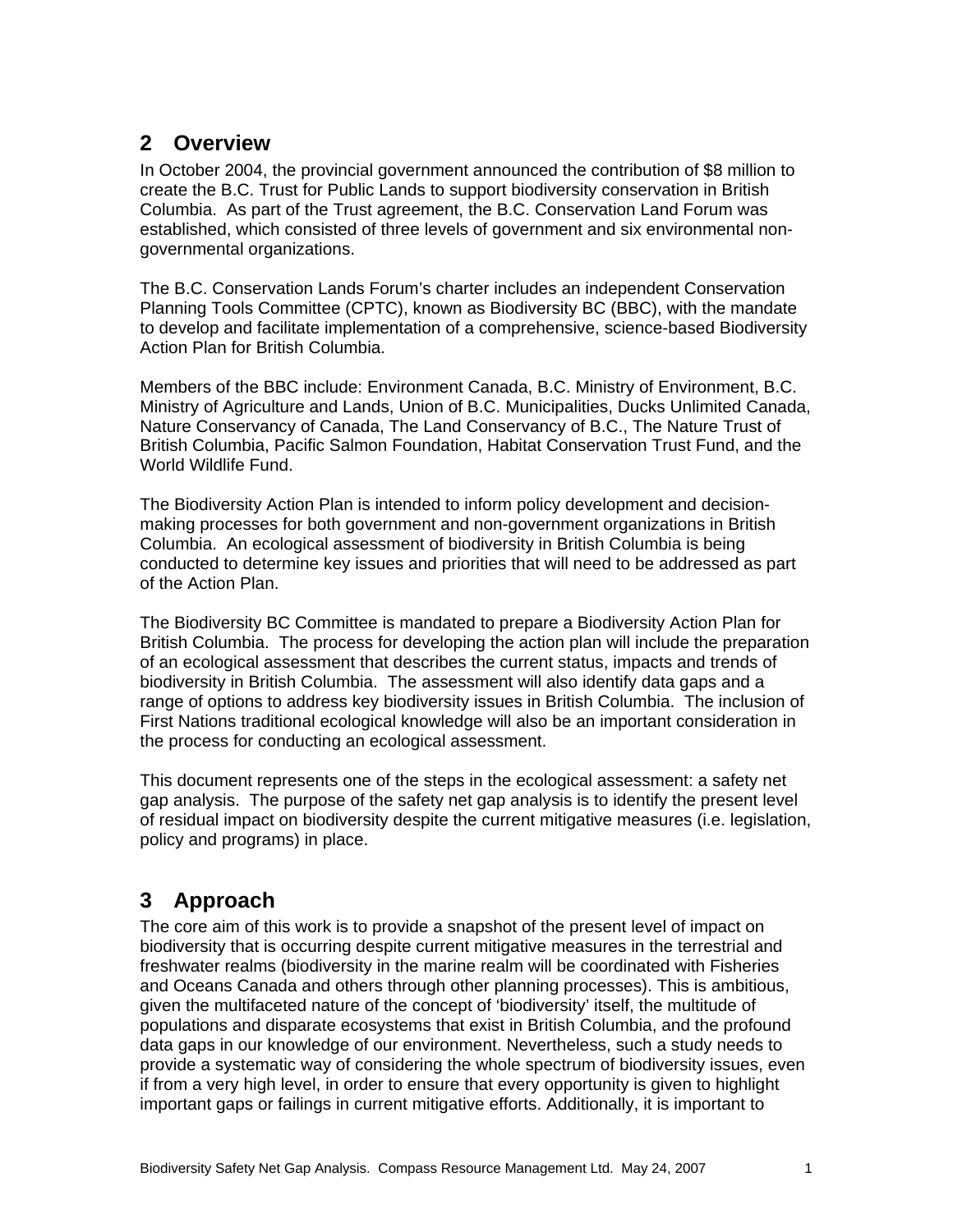facilitate the linkage of such a snapshot to ultimate action items, which requires knowledge not just of what is being harmed, but also of what is causing the harm, and through what processes.

This study uses a survey approach to gathering information for this task. A BBC steering committee identified a number of experts in particular aspects of biodiversity, but also able to provide a high-level perspective on the whole picture of biodiversity in British Columbia.

There are various ways to organize such a survey, but after discussions with BBC we decided to opt for a generalized 'influence diagram' organizational approach (Figure 1).



**Figure 1: Generalized Influence Diagram Organizational Concept** 

Reading from right to left of this figure, the third column represents the things we ultimately care about preventing, grouped here into six dimensions of "biodiversity ends" (harm to each of terrestrial genetic diversity, terrestrial species and populations, terrestrial ecosystems, freshwater genetic diversity, freshwater species and populations, freshwater ecosystems). Notes on the definition of each category, provided by BBC, are presented in an Appendix (Section 8.1).

These "ends" are being harmed via a number of 'impact mechanisms' (the central column in Figure 1). The six categories of Alien Species etc. are intended to be an exhaustive categorization of the direct physical means by which the biodiversity ends are being harmed. These 'means' are themselves created by a collection of stressors (the first column in Figure 1), that again are intended to represent the universe of human activities that can cause harm to biodiversity in British Columbia. The categories of stressors were provided by the BBC based on stressors used in previous published sources e.g. Veridian Ecological Consulting (2003), Millennium Ecosystem Assessment (2005).

In summary, using this generalized influence diagram we can begin to trace 1) what's being harmed, 2) how it's being harmed, 3) what's doing the harming and 4) the links between 1-3.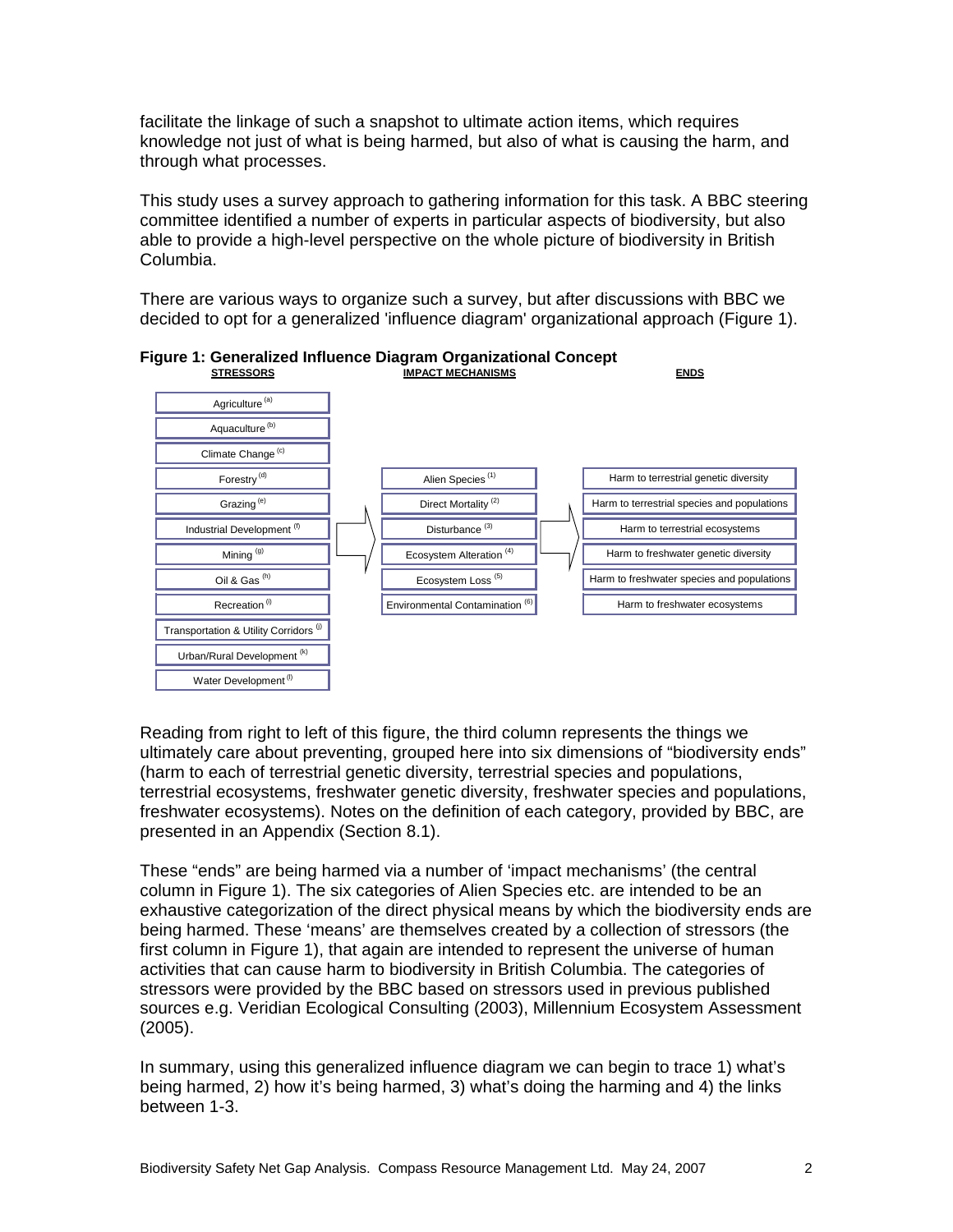We recognize that this categorization is only one of many ways of approaching this complicated subject, and variations on this final form were considered. Of particular note here is the treatment of climate change, which some felt should be treated as an 'impact mechanism' rather than a stressor (since it is not a deliberate human activity like the other stressors). However, we decided that climate change manifests its harm via the 'impact mechanisms' listed rather than via some other unique means, so it is treated here as a stressor (an unintended human-caused stress on the environment).

#### **3.1 Methodology**

In parallel to the development of the survey, BBC identified experts they considered would have a valuable overall perspective of biodiversity issues in British Columbia.

Experts were chosen that represented individuals that had expertise in British Columbia with species and/or ecosystems and represented government (e.g. Parks Canada, Canadian Wildlife Service, Ministry of Environment, Ministry of Forests), academic institutions (e.g. Simon Fraser University, the University of British Columbia, the University of Northern British Columbia, the University of Victoria), and non-government agencies (e.g. Nature Trust of BC, Nature Conservancy of Canada, Ducks Unlimited Canada).

The work was undertaken in two Phases.

#### **3.2 Phase I**

In Phase I, we prepared a Microsoft Excel spreadsheet-based survey form, divided into three parts.

In part 1, we asked about the concern experts have for the six biodiversity ends across British Columbia.

Q1.1 asked: "For the whole of BC, score each aspect of biodiversity on the scale provided."

Rationale: to assess on an absolute scale experts' understanding of harm to biodiversity ends

Q1.2 asked: "For the whole of BC, impacts to which of the six categories concern you most? Distribute 100 'concern points' among the six categories listed." Rationale: to assess on a relative scale experts' understanding of harm to biodiversity ends

Q1.3 asked three qualitative questions about each of the six biodiversity ends: i) Which species and populations are currently being harmed the most?

ii) Are there any specific issues you think policy makers should take special notice of?

iii) Where in BC is the most harm occurring (identify geographic area(s))?

In Part 2, we probed the links between the impact mechanisms and the biodiversity ends, as shown by the circle in Figure 2.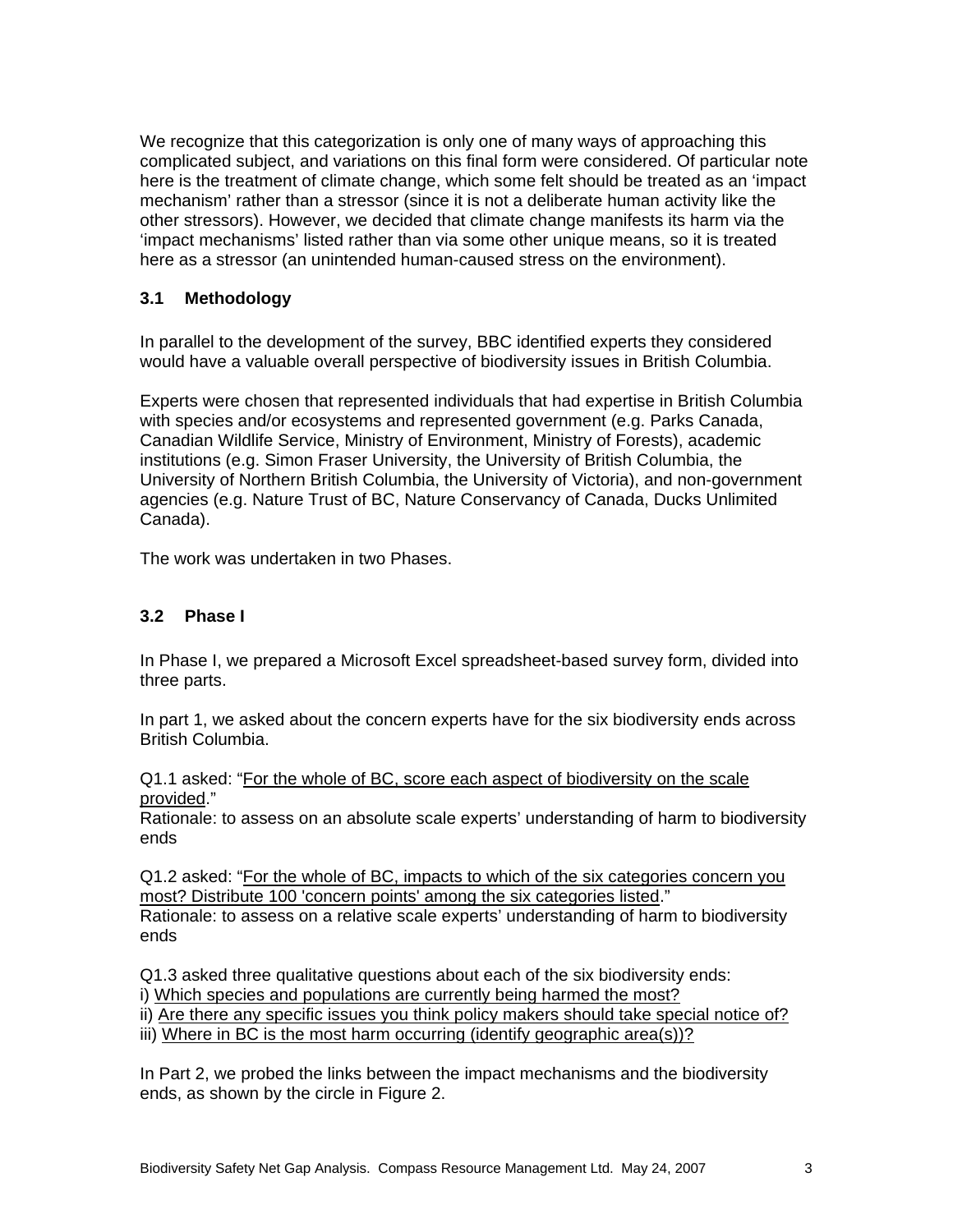

To do this, experts were asked to express their opinion of the relative contribution of each of the six impact mechanisms for each of the six biodiversity ends (Figure 3). For each biodiversity end, the experts identified the contribution of each of the six mechanisms, where the total contribution for all six mechanisms had to sum to 100. After completing the weighting exercise, participants were then invited to add any comments they wished about any concerns, caveats or points they wished to note.

Figure 3 shows a sample Part 2 question. Note the use of slider controls, though which the user could easily distribute 100 points in an intuitive and visual way (increasing the value of any slider resulted also in the automatic reduction in all the others to keep the net total at 100 points).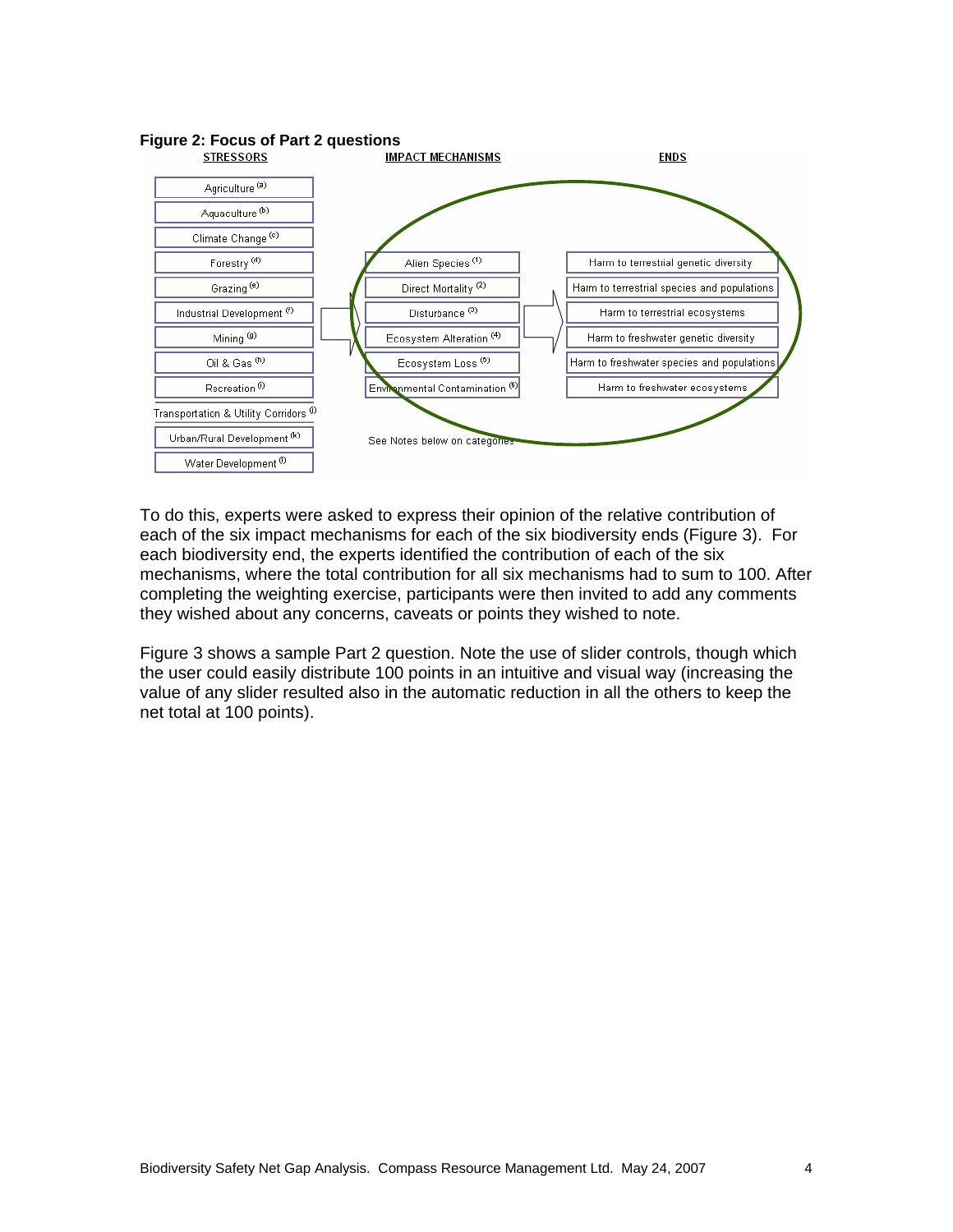#### **Figure 3: A sample Question from Part 2 of the Survey**

 $2.1.$ 

| <b>Relative Contribution of various Impact Mechanisms to:</b> | Harm to terrestrial genetic diversity |     |     |                              |               |               |
|---------------------------------------------------------------|---------------------------------------|-----|-----|------------------------------|---------------|---------------|
|                                                               |                                       |     |     | <b>Sliders</b>               | OR.           | <b>Manual</b> |
| Alien Species                                                 |                                       | 17% |     | K                            | ≯             |               |
| Direct Mortality                                              | 3%                                    |     |     | $\vert$ < $\vert$            | $\rightarrow$ |               |
| <b>Disturbance</b>                                            |                                       | 10% |     | $\leq$                       | $\rightarrow$ |               |
| Ecosystem Alteration                                          |                                       |     | 30% | $\left\langle \right\rangle$ | ≯             |               |
| Ecosystem Loss                                                |                                       |     | 34% | к                            | $\rightarrow$ |               |
| Environmental Contamination                                   | 5%                                    |     |     | $\blacktriangleleft$         | $\rightarrow$ |               |
| Comments                                                      | 0%                                    | 20% | 40% |                              |               | ₫             |
|                                                               |                                       |     |     |                              |               |               |
|                                                               |                                       |     |     |                              |               |               |
|                                                               |                                       |     |     |                              |               |               |

Part 3 followed the same format as Part 2, but focused on the link between Stressors and Impact Mechanisms (circled in Figure 4).

**Figure 4: Focus of Part 3 questions** 



Figure 5 is a screenshot of a sample data entry form for one of the 12 stressors.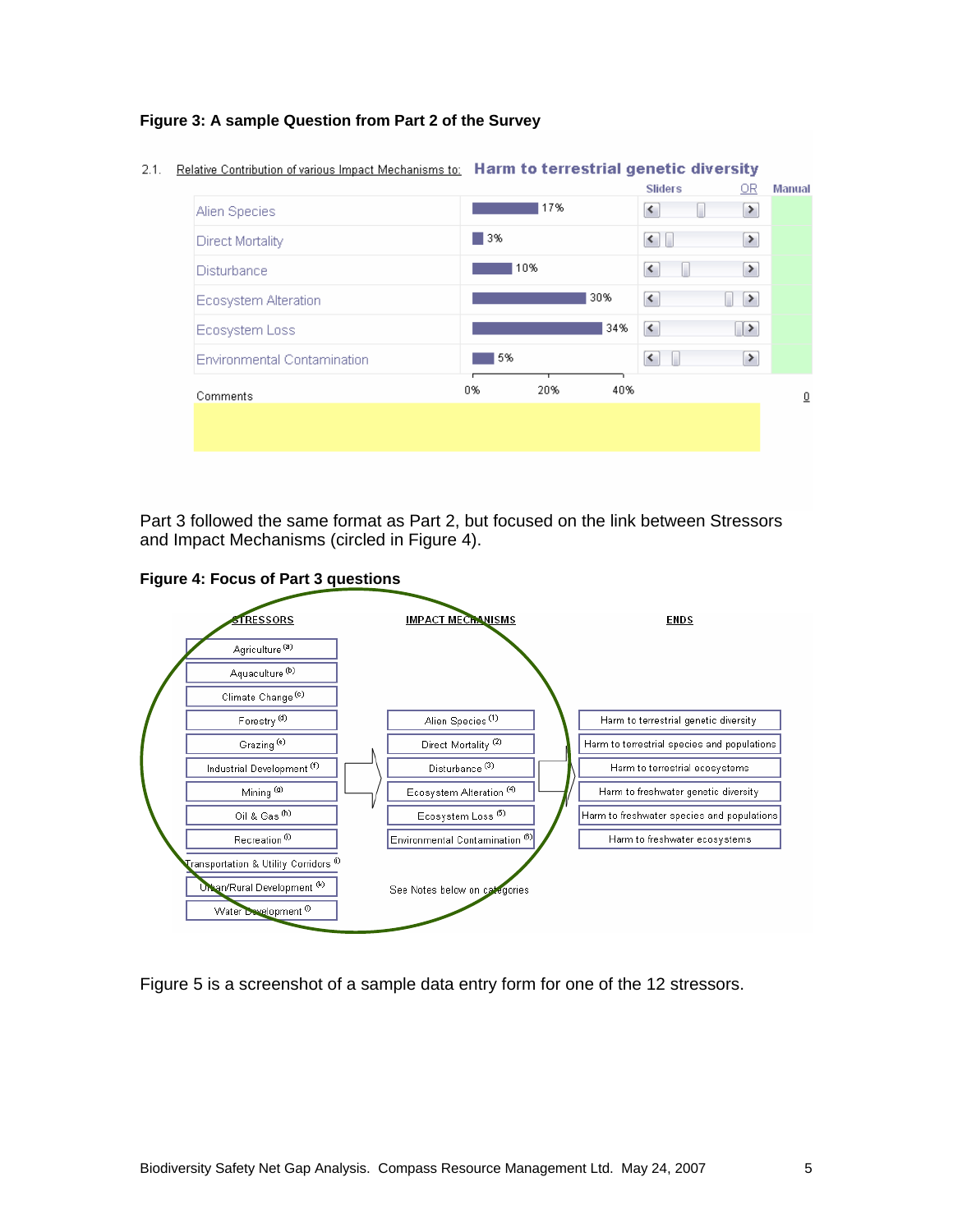#### **Figure 5: A sample Question from Part 2 of the Survey**

**Alien Species** 3.1. Relative Contribution of Stressor to:



Again, participants were invited to comment on each section of the survey.

#### **3.3 Phase II**

Given the expansive scope of this survey, it is inevitable that a limited number of survey participants, working in isolation, could not cover all the issues that might be of relevance, particularly in the qualitative response sections. Also, in the Phase I results, we saw disagreements in emphasis that warranted exploration and discussion with a wider group of experts.

To address these matters in Phase II, we opted to pursue a modified version of the Delphic survey method, in which the results of expert judgments are processed and returned to experts for review and the survey repeated in the light of those responses. Linstone and Turoff (1975) list the circumstances in which such an approach is appropriate, most of which apply in this case:

- The problem does not lend itself to precise analytical techniques but can benefit from subjective judgments on a collective basis
- The individuals needed to contribute to the examination of a broad or complex problem have no history of adequate communication and may represent diverse backgrounds with respect to experience or expertise
- More individuals are needed than can effectively interact in a face-to-face exchange
- Time and cost make frequent group meetings infeasible
- The efficiency of face-to-face meetings can be increased by a supplemental group communication process
- Disagreements among individuals are so severe or politically unpalatable that the communication process must be refereed and/or anonymity assured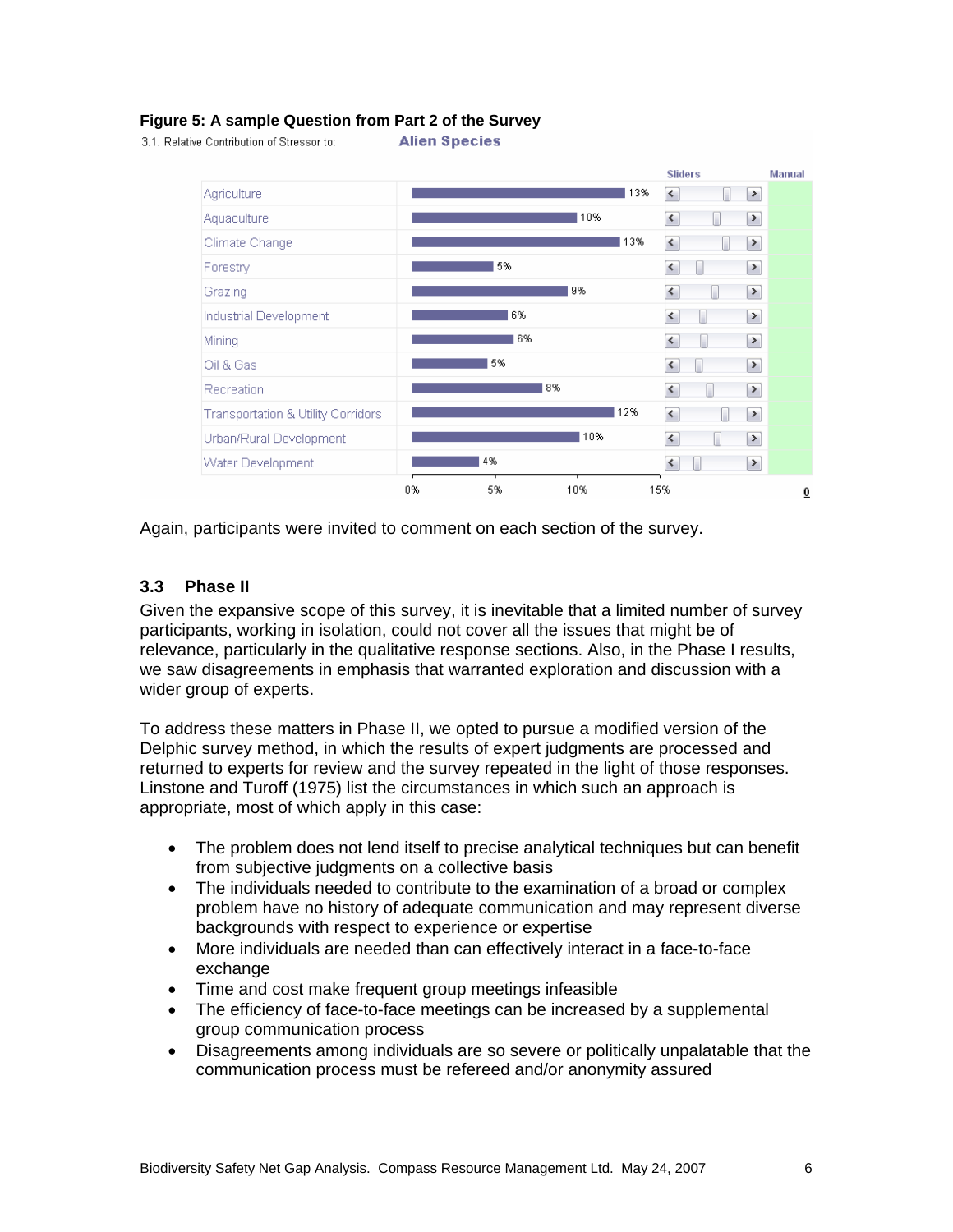• The heterogeneity of the participants must be preserved to assure validity of the results, i.e., avoidance of domination by quantity or by strength of personality ("bandwagon effect")

In this case, the Delphic approach served several purposes:

- In the qualitative questions, it allowed Phase II participants to add comments that they thought were 'missing' from those already provided by many individuals working in isolation in Phase II.
- In the quantitative questions, it allowed participants to review the responses of others and to take those responses into consideration when re-scoring and commenting.
- It permitted the steering committee to develop and ask numerous specific clarifications about the Phase I results in order to stimulate debate during Phase II.

The Phase II survey contained:

- The questions asked in Phase I
- Compiled qualitative and quantitative responses from Phase I, including an interactive interface that allowed users to closely examine Phase I responses in whatever format they preferred
- A number of specific questions about the Phase I responses developed by the CPTC steering committee, and
- One additional question, in which respondents were asked to list the three Action Items they would most like to see included in the Action Plan resulting from the CPTC's Biodiversity Strategy.

Phase II was distributed to all the experts who took part in Phase I, plus a number of additional experts. For those experts who had participated in Phase I, the results sections of the survey were personalized to highlight their own responses in relation to the compiled (and anonymous) body of other expert judgments.

Phase I was sent out to 40 experts, and completed responses were received from 17. Phase II was sent out to 33 experts from Phase I and 3 new experts<sup>2</sup>. It was completed by 18 experts, ten of whom had also completed Phase I. Therefore, 25 individual experts participated in the study.

<sup>————————————————————&</sup>lt;br><sup>2</sup> Seven of the experts approached for Phase I declined to participate.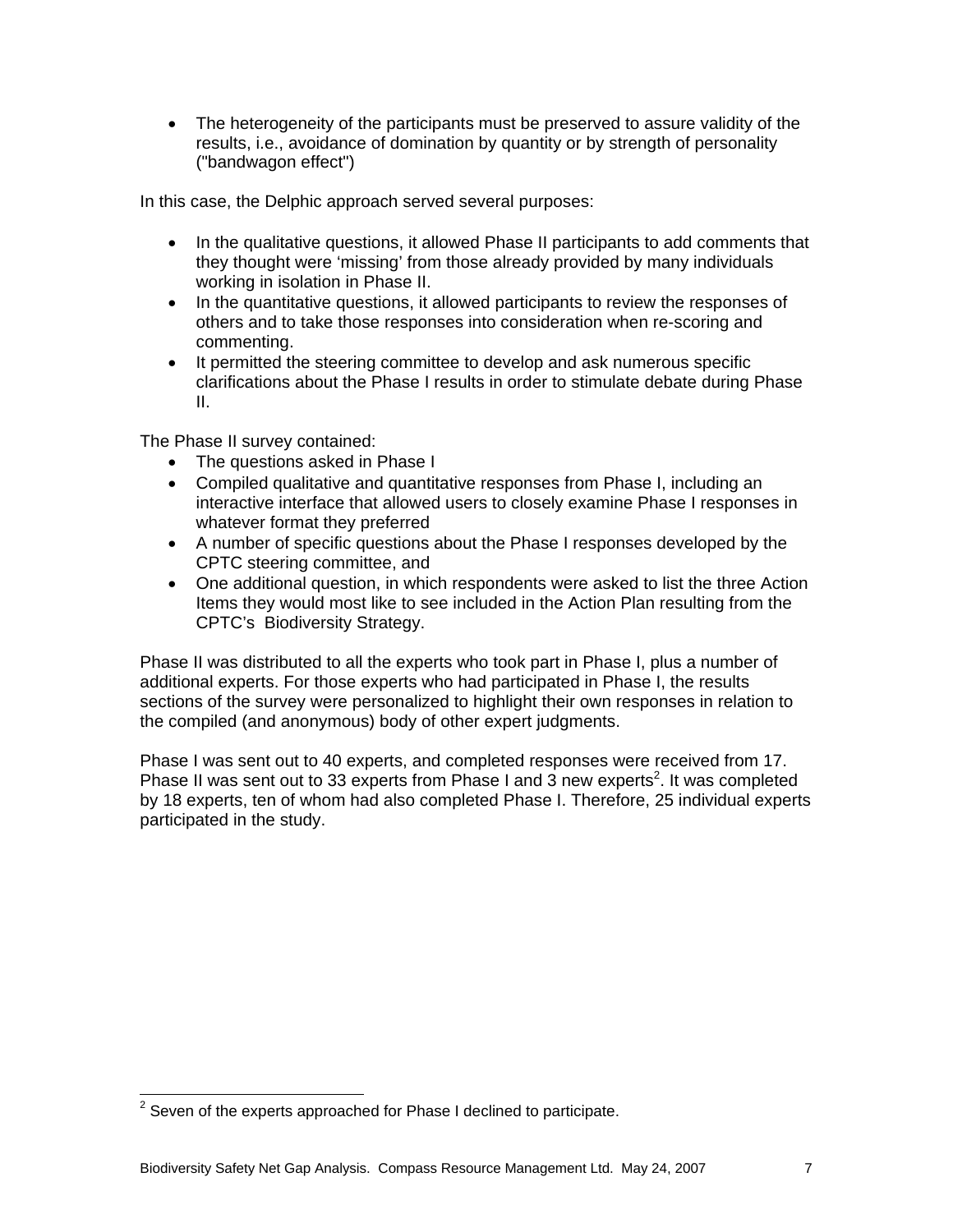## **4 Results**

We present the results in generally the same sequence as described above, though the qualitative responses to question 1.3 are presented as a lead up to the conclusions to this report.

#### **4.1 A Note on the Presentation of Phase I and Phase II Responses**

As described in section 3, Phase II participants were asked mostly the same questions as their predecessors, but had the advantage of seeing Phase I results in a summarized form, and were asked some additional questions that specifically referred to those responses. Consequently, Phase II comments were often more focused on issues of perceived errors or omissions from that Phase, and consequently Phase II responses were initially compiled and analyzed entirely separately to Phase I. Having compared these two data sets and gained insights from doing so, we have nevertheless decided to aggregate the quantitative responses from each Phase for the purposes of this report. We highlight in the text some of the areas in which Phase I and Phase II responses had different emphases, though in general results from both Phases were remarkably consistent. In the Appendix, we show the progression from Phase I through debate to Combined Phase I and Phase II responses for each category of stressor.

Note that where an individual participated in both Phases, we have included only the Phase II responses for that individual in the results presented below.

#### **4.2 Part 1: Biodiversity Ends**

Part 1 asked questions pertaining to the six categories of biodiversity 'ends' we have identified. Is the current level of harm to biodiversity in each of the categories the same, or different? Which should we be most concerned about? Are there special areas of interest that decision makers should be sure to consider?

This information may be useful in helping to focus measures towards those areas considered to be of greatest concern in a general sense, and was helpful in providing a basic structure to ask more qualitative questions about issues of importance to each. Also, as described below, the relative concern experts expressed for each biodiversity end was used to develop a 'concern weighting' used in calculations to highlight those impact mechanisms and stressors that may be most deserving of further mitigative attention.

#### Question 1.1

In question 1.1, our intent was to see if there would be any significant differences in the judged rating of biodiversity degradation of the six biodiversity ends on an 'absolute' scale (as opposed to a 'relative' rating approach used in question 1.2).

Q1.1 asked: "For the whole of BC, score each aspect of biodiversity [i.e.*biodiversity end*] on the scale provided"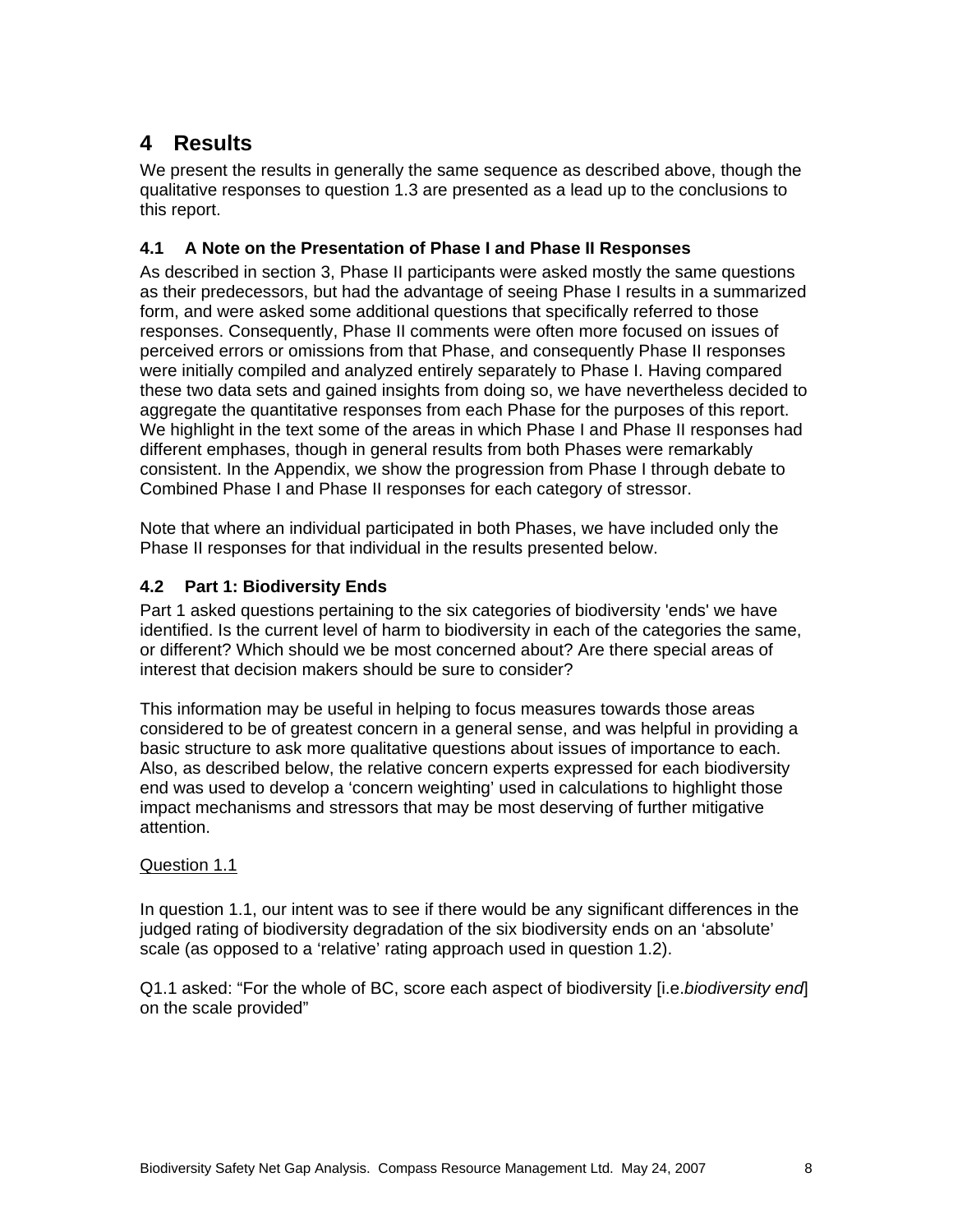|    | Situation is improving                              |  |  |  |
|----|-----------------------------------------------------|--|--|--|
|    | No overall net change in situation                  |  |  |  |
|    | Minor or localized ongoing degradation is occurring |  |  |  |
| Д  | Significant degradation is occurring                |  |  |  |
| :5 | Major degradation is occurring                      |  |  |  |

#### **Table 1: Constructed scale provided for question 1.1**

Compiled quantitative results are presented in Figure 6.



#### **Figure 6: Q1.1, Combined Responses from 25 Experts**

It is clear from Figure 6 that all six of the biodiversity ends listed here are considered to be under threat in an absolute sense; scale values 1 and 2 were not used by any expert. Both terrestrial and freshwater ecosystems had the highest proportion of experts rating their condition as involving 'major degradation'. Freshwater genetic biodiversity was more likely to be rated as suffering 'major degradation' than its terrestrial equivalent.

In Phase I, experts were slightly less likely to rate freshwater biodiversity as having only 'minor or localized ongoing degradation' than terrestrial biodiversity. For Phase II of the survey, after presenting participants with the results from Phase I, the steering committee asked, "Based on the responses, is freshwater biodiversity slightly more degraded than terrestrial biodiversity?"

In general, Phase II experts agreed that, yes, freshwater biodiversity is slightly more degraded than terrestrial biodiversity. Elaborations included:

- freshwater biodiversity is more than just *slightly* degraded
- there are components of terrestrial biodiversity that are clearly quite threatened (e.g. Gerry Oak), but that freshwater issues are more pervasive
- freshwater biodiversity is less visible than terrestrial
- the combination of impacts to aquatic systems and the inability of most aquatic species to migrate supports the conclusion that aquatic systems are more degraded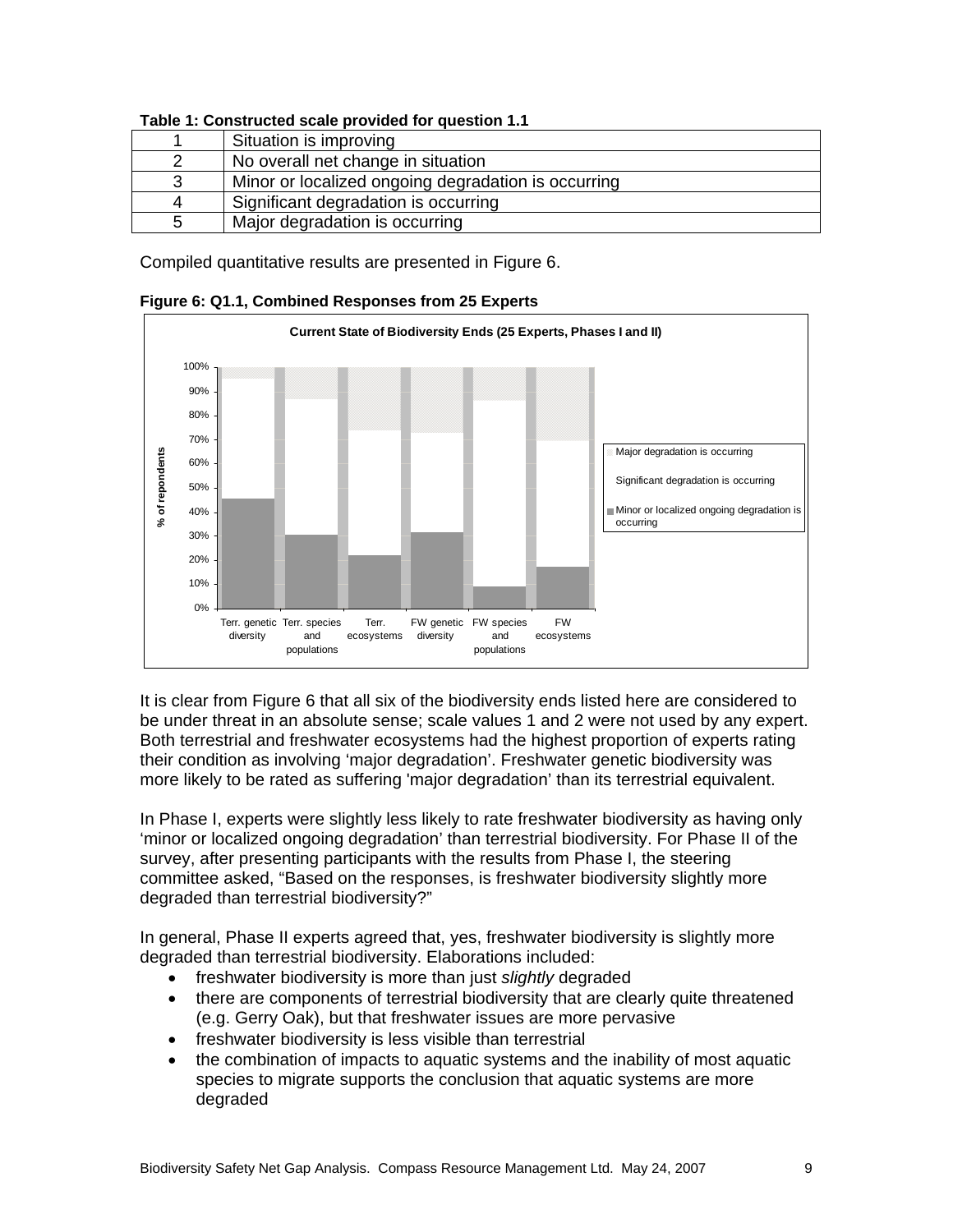Therefore we may conclude that in very general terms, experts believe that mitigative gaps currently appear to be more pronounced in the freshwater realm, and that for both freshwater and terrestrial experts are more concerned about gaps in measures aimed at protecting ecosystems rather than specific species and populations.

We anticipated that the use of absolute scales to describe the degradation of biodiversity ends would be problematic, given the large variation across issues and the biophysical variation to be found across BC and the consequent difficultly of developing a constructed scale (or series of scales) that could capture these issues. For this reason, the rest of the survey employed questions that elicited 'relative' concerns across various issues, beginning with question 1.2.

#### Question 1.2

Question 1.2 asked: "For the whole of BC, impacts to which of the six categories concern you most? Distribute 100 'concern points' among the six categories listed."

Compiled answers to this question are illustrated in Figure 7. Each of these figures shows the range of responses across the experts as a distribution.



**Figure 7: Q1.2 Compiled responses** 

In Figure 7, we again see that both terrestrial and freshwater ecosystems generally invoke most concern among experts. The pattern of distribution of concern across genetic diversity, species / populations and ecosystems for terrestrial biodiversity is generally mirrored in the freshwater realm, with genetic diversity considered slightly less worrying than species and populations in both cases. The spread of weightings for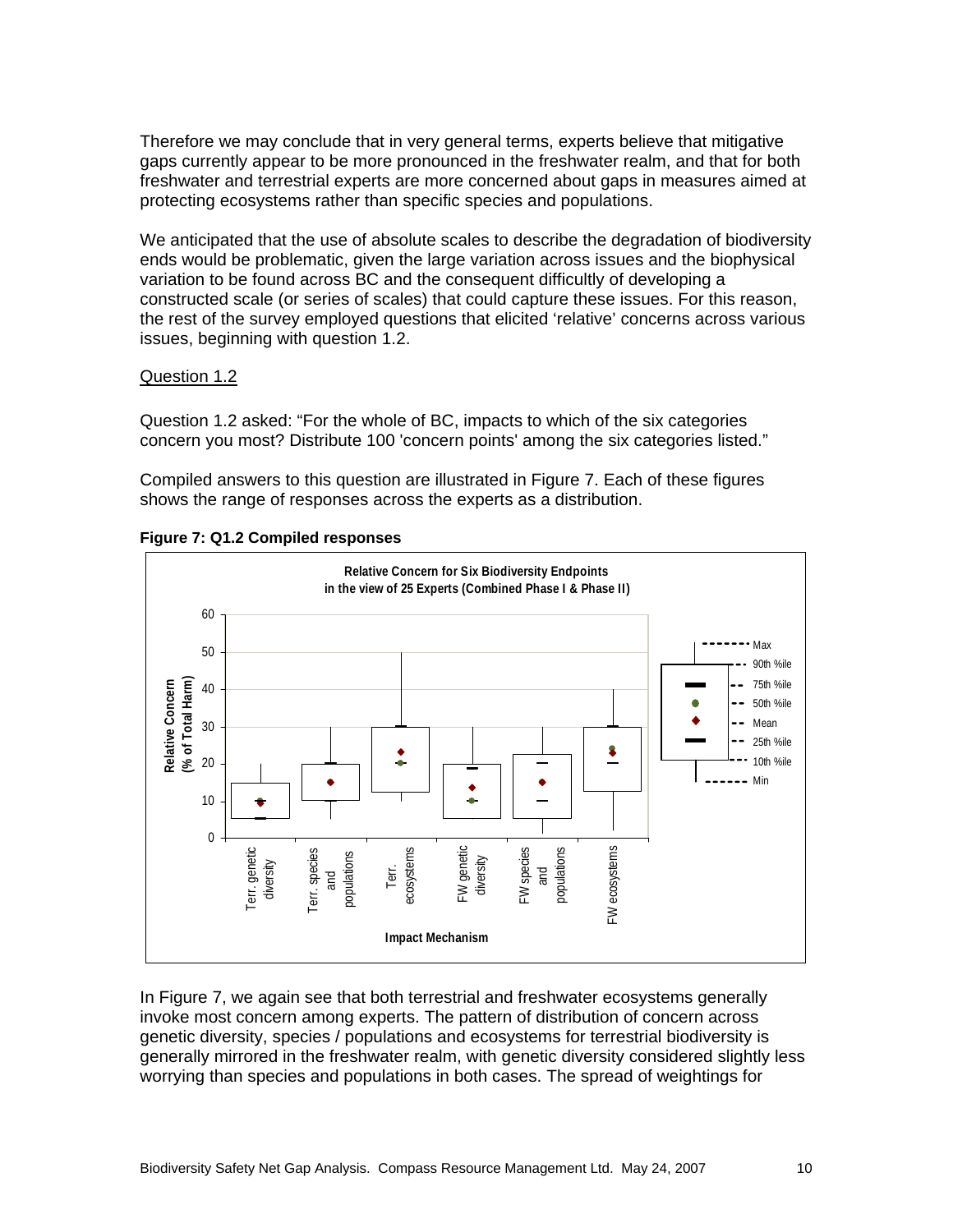freshwater species / populations and genetic diversity is somewhat larger for freshwater biodiversity than terrestrial.

Comparing questions 1.1 and 1.2 we can clearly see that asking for relative concern between biodiversity ends provides greater definition among the biodiversity ends than asking about absolute impacts, though both techniques point to terrestrial and freshwater *ecosystems* as the area of greatest perceived impact and concern. Concern for the current status of freshwater genetic biodiversity was more forcefully expressed in question 1.1 than in 1.2.

Figure 8 shows a comparison of median relative concern for six biodiversity ends. These values are used to calculate a 'concern weighting' for each biodiversity end in the analysis that follows.





#### **4.3 Part 2: Linking Biodiversity Ends to Impact Mechanisms**

In 4.2, we explored experts' judgments on the degree of degradation (or concern for that degradation) for various biodiversity ends and learned that, while many of these aspects are inter-related and mutually reinforcing, there is nevertheless greater concern among experts that additional measures are needed to protect some biodiversity ends more than others.

In this part of the analysis, we ask the question, "which impact mechanisms contribute most to harming each of the biodiversity ends"? Answers to these questions, when combined with knowledge about which ends are of greatest concern (from 4.2), help identify where the mitigative gaps (as they pertain to the impact mechanisms directly) exist.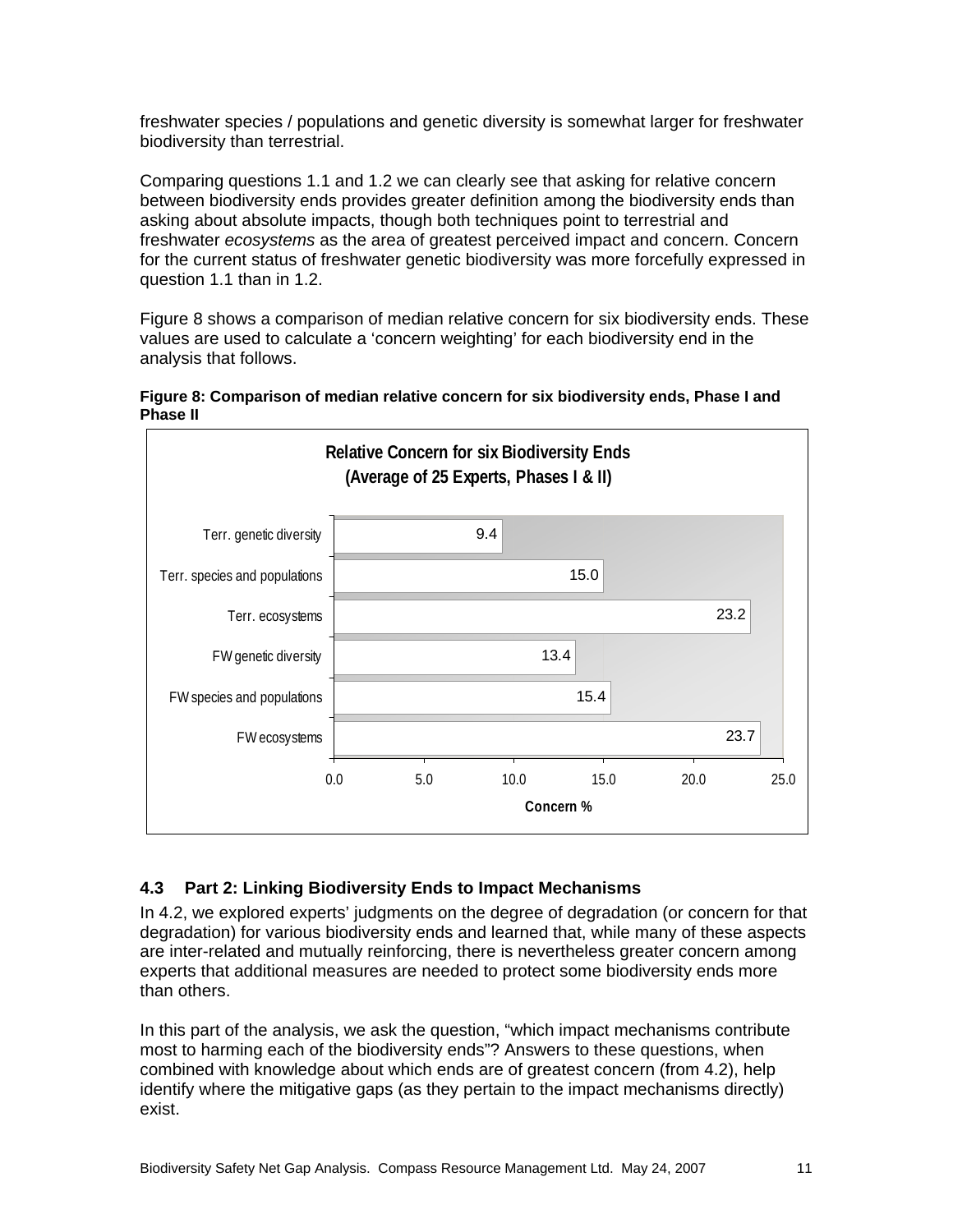Part 2 of the survey questions addressed this issue (see 3.2, and in particular Figure 3 for details of how Question 2 was asked).

Figure 9 illustrates the distribution of all responses to question 2.1, which asked experts to use sliding scales to rate the relative contribution of various Impact Mechanisms to harm to the first of six of our biodiversity ends, terrestrial genetic biodiversity.

**Figure 9: Relative contribution of six impact mechanisms to harm to terrestrial genetic biodiversity in the view of 25 Experts (Phases I & II)** 



It is clear from Figure 9 that the impact mechanisms of Ecosystem Alteration and Ecosystem Loss are the key means through which one of the six biodiversity ends, *terrestrial genetic biodiversity* are thought to be harmed, and are therefore the key areas of mitigative need. The range of distribution of responses for these two Impact Mechanisms barely overlaps those for the other four. Of these remaining four, alien species has a higher and tighter distribution than the other three, indicating the general belief that this mechanism contributes more to terrestrial genetic biodiversity than the other three. Disturbance has the widest range of distribution across expert responses, perhaps reflecting the wide range of forms that this mechanism can take. Direct mortality, in this case, is considered the least significant means of harm.

The results for all six of the biodiversity ends are presented in an Appendix (8.2). A striking feature of these figures is the general similarity of the distribution across the six biodiversity ends to that shown in Figure 9. There are some shifts in emphasis; for example, whereas Ecosystem Loss has a marginally greater significance to terrestrial genetic biodiversity than Ecosystem Alteration, the reverse is true for terrestrial species and populations. Alien species mitigation gaps appear to be of greater relative concern in freshwater systems than terrestrial systems.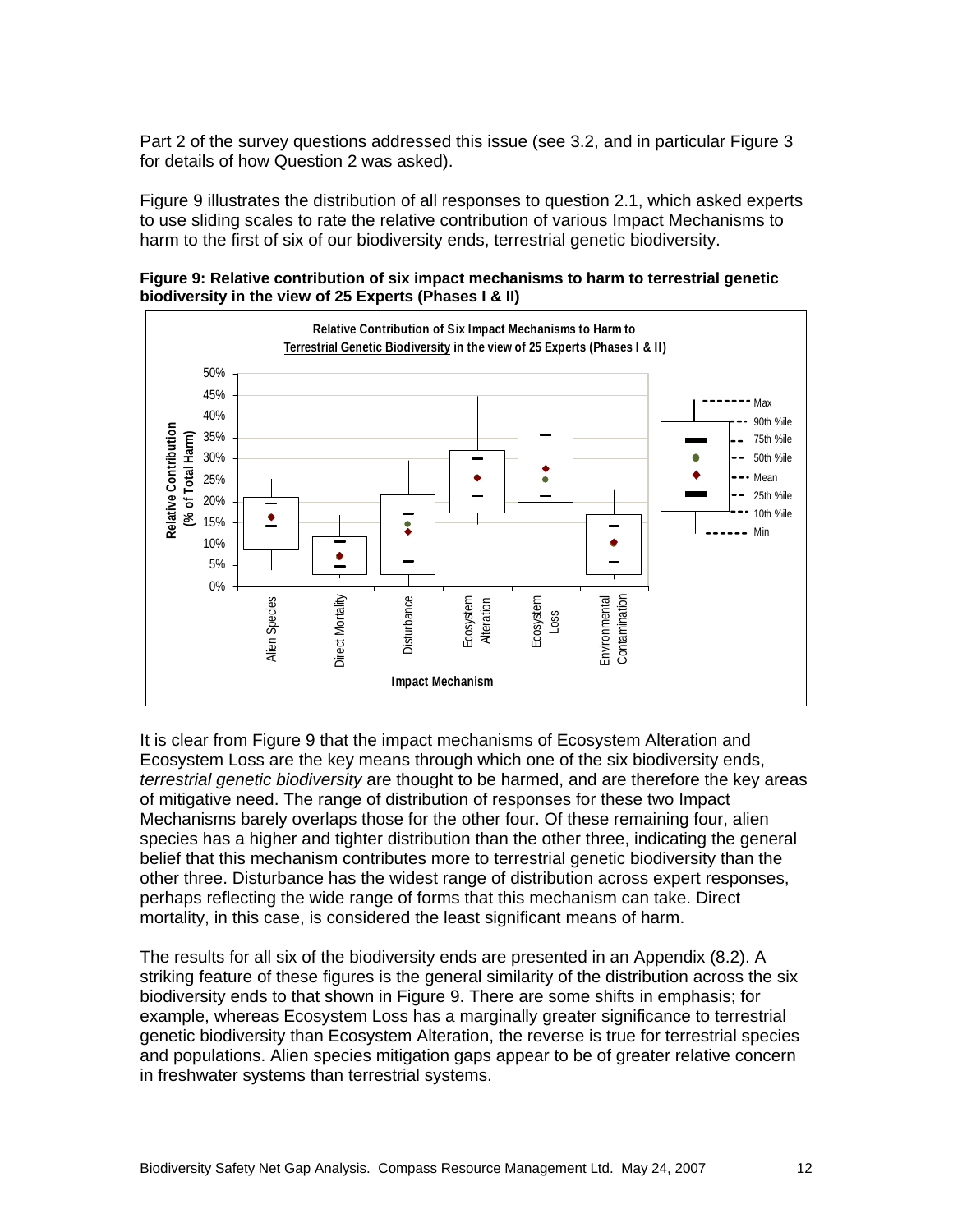Figure 10 shows the mean average of the expert judgments for each of the six Biodiversity Ends and Impact Mechanisms. The primary importance of Alien Species, Ecosystem Alteration and Ecosystem Loss is apparent across all six ends. Environmental Contamination and Direct Mortality are considered to have more significance issue to freshwater biodiversity than in the terrestrial realm.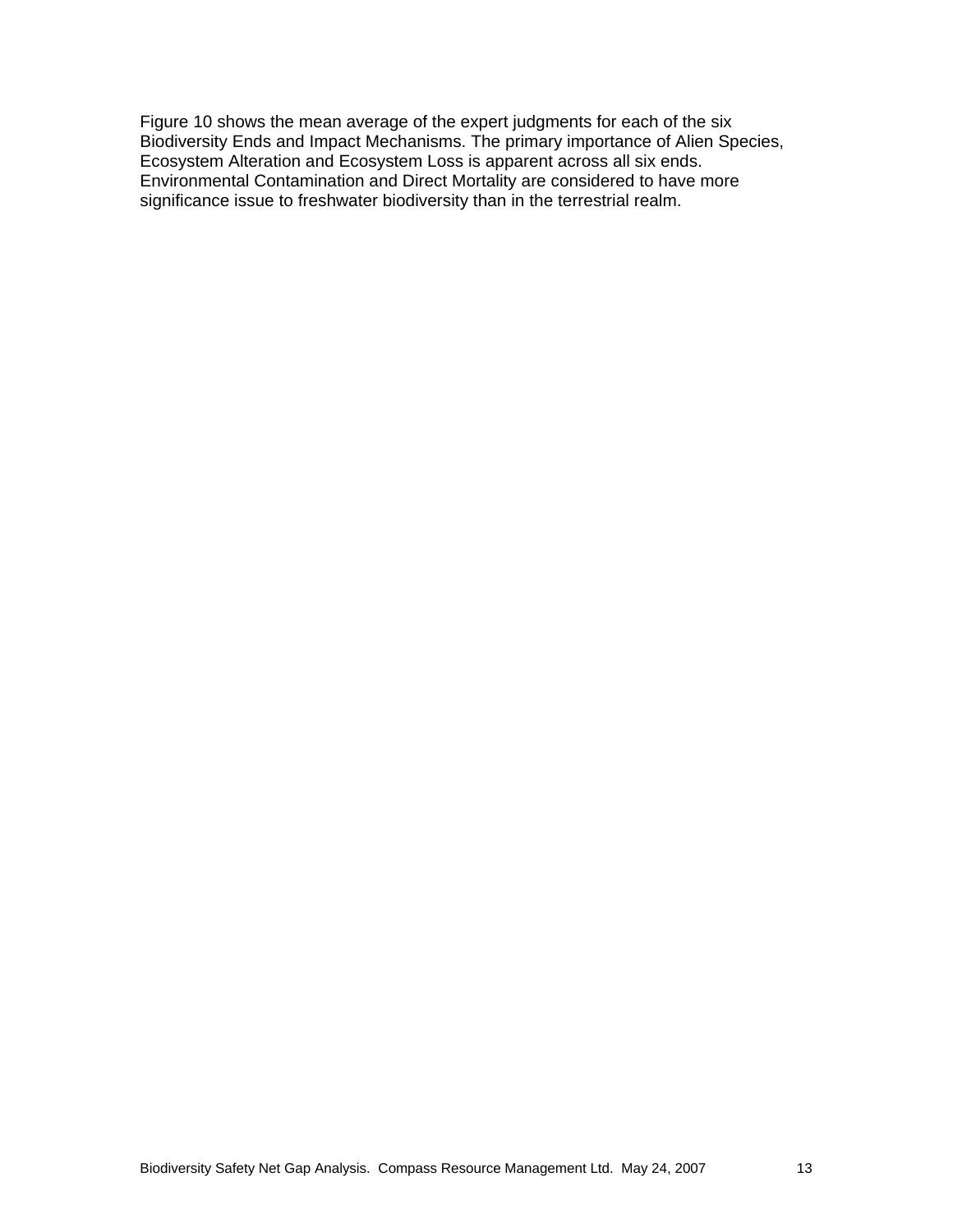



**Figure 11: 'Concern-weighted' Relative Impact Mechanism Contribution to Harm to Biodiversity Ends (Average of 25 Experts, Phases I & II)** 

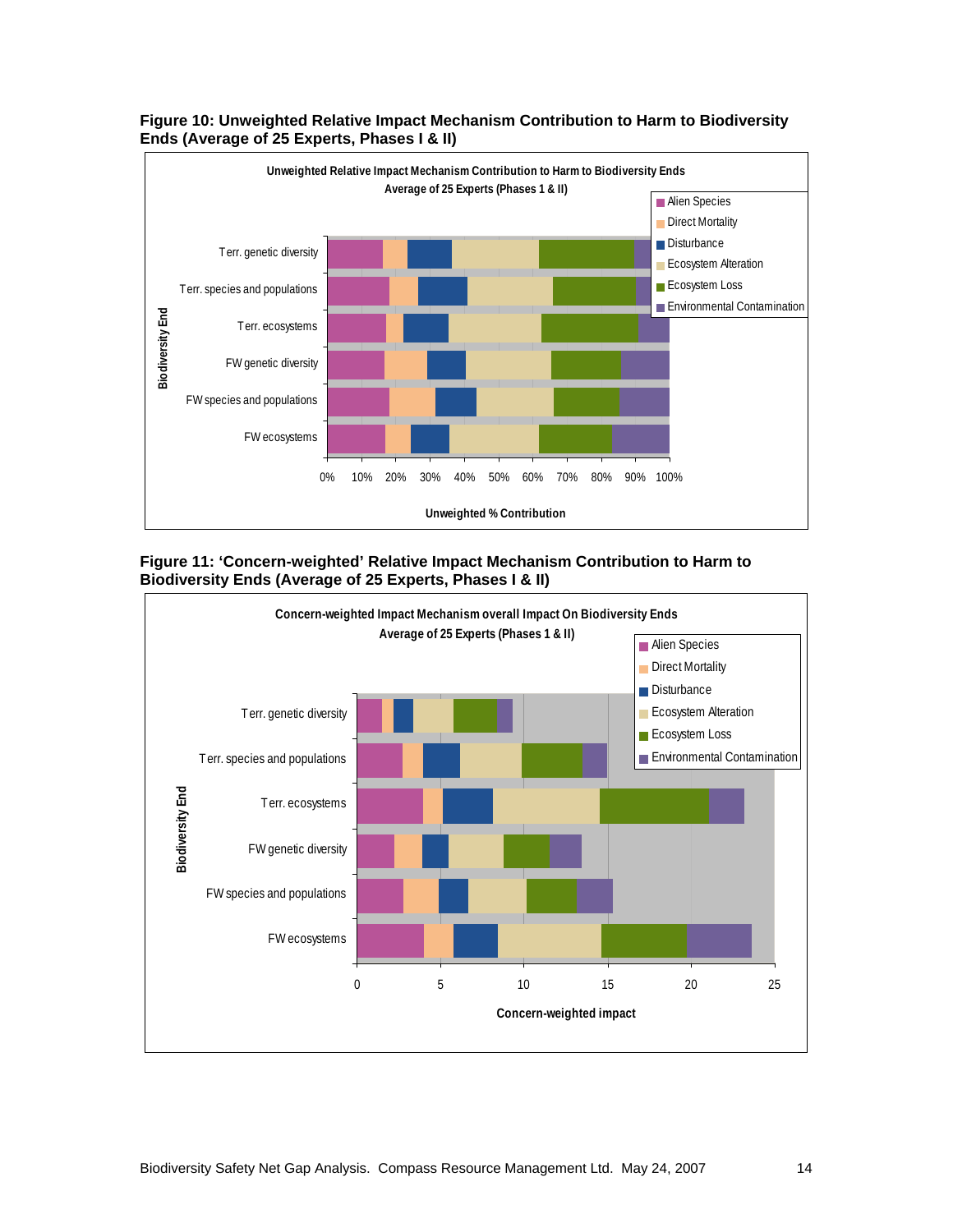Figure 10 presents each biodiversity end on an equal footing; however, we know that there is greater concern among experts for some of those ends. In Figure 11 we have developed a 'concern weighted' distribution of impacts from various impact mechanisms, by multiplying the data by the factors shown in Figure 8 for Phase II.

Using the technique of data pivoting, we now can represent the same information, organized this time by impact mechanism rather than biodiversity end (Figure 12). This is valid since we are assuming that the categories used are collectively exhaustive.



**Figure 12: 'Concern-weighted' Relative Impact Mechanism Contribution to Harm to Biodiversity Ends (Average of 25 Experts, Phases I & II), Axes Pivoted** 

Figure 12 is significant because it represents a simple form of 'ranking' or prioritizing these six Impact Mechanisms from an action item development perspective, since it combines consideration of both the relative prevalence of the impact mechanism and the concern associated with each biodiversity end harmed.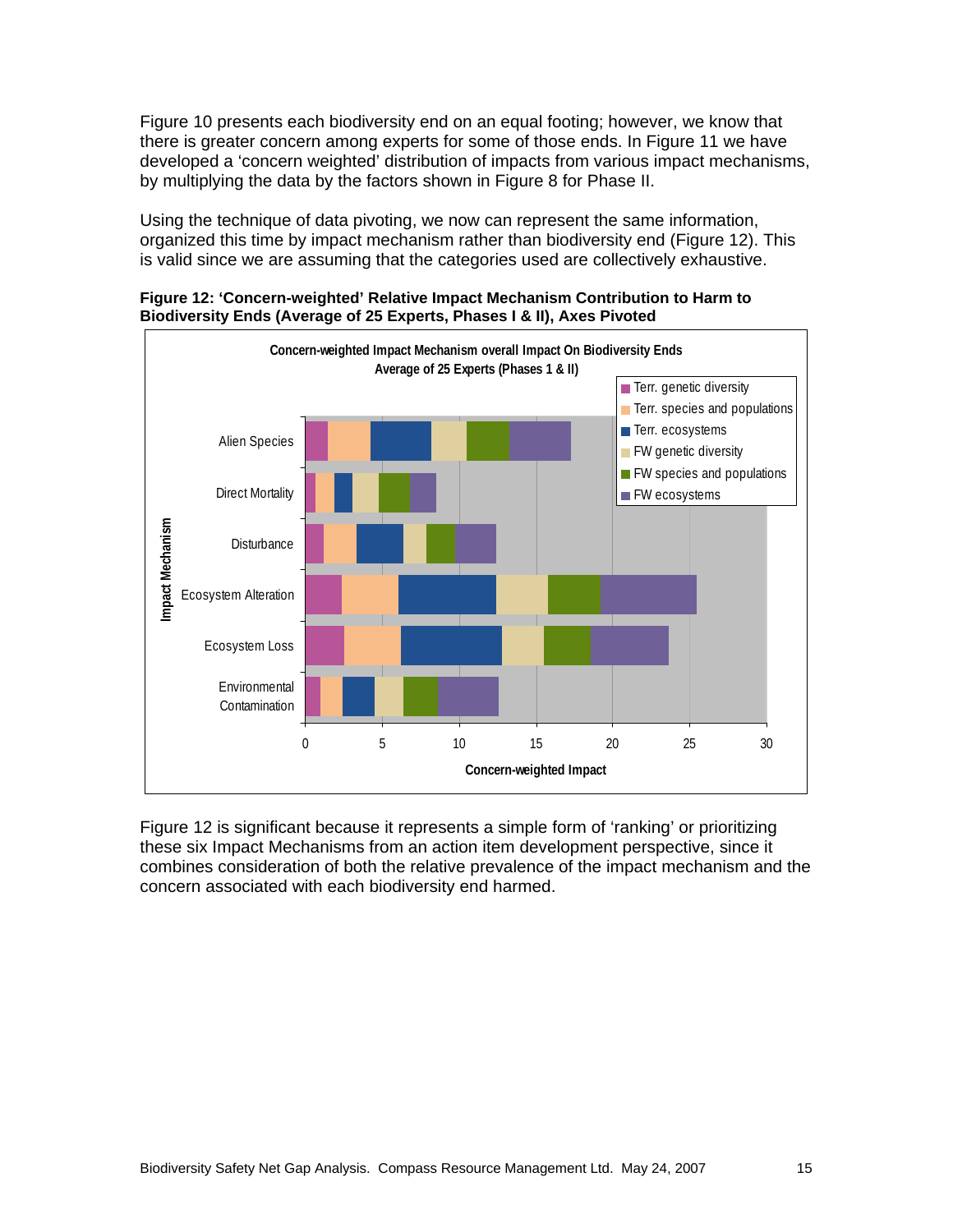Figure 13 provides another view of the data behind Figure 12. Each cell in the table is shown by an icon that represents the degree of concern expressed for that mitigative gap relative to the highest concern expressed for a single gap. For example, the concern expressed for the current degree of impacts from 'Ecosystem Alteration' on "Freshwater Ecosystems" is between 80% to 100% of the maximum concern expressed for any single concern.



#### **Figure 13: Relative Concern for Mitigative Gaps: Impact Mechanisms & Biodiversity Ends**

From a "gap analysis" perspective, we may say that measures to address ecosystem alteration and loss, (in both terrestrial and freshwater realms) appear to constitute the largest 'gap' of the six impact mechanisms listed. Alien species and environmental contamination are the next most concerning.

This is not to say that resources should necessarily focus on reducing impacts to address Ecosystem Alteration and Loss to the exclusion of others. It may be that there are few measures that apply effectively to these areas, and that more opportunities to protect biodiversity may exist elsewhere. However, it does suggest that the experts surveyed collectively find that mechanisms impacting biodiversity from Ecosystem Alteration and Loss are resulting in more concern (i.e. that there are more 'mitigative gaps') than with other impact mechanisms.

However, impact mechanisms are simply the agents of harm created by stressors. A possibly more interesting avenue of exploration for decision makers may be therefore the inter-relationship between impact mechanisms and the stressors that create them.

#### **4.4 Part 3: Linking Impact Mechanisms to Stressors**

Part 3 of the survey (See part 3.2, and in particular Figure 5) asked participants to rate the extent to which each of 12 Stressors give rise to the six Impact Mechanisms.

As noted in 3.3, as part of the Phase II survey design participants were presented with an interactive spreadsheet tool that allowed each individual to compare their own Phase I responses to those of their peers. Since some of the aggregated Phase I responses were not always intuitive to the BBC Steering Committee, the committee posed questions to Phase II participants that were intended to help clarify and/or amend the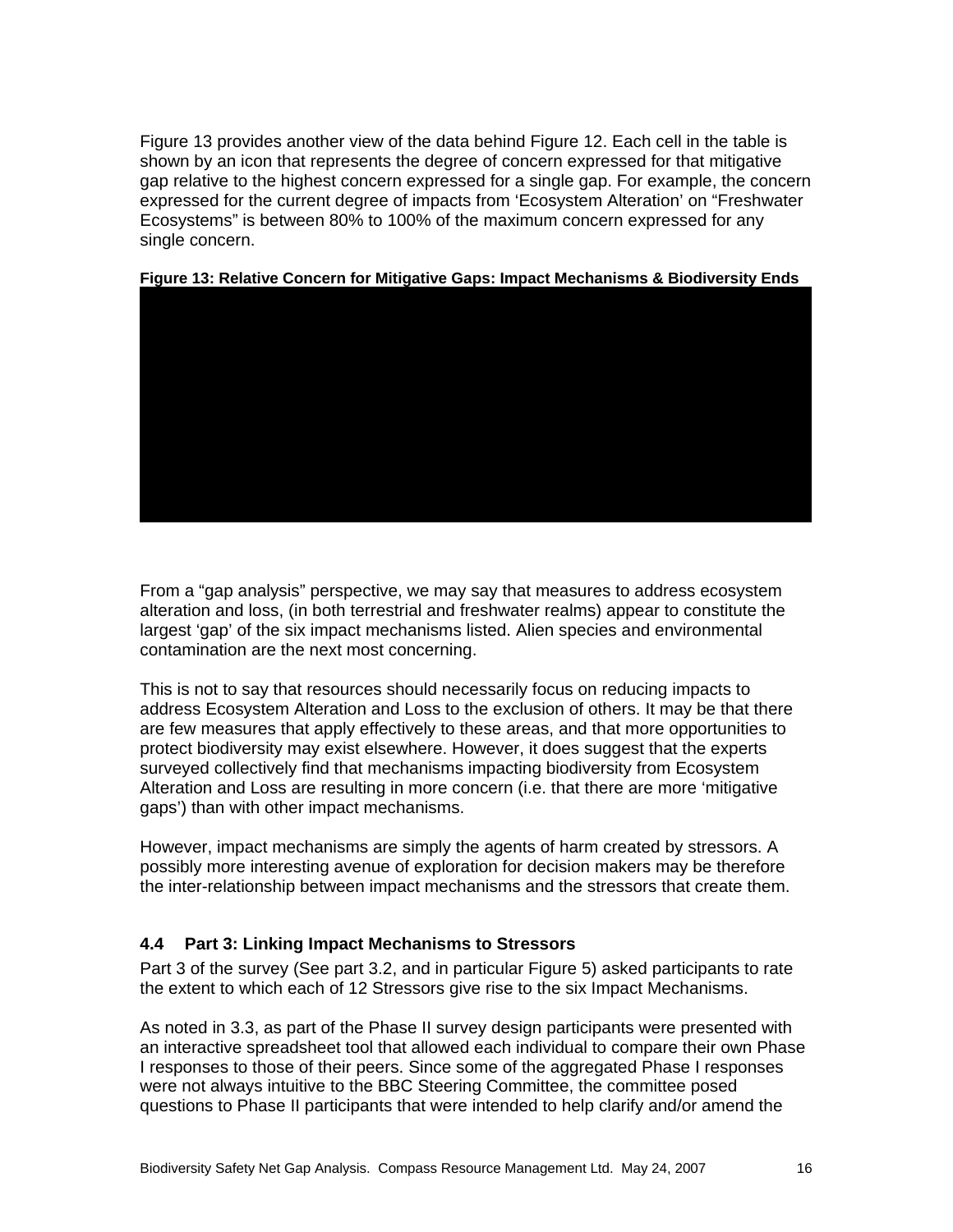aggregated expert judgments. Later, the quantitative responses for Phases I and II were aggregated for presentational purposes.

#### **4.4.1 An Example of the Two Phase Approach: Agriculture**

As an example of the way detailed results were obtained from this process, Figure 14 shows the *Phase I only* findings for the relative impact mechanisms of the first stressor, *Agriculture*. From Figure 14 we can see that Agriculture causes harm to biodiversity via all six of the impact mechanisms listed. Mitigation gaps exist primarily in the ways in which Agriculture gives rise to or promotes the action of Alien Species, Ecosystem Loss and Environmental Contamination.



**Figure 14: Example of a Phase I Result: Agriculture** 

The steering committee was surprised by this result, and wanted to seek clarification in Phase II. Along with the phase I result, the Steering Committee posed the comment, "We expected ecosystem loss to be highest, however, instead alien species and environmental contamination are highest. Note also that the differentiation between the impacts is less than expected."

The Phase II qualitative responses to the Steering Committee's question were as follows. The combined quantitative findings for both Phases are shown in Figure 15. Interestingly, while some people agree with the steering committee, others do not, and the final combined quantitative Figure 15 is quite similar to the Phase I result in Figure 14. The debate provides very useful information on the spectrum of ideas held by different experts.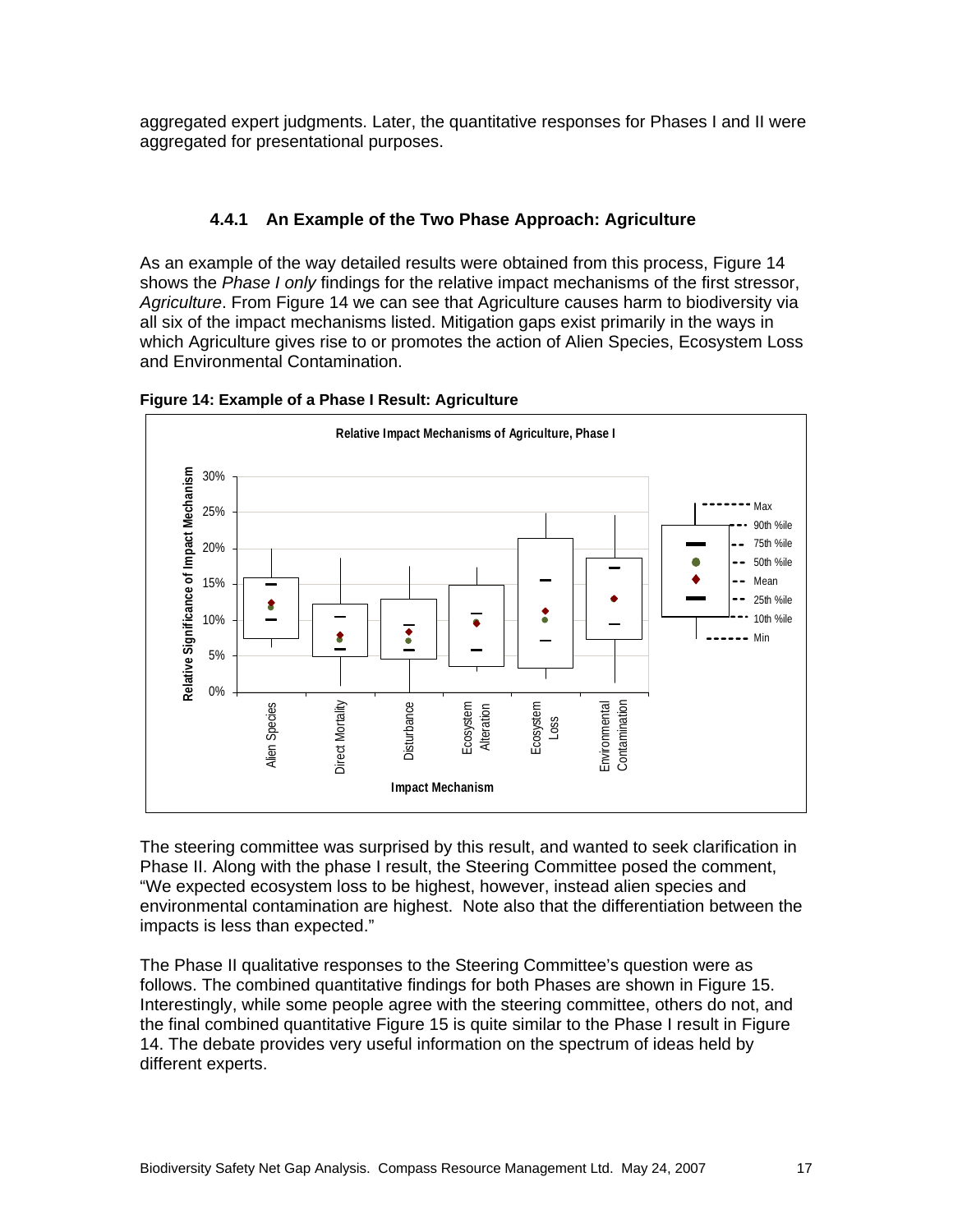- *The results make sense. Weeds and agronomic species (especially grasses) drive much ecosystem loss in S. Vi, S. Gulf Islands, Lower Mainland and Okanagan. I know less about Environmental Contamination, but for fresh and marine systems this is known to be an over-riding impact. Lack of differentiation simply means there is uncertainty about the most important factor, and that many factors are having deleterious impacts.*
- *Intensive agriculture has higher impacts on ecosystem alteration, and environmental contamination. Agriculture tends to alter rather than contribute to habitat loss. However, didn't expect alien species to be so high for intensive agriculture*
- *My response was largely in agreement with the Steering Committee*
- *Agricultural change mostly happened early in the previous century less expansion is happening presently so the other threats seem more relevant presently - long term ecosystem loss has been very significant in biodiversity hotspots in the province.*
- *Looks to me that this is a case where there is no consensus among the experts*
- *Alien species could be part of ecosystem loss*
- *Agricultural land is still used by wildlife as habitat, especially around urban areas where it can play a significant role in maintaining biodiversity - protecting land from becoming housing and roads*
- *I favoured alien species over other factors maybe because it's the hardest genie to put back in the bottle.*
- *For aquatics I would rate ecosystem alteration as the highest mechanism followed by contamination. Alien species is more of a terrestrial issue associated with agriculture.*
- *Increases in alien species and environmental contamination are certainly factors in ecosystem degradation.*
- *I agree with your expectations as you can see by previous response. It is ecosystem loss.*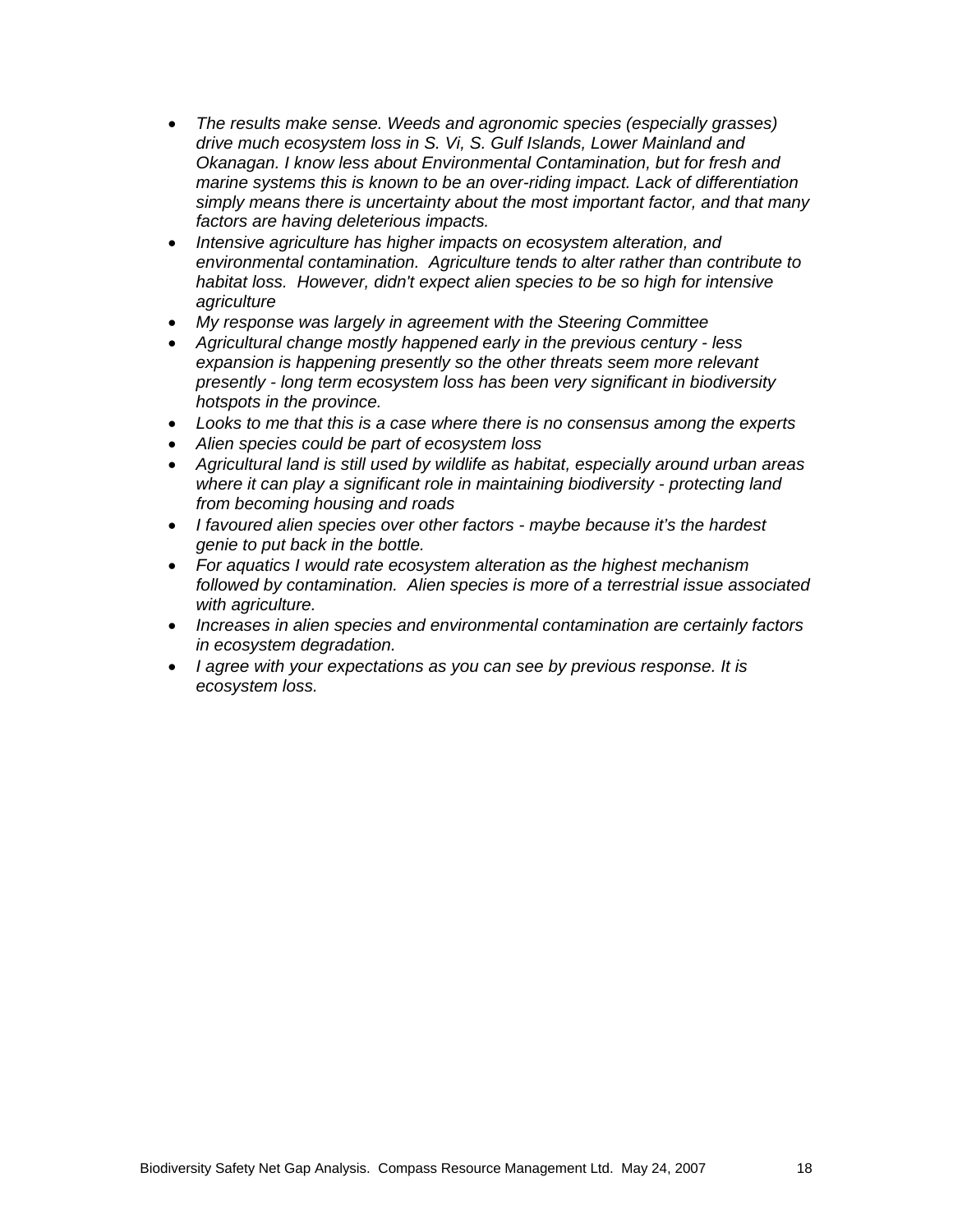

**Figure 15: Example of a Combined Phase I and II Result: Agriculture** 

Responses for all 12 of the stressors examined in this way can be found in an Appendix (section 8.3 onwards). Each stressor contains interesting debates between experts between Phases I and II, and yields numerous insights into the relative impacts of each, all of which may be of use during future analyses.

Figure 16 shows a breakdown of the sources of each Impact Mechanism by Stressor based on the mean value across the range of Phase II experts (Note that this is quite similar to the range provided by Phase I experts).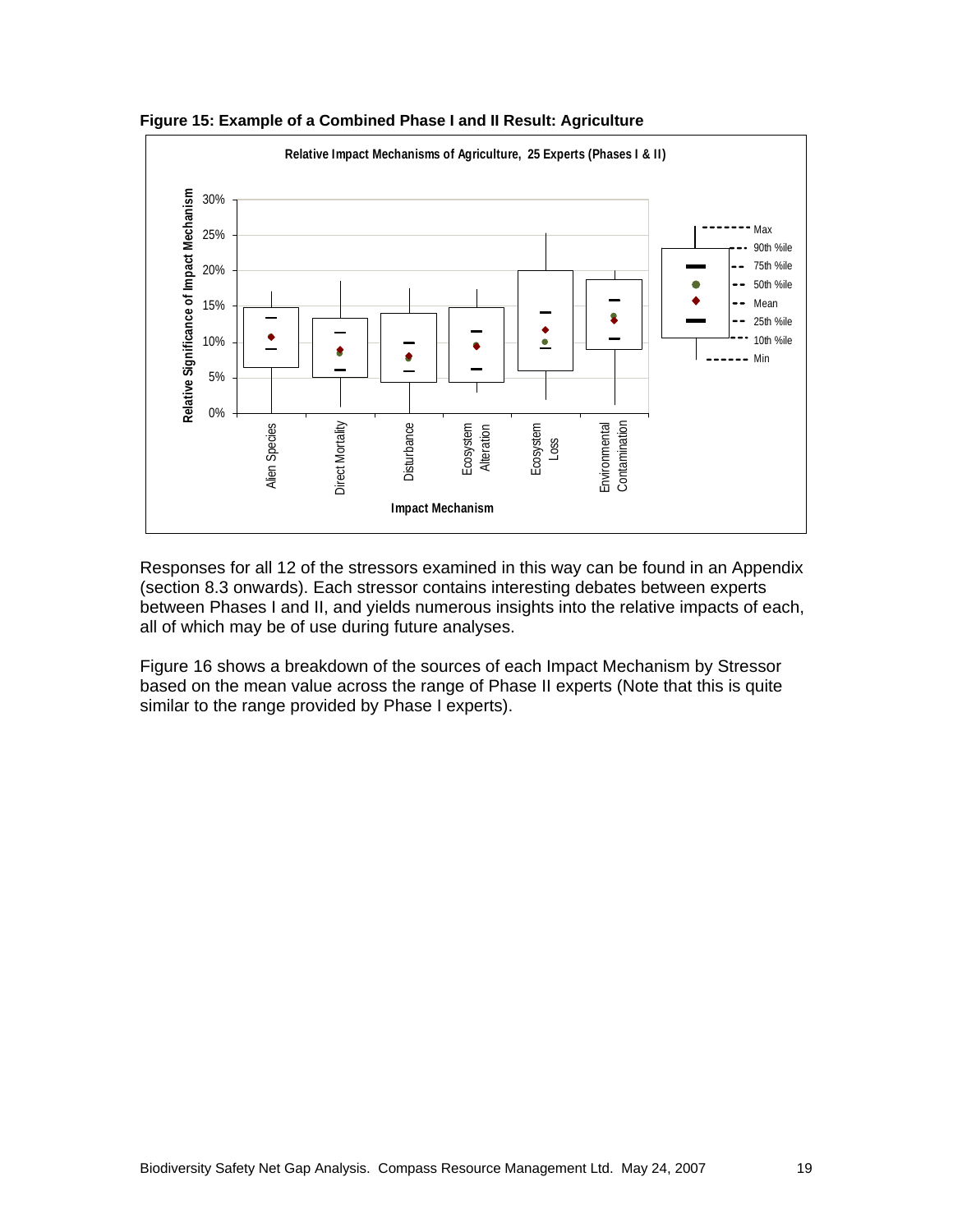

**Figure 16: Unweighted stressor contributions to Impact Mechanisms (Phases I & II)** 

**Figure 17: Concern-weighted Stressor contributions to Impact Mechanisms (Phases I & II)** 

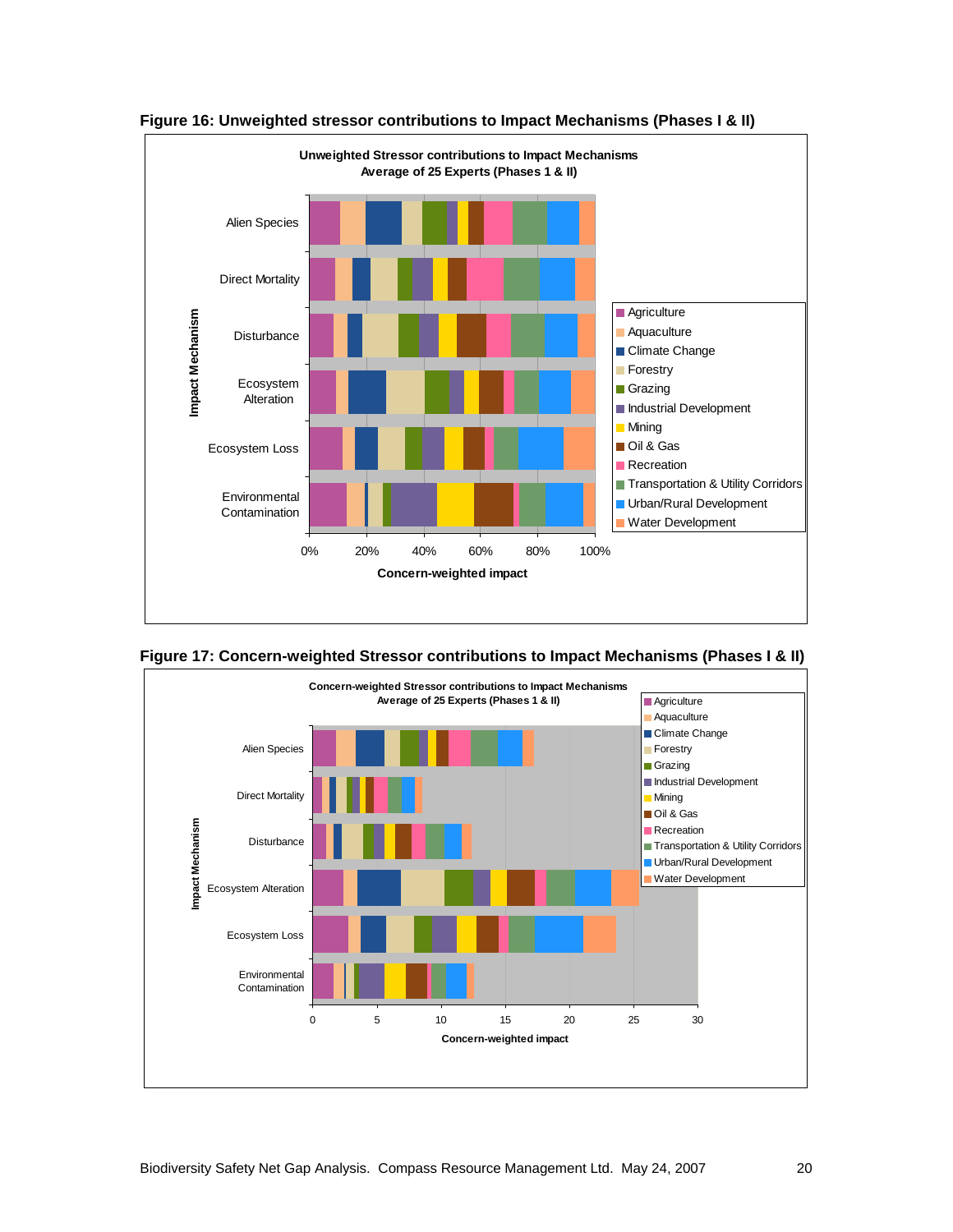Spreading these data across the 'concern-weighted' values for Impact Mechanisms (as we did for Impact Mechanisms in Figure 12), gives Figure 17.

Finally, switching the axes on Figure 17 gives Figure 18.



**Figure 18: Concern-weighted Stressor contributions to Impact Mechanisms (Phase II), Data Pivoted** 

Figure 18 is for Stressors what Figure 12 is for Impact Mechanisms – that is, an initial relative ranking or prioritization of stressors for which there appear to be 'gaps' in current mitigative policies leading to concerns for biodiversity values. Again, this is not to say that no effort should be put into developing improved policies for the lower ranking stressors such as aquaculture and recreation. Rather, it may suggest that, all else being equal, the higher ranking stressors of urban / rural development, agriculture etc are creating more concern among experts for biodiversity values than others.

In parallel to Figure 13, Figure 19 shows the relative concern for the mitigative gaps existing between the stressors and impact mechanisms. We can see that the three most concerning mitigative gaps are the impact on Ecosystem Alteration resulting from Climate Change and Forestry, plus the impact on Ecosystem Loss resulting from Urban/Rural Development.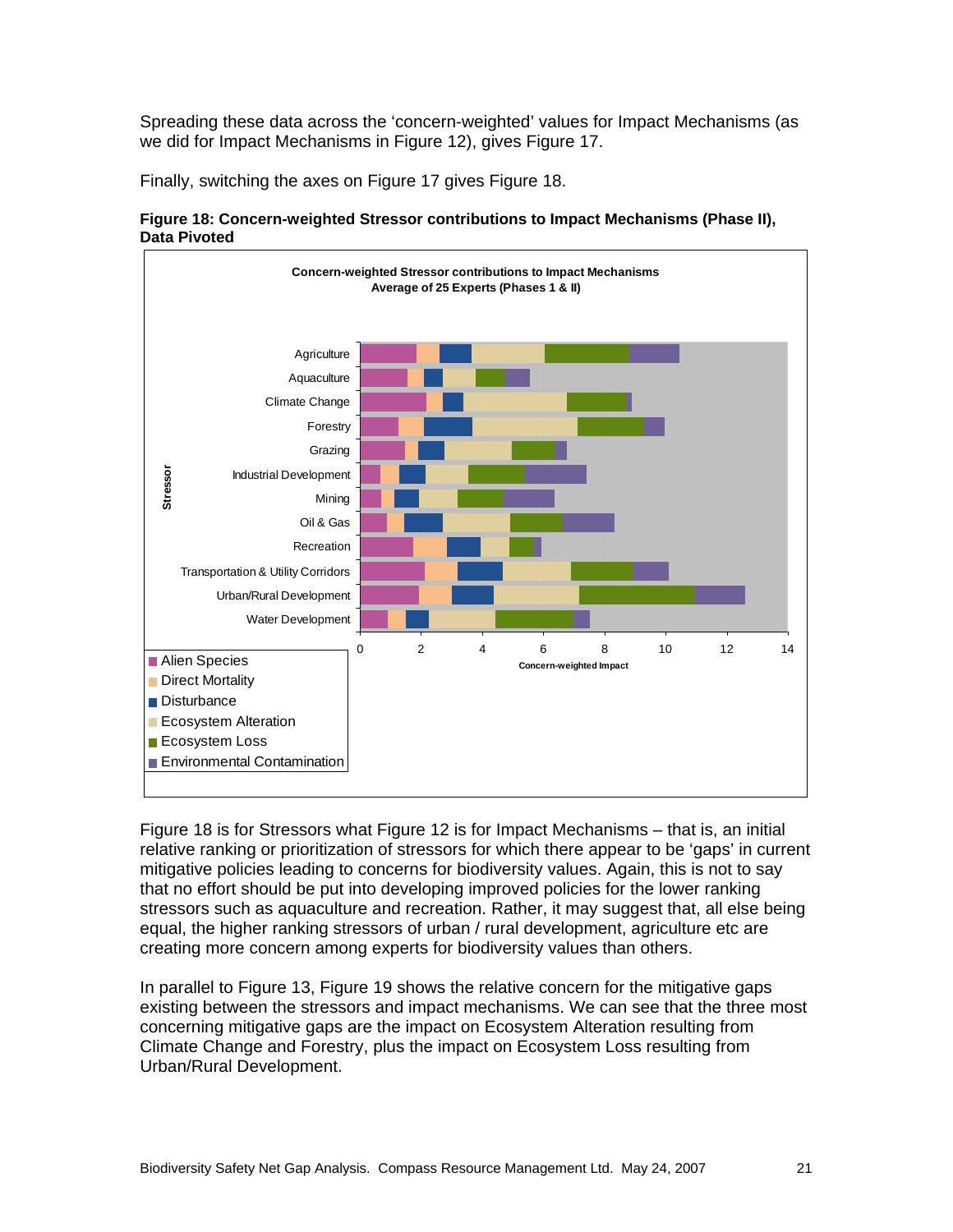

**Figure 19: Relative Concern for Mitigative Gaps: Stressors & Impact Mechanisms** 

It should also be emphasized that these data represent a snapshot in time – they are a representation of the current degree of concern for biodiversity ends and how those ends are currently being harmed via impact mechanisms by stressors. Some of the current harm is the result of largely historical factors (e.g. dams), whereas other aspects of current harm are becoming more significant as time passes (e.g. climate change). To probe some of these issues, and to supplement these quantitative findings, we also asked a number of open-ended, qualitative questions that gave experts the opportunity to comment on perceived policy gaps and probed for suggestions on ways to fill those gaps.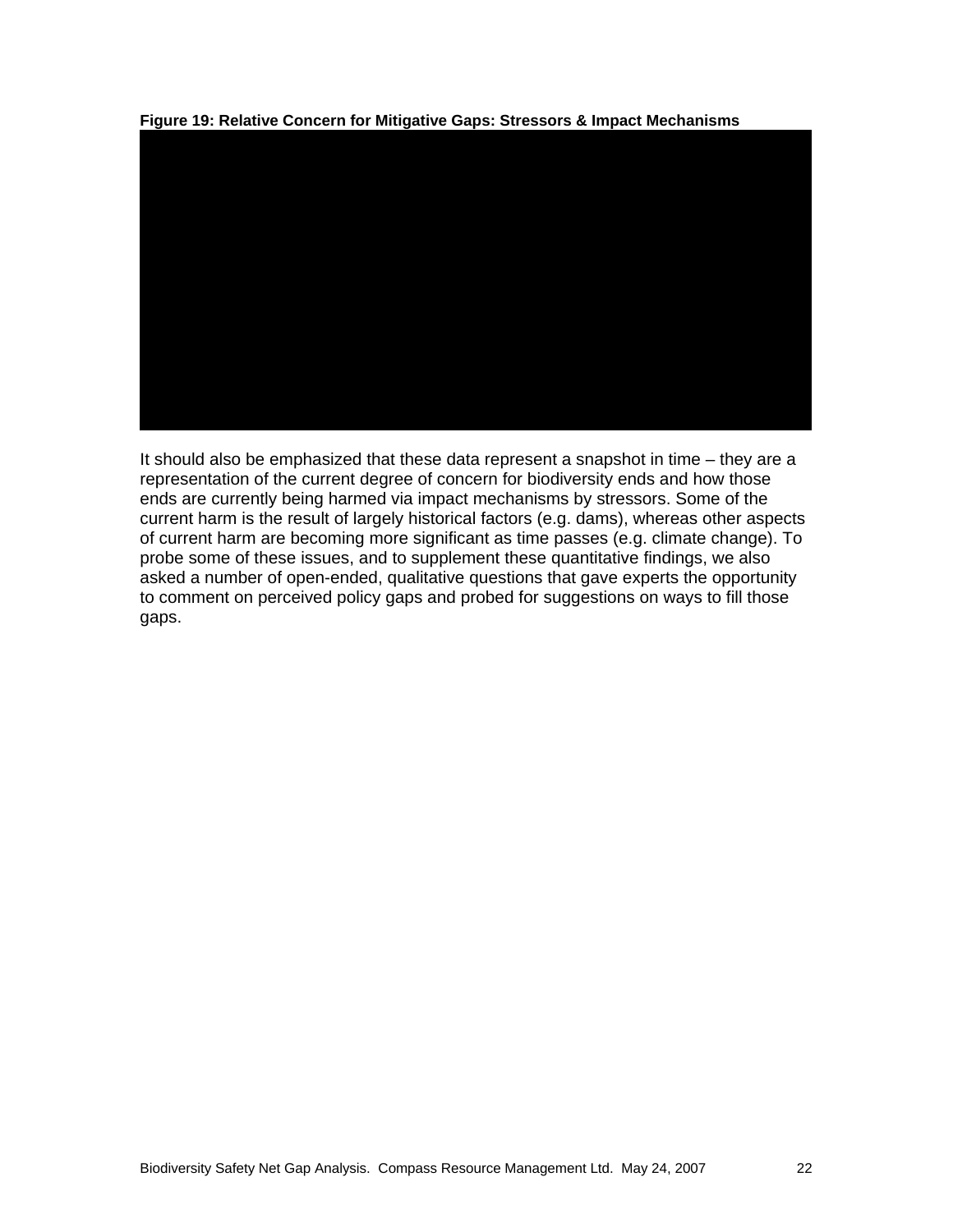## **5 Qualitative Responses to Gaps and Suggested Action Items**

#### Question 1.3

Question 1.3 asked three qualitative questions about each biodiversity end:

- i) Which aspects of [*the biodiversity end*] are currently being harmed the most? ii) Are there any specific issues you think policy makers should take special notice of? Why?
- iii) Where in BC is the most harm occurring (identify geographic area(s)) ?

For Phase II, Phase I responses were simply listed without attempt to aggregate or summarize), and Phase II participants were asked to identify any issues of importance that were not identified in Phase I. The findings that follow do not distinguish Phase II from Phase I responses.

Additionally, in Phase II, we asked experts: "What are the top three action plan items you would like to see included in the Action Plan?" Responses to this question are presented below also.

#### **5.1.1 'Harm to terrestrial genetic diversity'**

#### What aspect(s) of genetic diversity is(are) currently being harmed the most?

In their qualitative comments, and reflecting the emphasis on these issues from questions 1.1 and 1.2, experts generally focused on two main habitat-related aspects of the threat to terrestrial genetic diversity: alteration or changes in important habitats, and the lack of ability of certain species to adapt to change in these habitats. Those species that are completely dependent on either a) a specific locale (because of unique features of these habitats and/or the physical inability to move somewhere else) or b) a specific type of habitat that is being transformed at a rapid rate are most at risk of extinction or extirpation, resulting in loss of genetic diversity.

Several dimensions of habitat loss of importance to genetic diversity were noted. Many kinds of habitat are fragmenting due to human development, resulting in the isolation of gene pools, loss of species and genetic material. Others noted loss of diversity due to simplification of ecosystems, such as meadow to hayfield, old growth forest to managed silviculture stand, lake and stream complex to reservoir. Some habitat types (e.g. valley bottoms) are disappearing faster than others.

Of the species least able to cope with these changes, several participants highlighted species at the limit of their range in British Columbia. Though some are inclined to attach lower importance to peripheral species, others consider them particularly important to the issue of genetic biodiversity because, being separated from larger population bodies and probably in a somewhat different environment, are likely at some stage in the process of evolving differently from other larger and connected populations and therefore may represent significant genetic diversity which is critical for adaptation to change.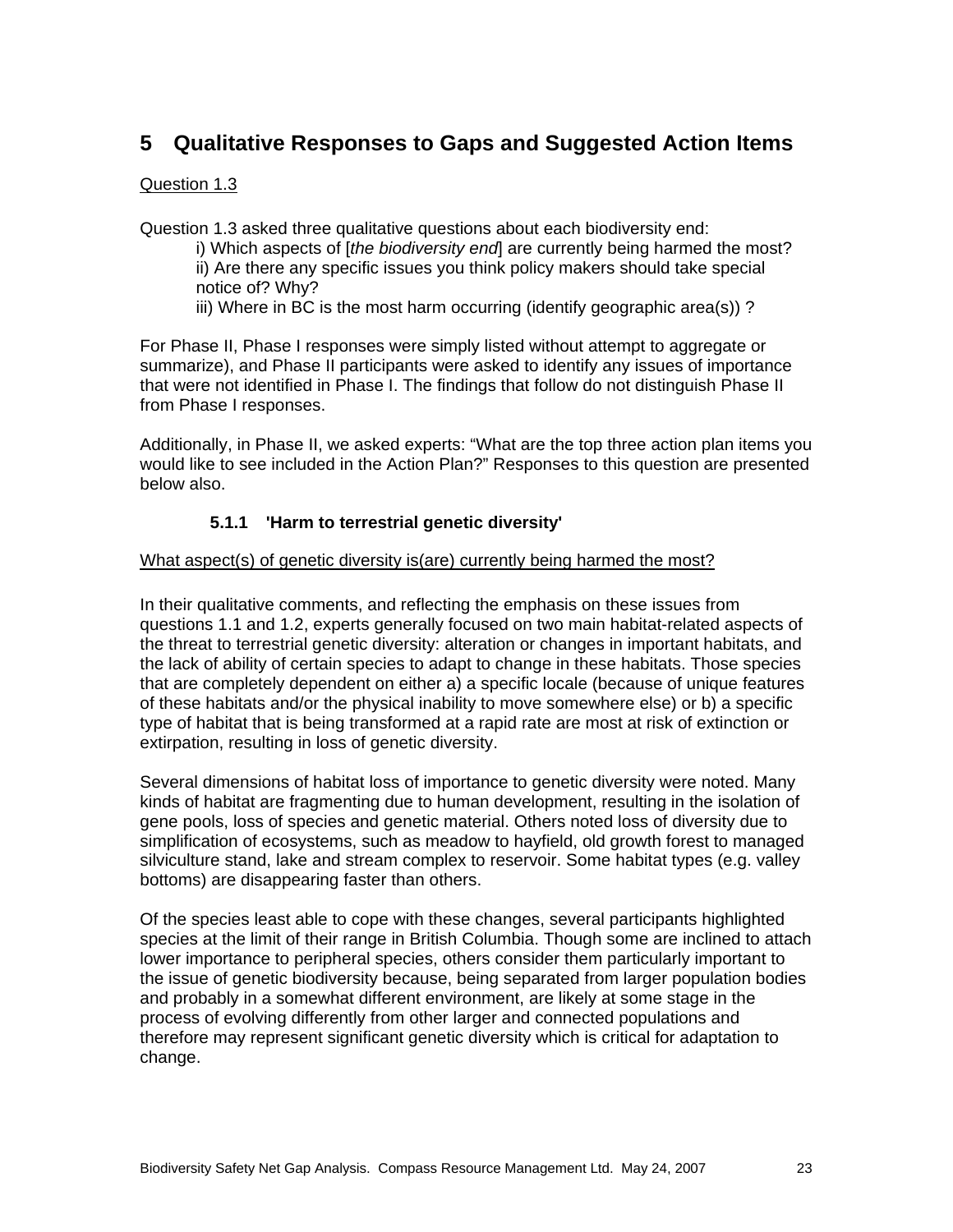-I may have altered the original intent above so check carefully (the wording was unclear though to begin with)

#### Specific issues for policy makers to consider

There were several key lines of comment on this issue.

**Preventing further genetic loss through the provision of connectivity:** Firstly, participants in both phases identified the urgency of developing policies that, in the words of one, "do anything to provide or protect connectivity." Many believe that there is an important need to address land use planning at various scales to ensure the protection of "additional large tracts of land and corridors between protected areas to preserve critical habitat for multiple species."

#### **Preventing further genetic loss and enhancing future adaptability through the protection of peripheral populations**

The genetic makeup of the peripheral populations could be critical to the survival of many species as peripheral populations may be those most adaptable.

#### **Avoiding the creation of unwanted genetic selection pressure through management practices**

Game managers, for example, should consider the risks of selective pressure of hunting on certain alleles (e.g, losing traits for large dominant males). Current forest harvesting/replanting practices may result in genetic drift and inbreeding with resultant poor health.

#### **Importance of the inclusion of climate change adaptation policy factors in future planning**

Some commented that government should be working on climate change adaptation strategies to identify and conserve resilient ecosystems and refugia important to conserve species in a variety of habitats.

#### **Provide funding for basic research**

"Very little research is done on the genetics of most species" complained one participant; policy makers should do more to help understand the role of genetic diversity in ecosystem function, and ensure that genetic diversity is considered at the same time as species diversity.

#### Where in BC is the most harm occurring?

Harm is occurring everywhere in BC, many believe, but particularly in 'hot spot areas' where high densities of endemic species conflict with land use pressure. For most people, this primarily means the southern third of the province, though other areas and considerations include:

- Areas of high urban development, such as the Fraser Valley and the Okanagan Valley.
- Areas of significant energy project development such as the Peace and northeast corner of the province;
- Specific locations around major resource extraction projects;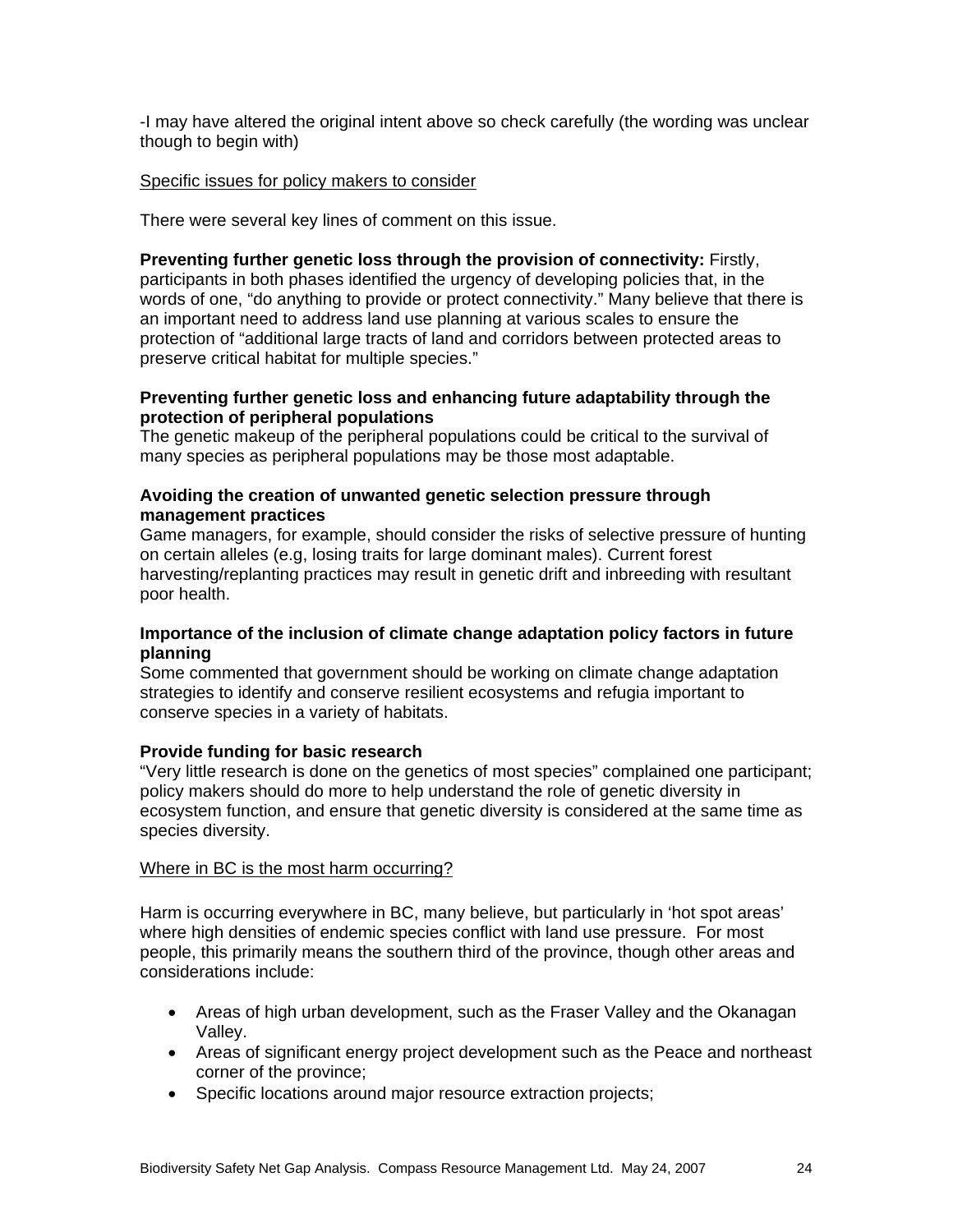- Interior valleys east coast of Vancouver Island, Lower Fraser valley, the Okanagan, Lower Mainland, and south-east Vancouver Island – generally areas of flat, low elevation land;
- Populated areas like eastern Vancouver Island, Lower Mainland, and Okanagan;
- Areas heavily impacted by Mountain Pine Beetle
- Areas where climate change likely has the greatest impact the north, and locations at elevation.

#### **5.1.2 Concerning 'Harm to terrestrial species and populations':**

#### Which species and populations are currently being harmed the most?

Some general observations on this issue again focused on the lack of information on what terrestrial species and population-level biodiversity actually means – one person noted that there is a bias towards large mammals and certain birds that was misplaced. General characteristics of species and populations of greatest concern include those that:

- Primarily dwell in the 'hot spot areas' listed in 5.1.1
- Species and populations dependent on fast disappearing habitat types e.g., Garry Oak ecosystems, antelope-brush, riparian areas, old-growth forests
- Species and populations with large home ranges and distributions (the large scale making them harder to protect and more prone to fragmentation)

Some specifics species and populations mentioned include:

- Mountain caribou are a species of considerable concern especially those populations in SE BC (Purcell and Selkirk Pops).
- Drought tolerant species
- Spotted owl,
- Amphibians
- Invertebrates,
- Lichens important in their own right, and have a link to Mountain Caribou.
- Coastal bird breeding colonies

#### Specific issues for policy makers to consider

Discussions on this area have been grouped into four areas:

#### **General planning issues**

Many comments touched on perceived problems with planning regimes: some feel that the basic unit of management needs revision, with a greater focus on managing distinct species and populations throughout their range (presumably in contrast to the current localized management approach to most species and populations in the province). A suggestion was to preserve a series of critical habitat corridors that would benefit multiple species and populations via landscape level management plans for certain species and species assemblages, with an eye to addressing the problems associated with fragmentation over large geographic areas.

Note that most people commenting on general planning needs raised ecosystem based management as their preferred approach, which is discussed further below.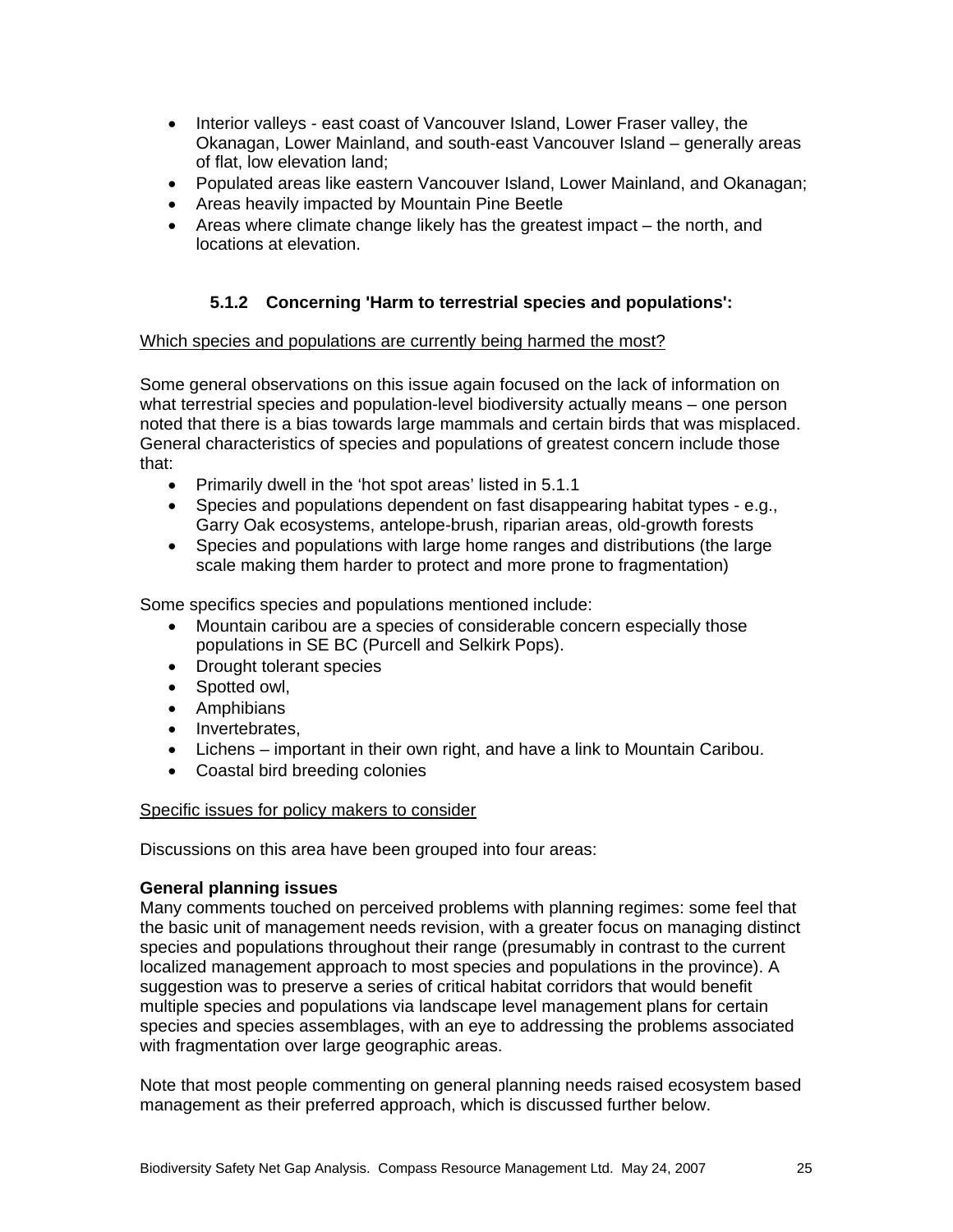#### **Species at Risk Regulation**

A number of respondents expressed frustration with the current status of species at risk regulations in BC: "the government should do a better job of conforming to federal SARA requirements; there has been poor progress on species recovery planning." One person felt that too few species at risk are listed, and when they are listed under provincial legislation there will be no critical habitat protected for the species. It was suggested that the province introduce "made-in-BC" species at risk legislation.

Other comments included that there is poor control of the introduction and management of alien species and there is slow development of some tools in the FRPA –spell out "tool box" (e.g. regionally important wildlife, sensitive watersheds designation).

#### **Suggestions on policy focus**

A number of people raised questions on areas of policy focus. One expert was troubled by what he/she considered an excessive emphasis on areas of high development - less impacted areas may offer better prospects for preserving biodiversity, and we should put a significant conservation effort into remaining wilderness, especially to ensure space for species requiring large ranges.

Another suggestion was to shift the focus of attention away from species and populations primarily impacted by habitat impacts, since recovery of these species and populations is "exceedingly difficult" – better, then, to focus on prevention and recovery of species threatened by other impacts.

While climate change impacts are currently in their initial stages, a number of people emphasized the need to integrate climate change adaptation considerations into future planning. On a related note, one person felt that there should be greater policy emphasis on long-term, well-designed monitoring initiatives to inform decision making.

#### **Education and communication**

Also raised by several people was the need to 'make the case' to elected officials and the general public about why widespread species loss is a problem. Two people suggested that this should be communicated in monetary terms. As one put it, it should be clear that the "costs of species loss will ultimately outweigh any economic and social benefits that might have resulted from the activities that caused the losses."

#### Where in BC is the most harm occurring (identify geographic area(s)) ?

Suggested areas in BC where most harm is occurring to species and populations largely mirrors those hotspot areas mentioned in 5.1.1.

Considerations more specific to terrestrial species and population biodiversity include any highly sedentary species subject to severe habitat loss and fragmentation, especially invertebrates, and small mammals. Those areas in BC with greatest populations of species at risk are, by definition, areas where greatest harm is occurring.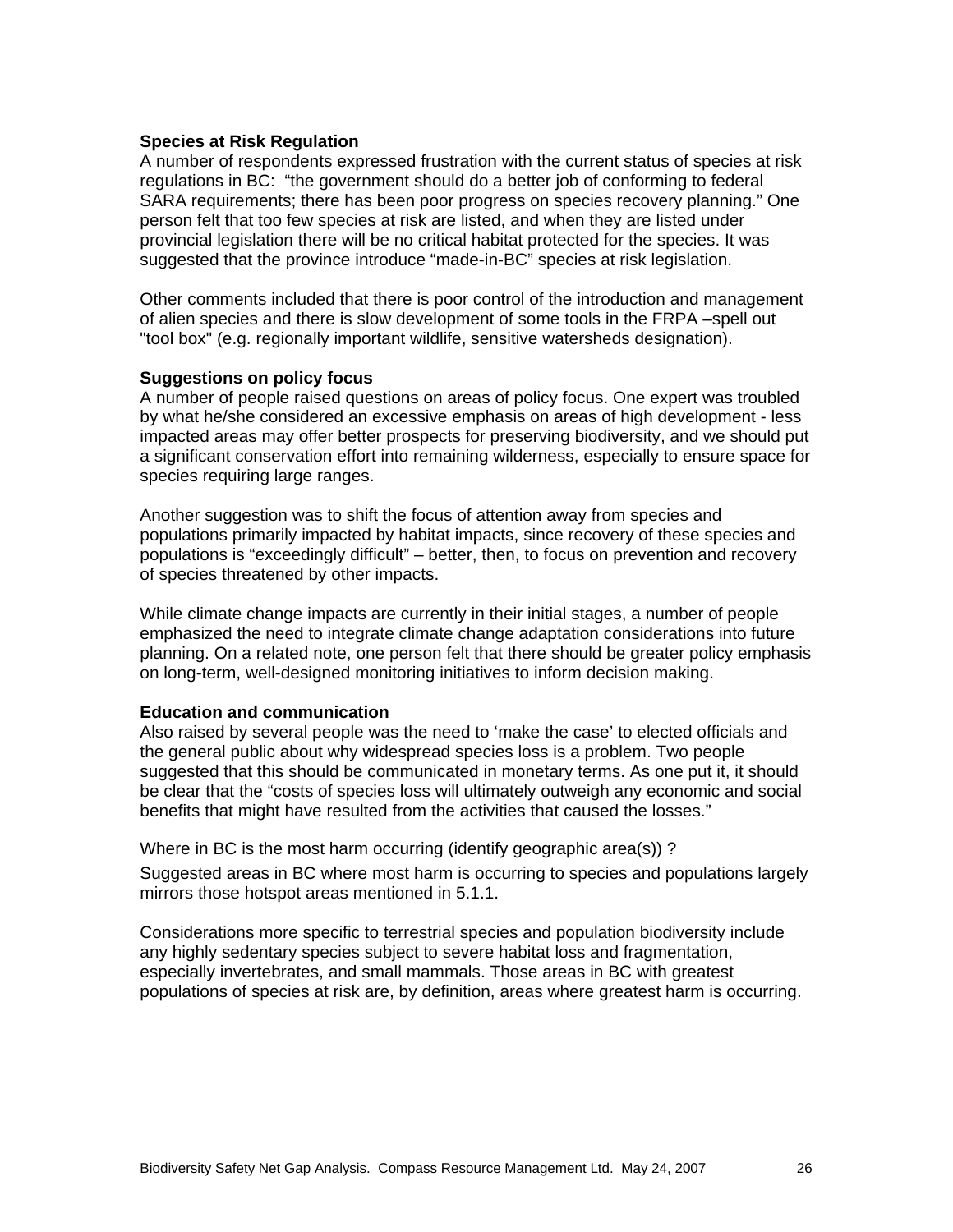#### **5.1.3 Concerning 'Harm to terrestrial ecosystems':**

#### What aspects of ecosystems are currently being harmed the most?

#### **Loss of general integrity**

Most experts made reference in some way to harm ongoing to the general integrity of ecosystems, the loss of connectivity and increased fragmentation. For some it is the integrity of ecosystem functions (clean water, stable soil, etc.) that are of most concern. There are fewer intact ecosystems, and they are becoming more fragmented, altering ecosystem processes, such as pollination, nutrient cycling, community interactions. As ecological function and processes are compromised, ecosystems have reduced viability and resiliency.

#### **Loss of complexity**

Closely related to the general loss of the ecosystem integrity is the loss of complexity. Complex ecosystem structures are being replaced by less complex ones: forests replaced by tree farms, diverse meadows / forests replaced by monocultures of agricultural crops.

#### **Specific ecosystem aspects**

Specific areas cited by experts include:

- o Grasslands, coastal bluff meadows; wetlands; intact functioning riparian areas, estuaries
- o Loss of natural range of variability in forest ecosystems
- o Intensification of agriculture (e.g. berries, nurseries, vineyards)
- o Riparian corridors, wetlands
- o Shrub-steppe ecosystems and grasslands

#### Specific issues for policy makers to consider

#### **General Planning**

As with species and populations above, most participants had something to say about aspects of planning approaches, and in particular, strong support for more ecosystemsfocused planning. A commonly voiced sentiment was captured by the phrase, "We need to move conservation and management from species and populations to consideration of communities and ecosystems."

One participant said, "Without a major emphasis on conservation and maintenance of terrestrial ecosystems and ecosystems at risk, many species and populations of species will be lost through time. There is a stronger need for control of the land base, including legislation." There appears to be little effort into conserving meaningful habitat / ecosystem units in areas of high development, thought one expert.

A number of people advocated an increased reliance on landscape-level management plans. There was a theme in the comments that there is a lack of coherent landscape level plans to protect and manage habitats and ecosystems as well as poor progress on species recovery planning.

One person felt that ecosystem-based planning could offer efficiencies in planning: "ecosystem recovery planning can take longer, but [it] helps to coordinate actions -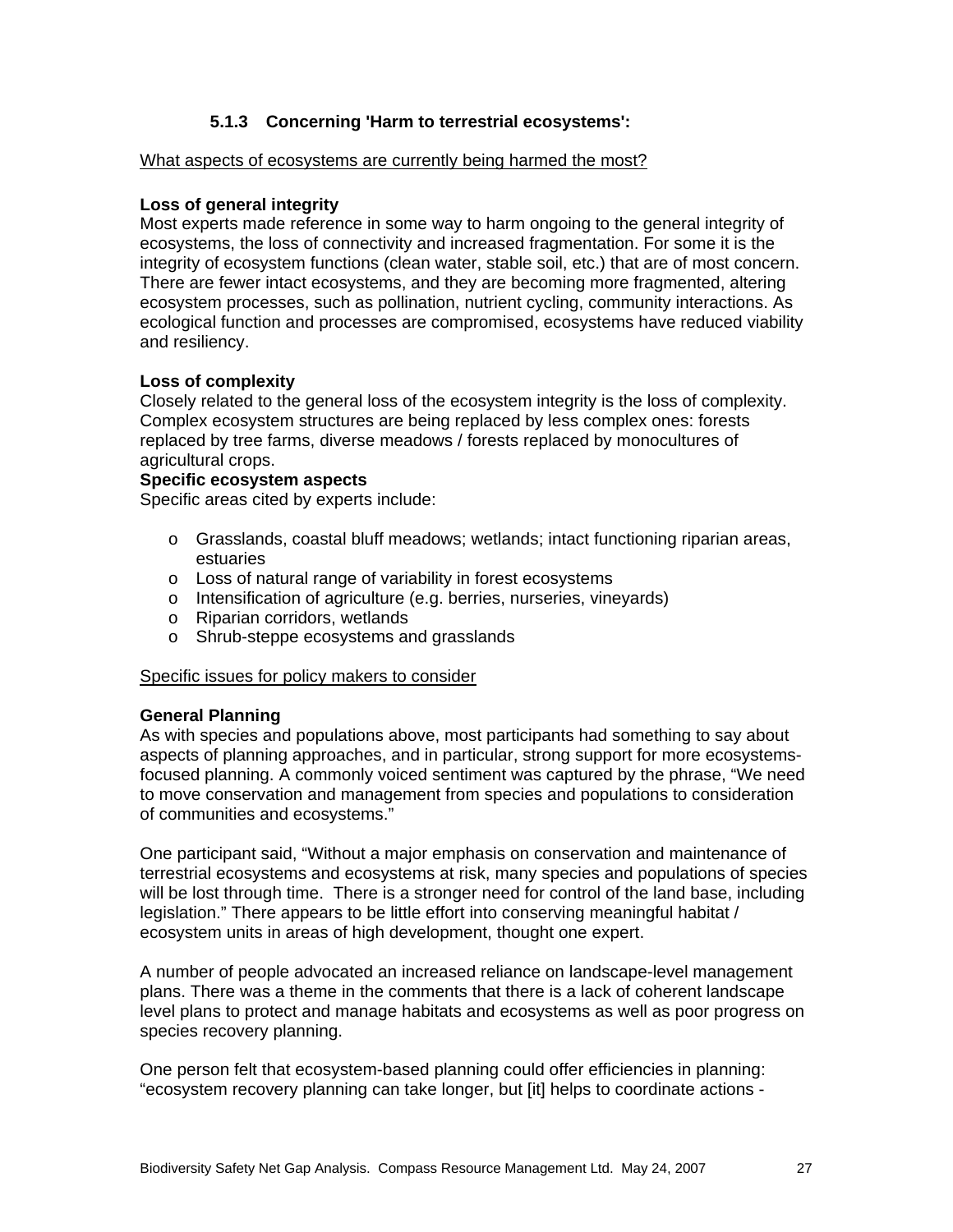habitat-based action planning as opposed to separate plans for each species." More effort should be put into finding efficiencies in recovery planning and implementation.

It was suggested that a better planning framework would identify the "best and highest use of resources (i.e. ecosystems) [which should be] addressed for the long term, not short term gain, because of loss of ecological services and benefits resulting from ecosystem loss and alteration."

Plans and management frameworks should be flexible to climate change, which has the potential to radically change the distribution of ecosystems. By developing larger areas of protection that are connected, ecosystems may have a better opportunity to respond to changing climate. In general more attention should be put to incorporating adaptive management to account for uncertainty and variability in management.

#### **Regulation / legislation**

Specific regulatory suggestions included the need for legislation on ecosystems conservation and, more specifically, legislation to protect and conserve ecosystems at risk on private lands. One expert said, "policy makers need to find ways to promote diversity and innovation on the landscape and land base to hedge against climate change and other factors we have a poor ability to forecast around."

Another person noted that, despite pervasive uncertainty, it is "important is to resolve the issue of how better researchers, managers, politics can better integrate" in decision making processes.

#### **Education and communication**

As with species and populations, a common theme was the frustration that politicians and the public do not understand the importance of ecosystems. "Of particular interest is the importance of ecosystem processes to maintaining our quality of life," said one. "Most people don't understand this until we lose it." "Policy makers should be made aware that the costs of SARA are tiny compared to what they should expect in the absence of dramatic action to maintain a high fraction of 'naturally functioning' ecosystems."

#### **Research themes**

A number of people mentioned the development and use of thresholds in planning and decision making. "It is … critical that we develop methods to monitor for ecological change and begin to understand the 'thresholds' that will permanently alter ecosystem structure and function." Researchers should also pay close attention to baselines that shift as degradation unfolds.

#### Where in BC is the most harm occurring (identify geographic area(s)) ?

Suggested areas in BC where most harm is occurring to ecosystems largely mirrors those hotspot areas mentioned in 5.1.1.

Specific ecosystems listed included:

- $\circ$  Old growth forests on the coast and in the wetter areas of the Interior Western Hemlock zone
- o Dry grassland ecosystems of the South Okanagan, dry coastal ecosystems in the Coastal Douglas Fir and drier Coastal Western Hemlock – subzone variants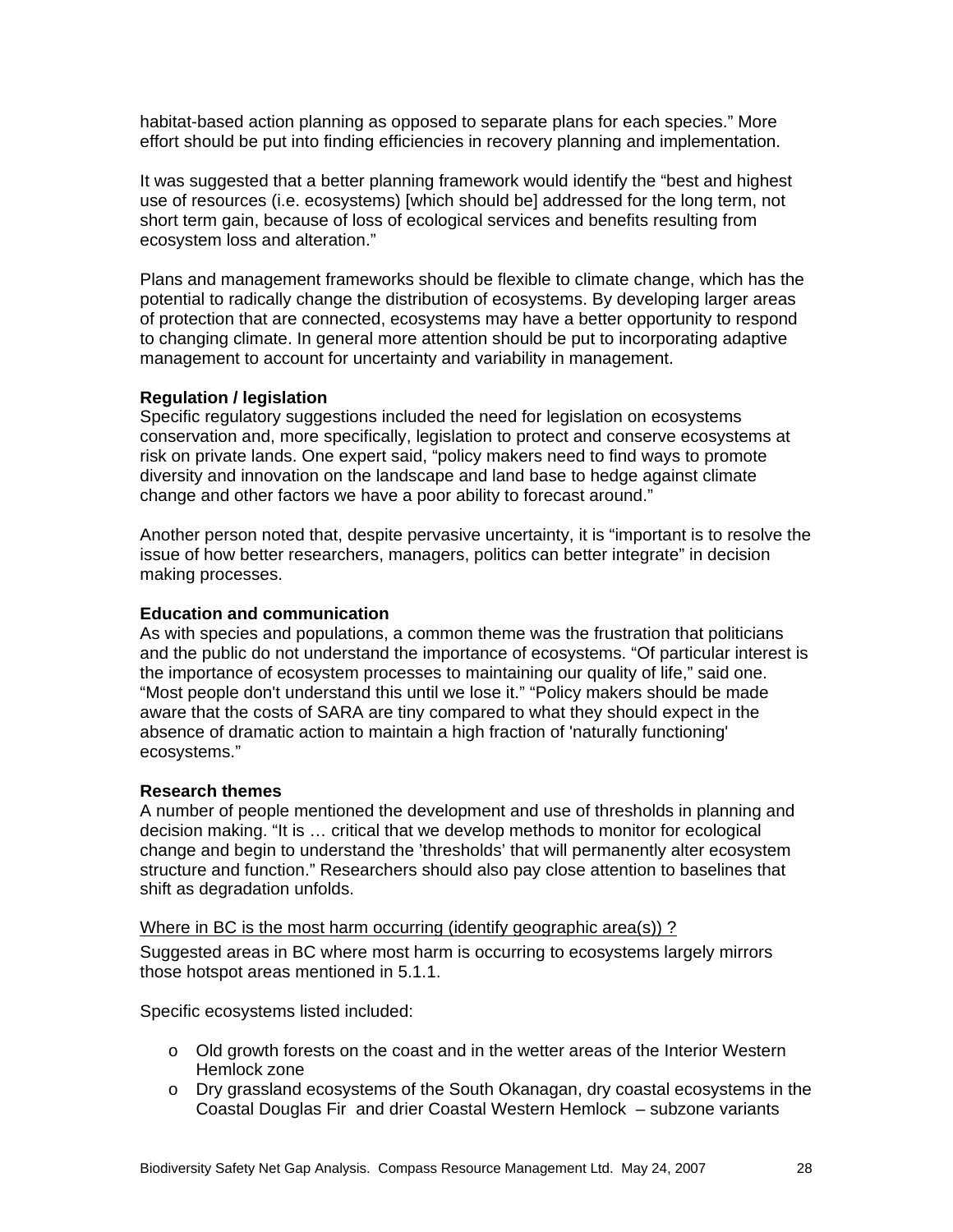- o Grasslands, coastal bluff meadows; wetlands; intact functioning riparian areas, estuaries
- o Boreal and alpine ecosystems

#### **5.1.4 Concerning 'Harm to freshwater genetic diversity ':**

#### What aspect(s) of genetic diversity is(are) currently being harmed the most?

Several experts began by acknowledging the deep sense of uncertainty (referred to by one person as "almost complete lack of knowledge") associated with freshwater biodiversity. "Does any one know what species other than fish and bigger vertebrates actually live in our freshwater system," asks one. "How many freshwater physiologists do we have, how many species of invertebrates [are there] and where are they? We know almost nothing about the non-charistmatic creatures wherein resides most of the biodiversity." It was noted that most information was confined to commercial species.

A recurring theme concerned within-species biodiversity, as captured eloquently by this comment: "Using fish as our best understood group of aquatic organisms we see that most of the biodiversity is within-species not the number of species. We are only starting to understand how this diversity is distributed and know even less of the significance. Therefore, the loss of discrete populations of a relatively common and widespread species, can represent the loss of an 'ESU' [evolutionarily significant unit]. This is likely the case for species such as coastal cutthtroat trout and Dolly Varden which rely on small stream habitats that may be lost at a higher frequency than other habitats. Headwater / above barrier populations are another component that are often genotypically distinct and very vulnerable."

From a global perspective, said one expert, "BC was almost entirely glaciated, therefore we actually do have a relatively simple and fragile fauna. From a global point of view, our most valuable assets are the recent genetic divergence and relatively simple ecosystems."

Specific issues cited include:

- o The isolation of genetic stocks from human imposed barriers;
- $\circ$  Loss of some salmon populations due to overfishing. The loss of genetic diversity is most severe in Pacific salmon where fishing and loss of summer freshwater habitat has caused narrowing of run times, decreased body size and extirpation of many races.
- o Species which are at the "centre" of water shortages (i.e. Interior and Georgia Strait coho and bull trout populations) that will continue to be a major concern for retaining their genetic diversity in light of population declines
- o Wetland dependent invertebrates, e.g., freshwater molluscs;
- $\circ$  For non-migratory salmonids the impact of stocking, enhancement and the alteration of barriers has caused loss of diversity.
- o Riverine species requiring cooler waters in summer
- o Species not of economic concern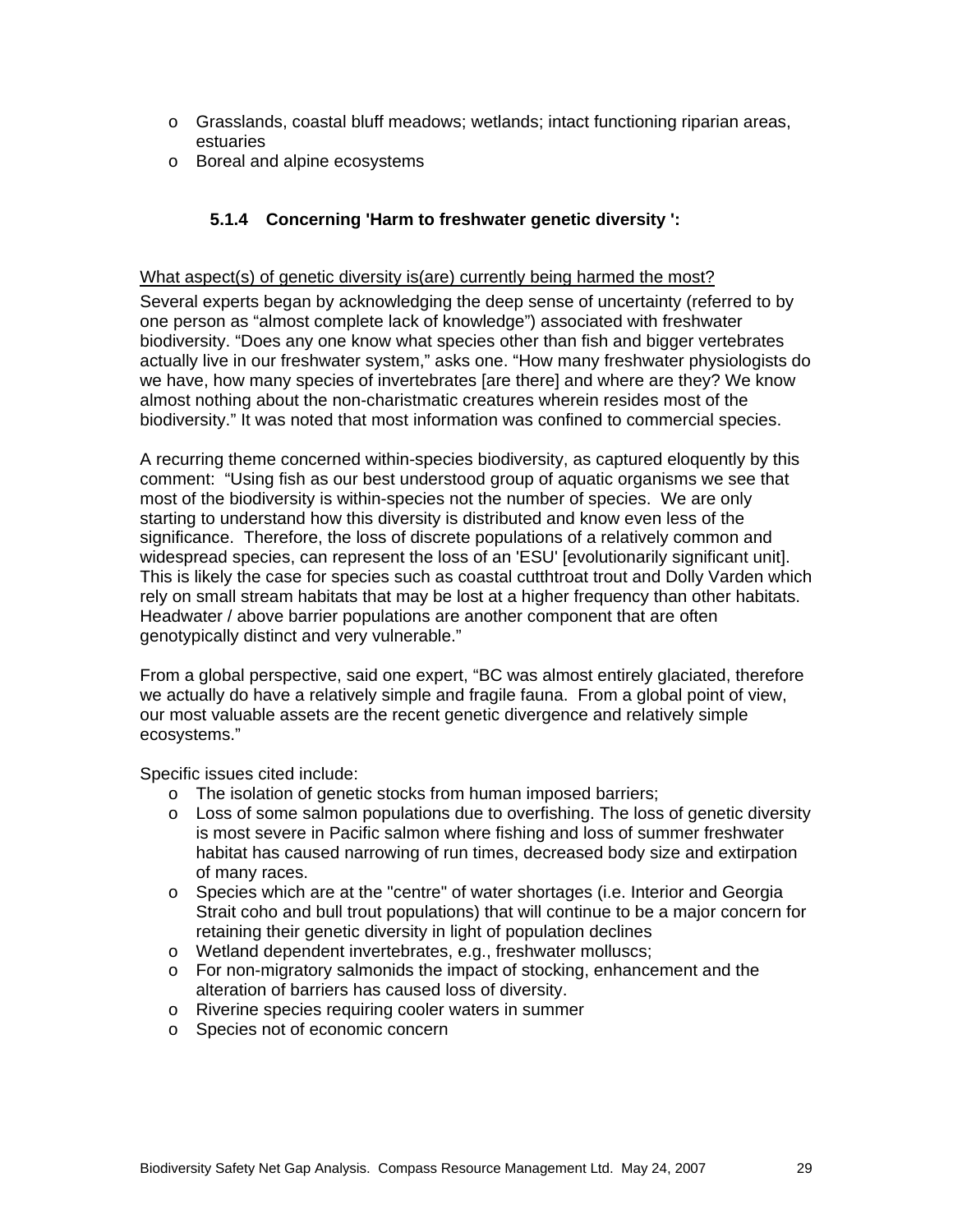### Are there any specific issues you think policy makers should take special notice of? Why?

One person noted that the basic unit of terrestrial conservation is quite different to that for freshwater systems, and that when protected areas are created for terrestrial systems they often do little or nothing to protect freshwater biodiversity values. Moreover, this is one element of widespread historical bias against freshwater biodiversity that is also evident, for example, in the designation of species at risk (since freshwater species often have more "unlabelled" genetic variants than their terrestrial equivalents, the genetic importance of which is generally unrecognized).

As with terrestrial systems, there was criticism of a current policy focus on specific populations: "the focus on species conservation is overlooking losses at the genetic level", and similar calls for a greater focus on peripheral populations that may help the adaptability of species to changes: "the genetic diversity of fish species is the legacy to protect and will provide resilience to climate change and other stressors."

Particular emphasis was placed on fish transfers, both legal (stocking) and illegal. There was strong support for greater policy control on alien species introductions. "We must be careful not to introduce fish for the sake of fishing; we need significant fines, policing and public education on impact of moving fish and other aquatic organisms."

Other regulatory suggestions included:

- o Policy on road building and access development requires review
- o Upland land use is a major factor and should be incorporated into freshwater biodiversity planning frameworks
- o When setting harvest regulations, government should take into consideration the status of each of the wild stocks as well as the overall population
- o Overfishing

Unsurprisingly given the stated lack of knowledge about the nature of freshwater genetic biodiversity, research needs were high on the wish-list of action items: there needs to be improved inventory of fish stocks, and more research into non-commercial fish, as well as invertebrates.

#### Where in BC is the most harm occurring (identify geographic area(s)) ?

General areas identified include:

- o Populated areas such as eastern Vancouver Island, Lower Mainland, and Okanagan. One person suggested that human density is the best predictor of problems for freshwater and marine systems.
- o Lake-dominated landscapes, valley bottoms, low elevation waters as well as stocked lakes
- o Smaller creeks where much of the unique genetic diversity is found. Loss of diversity is most severe in small river systems that support migratory salmon and in small lakes for resident salmonids, states one expert. Small stream and lake habitats are the most vulnerable wherever they occur and they often support distinct components of the aquatic ecosystem. Fish populations will be more sensitive to overfishing in these waters also.
- o Elimination of weak stocks in mixed stock commercial fisheries affect large areas of BC (e.g. Fraser Basin, Skeena Basin)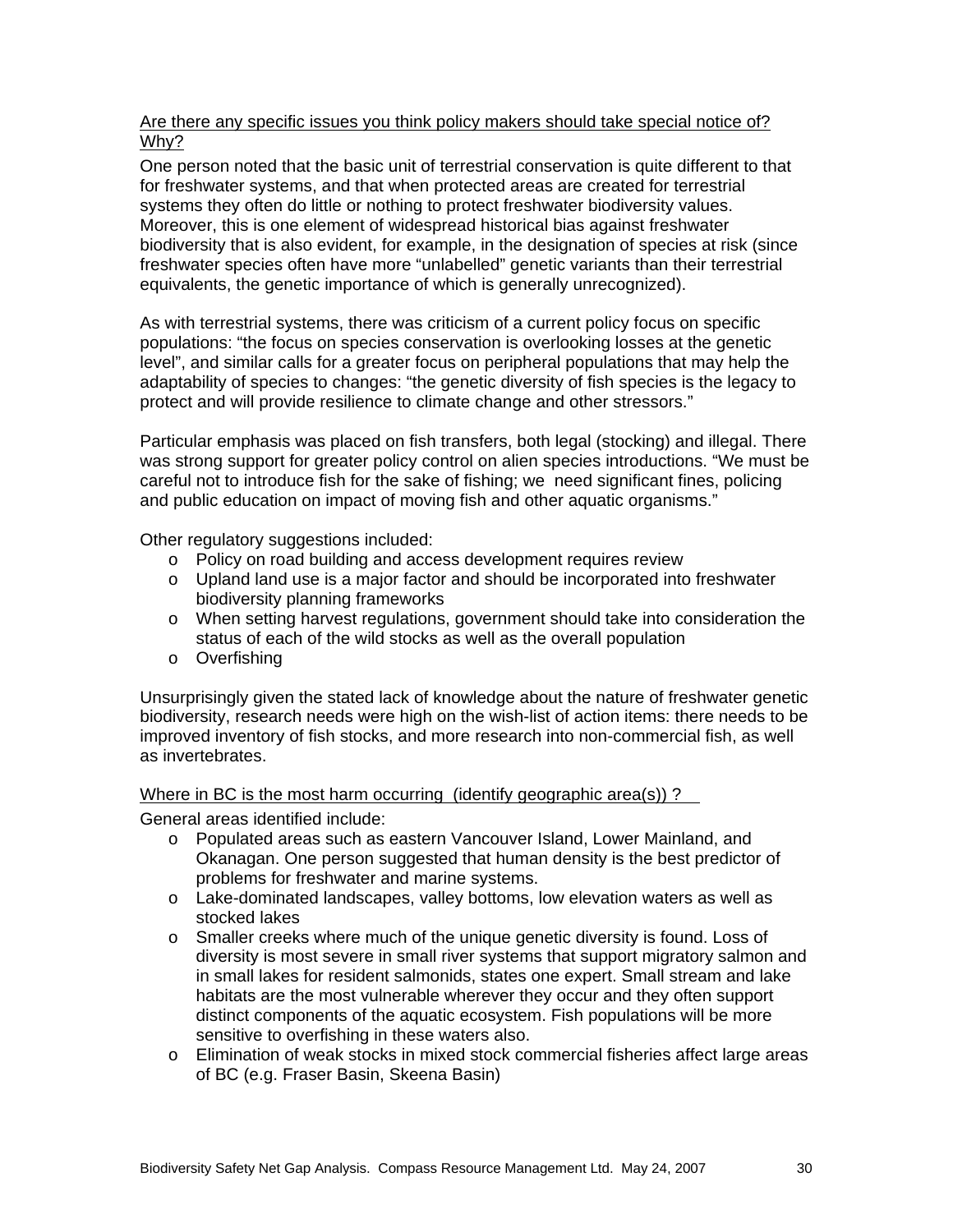Specific locations noted included:

- o Dolly Varden lakes in northern British Columbia;
- o Peace, Columbia, Okanagan, middle and lower Fraser drainages;
- o Lower Fraser, Mountain Pine Beetle impact area, Vancouver Island / Georgia Strait;

### **5.1.5 Concerning 'Harm to freshwater species and populations':**

#### Which species and populations are currently being harmed the most?

General features of species and populations currently being harmed the most include:

- o Those in fishless lakes;
- o All species that are dependent on riparian areas
- o All species that are sensitive to nitrogen loading
- o Migratory species
- o Species or populations at the edge of their ranges (peripheral species)
- o Isolated pockets of creatures with poor dispersal ability and sensitivity to disturbance or harvest.
- o Cold adapted or preferring species (species dependent on small cold streams are being heavily impacted).
- $\circ$  Closed freshwater populations are in general smaller and more vulnerable than marine
- o Fish populations subject to urban pollutants

Specific species and populations mentioned included:

- o Native fish and bivalves
- o Stream dependent salmonids
- o Sensitive mesocarnivores (e.g., river otter) that consume contaminated food items from lower in the food chain.
- o Distinct populations of fin fish (e.g. sockeye);
- o Interior and Georgia Strait coho, interior bull trout, Cultus Lake and Sakinaw Lake sockeye
- $\circ$  Species in the Columbia system that are at the northern edge of their geographic ranges.
- o Cutthroat, bull trout, Dolly Varden and sturgeon
- o Anadromous fish species in the south half of the province are currently facing the double threat of reduced ocean and freshwater habitat productivity (largely due to habitat loss in freshwater).
- o Rare endemics in southern BC
- o Westslope cutthroat in particular are being harmed through both habitat loss and hybridization with introduced rainbow trout

#### Are there any specific issues you think policy makers should take special notice of? Why?

Comments on this issue are grouped into three themes: the focus of policy, specific policy and regulatory recommendations, and research needs

### **Policy focus**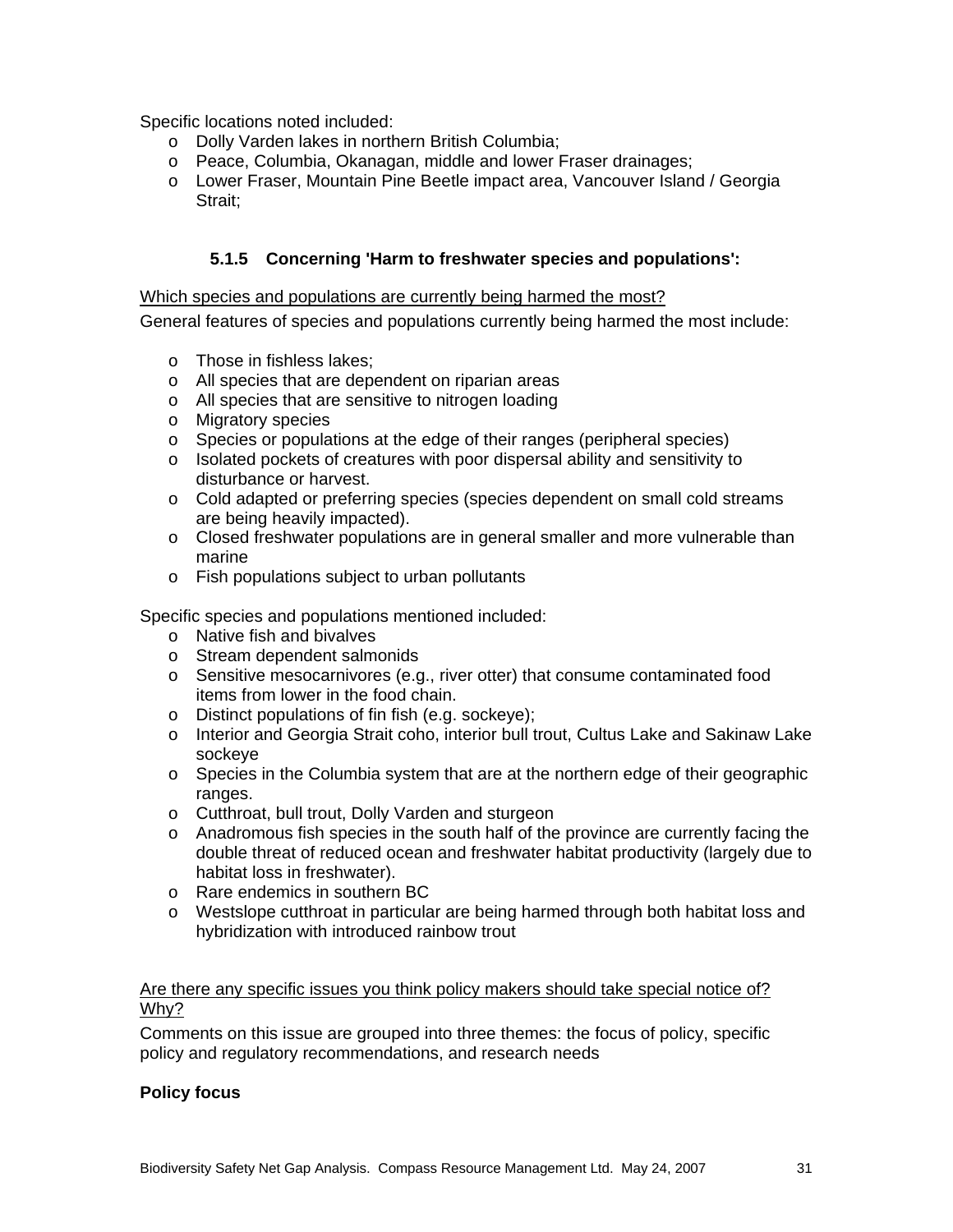Again, mirroring the terrestrial realm there were calls from several experts to shift policy focus towards a more ecosystem-focused approach; a typical quote being, "I would put ecosystem classification and protection ahead a taxonomy-based species protection strategy." Habitat protection, noted one, is less expensive and has greater impact than mitigation and restoration. That said, there were also calls for more mitigation and restoration.

### **Regulation (Specific)**

The lack of controls on exotic species is of primary concern to some experts, as captured in the quotes, "Invasive species like yellow perch are dramatically altering freshwater fish populations due to their ability to expand into available habitat and consume indigenous fish populations." On this issue, one expert noted that the worst is yet to come: "it is the potential for future impacts of exotics that is the issue."

Other areas of specific regulatory concern include, again, climate change adaptation and in its integration into planning and decision making frameworks; pollution from nonclosed production systems, over exploitation, barrier alterations and regulations around stocking and enhancement.

#### **Research**

One expert characterized our current state of knowledge of the life histories and habitat requirements of most of British Columbia's native species as "dismal." He/she was joined by several others in calling for basic research to begin recording what is actually out there. However, one expert noted that the complexity of freshwater species and populations is so profound that, "we will never know what freshwater diversity is, and this issue (as in almost all other ecosystems) cannot be dealt with by using brute force descriptive taxonomy. We don't have the time or the resources. This doesn't mean that we can't use ecosystem classification and focal species to conserve a lot of stuff that we don't even know is there. This is the mainstream approach that is common in virtually all ecosystems and jurisdictions."

#### Where in BC is the most harm occurring (identify geographic area(s))?

The areas cited as being most harmed for freshwater species and population biodiversity largely mirror those listed above in 5.1.4 for freshwater genetic biodiversity.

### **5.1.6 Concerning 'Harm to freshwater ecosystems':**

#### What aspects of ecosystems are currently being harmed the most?

Again, mirroring terrestrial ecosystems, several experts noted that it was the "general health and vigour" of ecosystems that is most concerning, which in turn affects their ability to respond and adapt to further change, creating a negative spiral.

Characteristics of the most freshwater ecosystems that are of most concern include

- o Those with excessive aquifer overuse;
- o Those with invasive aquatic species ("the toughest challenge after climate change"),
- o Where water bodies, streams, etc are being drained or diverted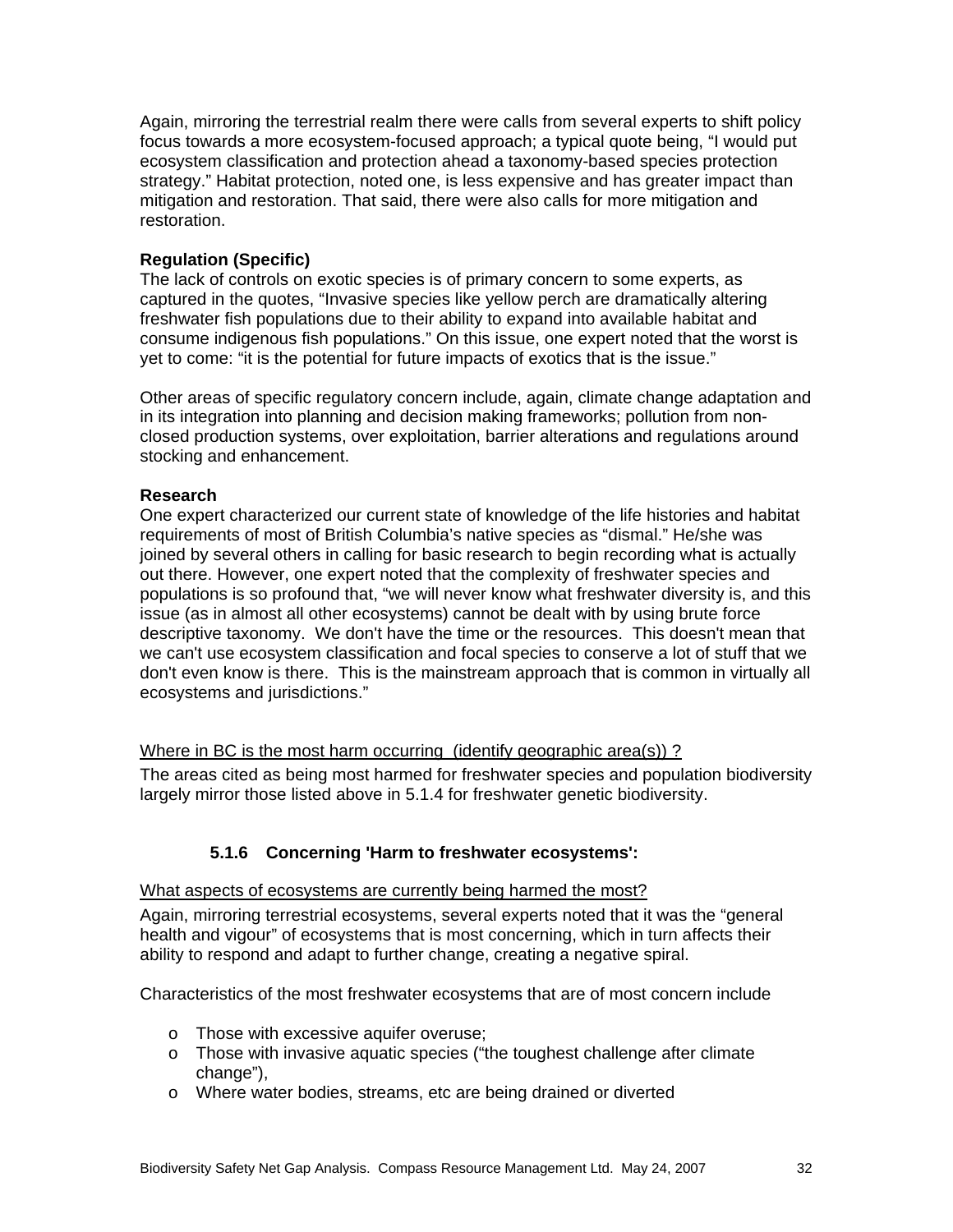- o The infilling of temporary wetlands
- o Watersheds with high pine components, first from the infestation, but more so from salvage harvesting
- $\circ$  In the central and southern interior, excessive water allocation is significantly altering the hydrology of stream and lake habitats rendering them simpler and less able to support aquatic life.
- o Water flows (damming), over allocation of water, changes in structure, and ecosystem composition.

Are there any specific issues you think policy makers should take special notice of? Why?

### **Planning**

Several people argued that the role of protected areas in freshwater ecosystem conservation needs attention. The basic unit of conservation for freshwater species is different to that for terrestrial species, they suggest, and protected areas for terrestrial areas often provide little or no protection for aquatic biodiversity values.

This issue is captured articulately in the following quote: "Most of our fish fauna lives in lowland areas. Scenic mountainous terrains have very low aquatic diversity. The vast majority of our parks (provincial and federal) are in areas of low fish diversity. Some attempt should be made to preserve our richest aquatic ecosystems. From an aesthetic standpoint these are often unattractive slough-like environments but they are where the fish are."

### **Regulation (specific)**

There appears to be a widespread sentiment that freshwater ecosystems, and in particular fishless aquatic systems, are inadequately protected and need more attention.

- $\circ$  Of particular concern are issues around aquaculture, alien species and lakestocking. Education around non-native species as a key shortcoming in current regulations.
- o Several people made reference to the importance of managing access and roads as a key to effective protection of freshwater ecosystems
- o With respect to mountain pine beetle, there should be better retention planning to moderate impacts to hydrologic function
- o Climate change adaptation planning is an important missing link say some. "Once the glaciers are gone, stuff is going to change"
- o Unique ecosystems harbour unique stocks and species. Fish and aquatic ecosystem values must be given due consideration under the Water Act when making water licensing decisions.
- o Small streams are crucial to protecting the integrity and functioning of watersheds.
- o We have the technology to restore watershed functioning, we aren't being provided with the resources.
- o Externalizing funds and hoping the stewardship community will affect restoration is a nice thought but it will only work if government provides the leadership and the extension expertise (consider the success of the Urban Salmon Habitat Program)
- o Coastal environments and estuaries need protection.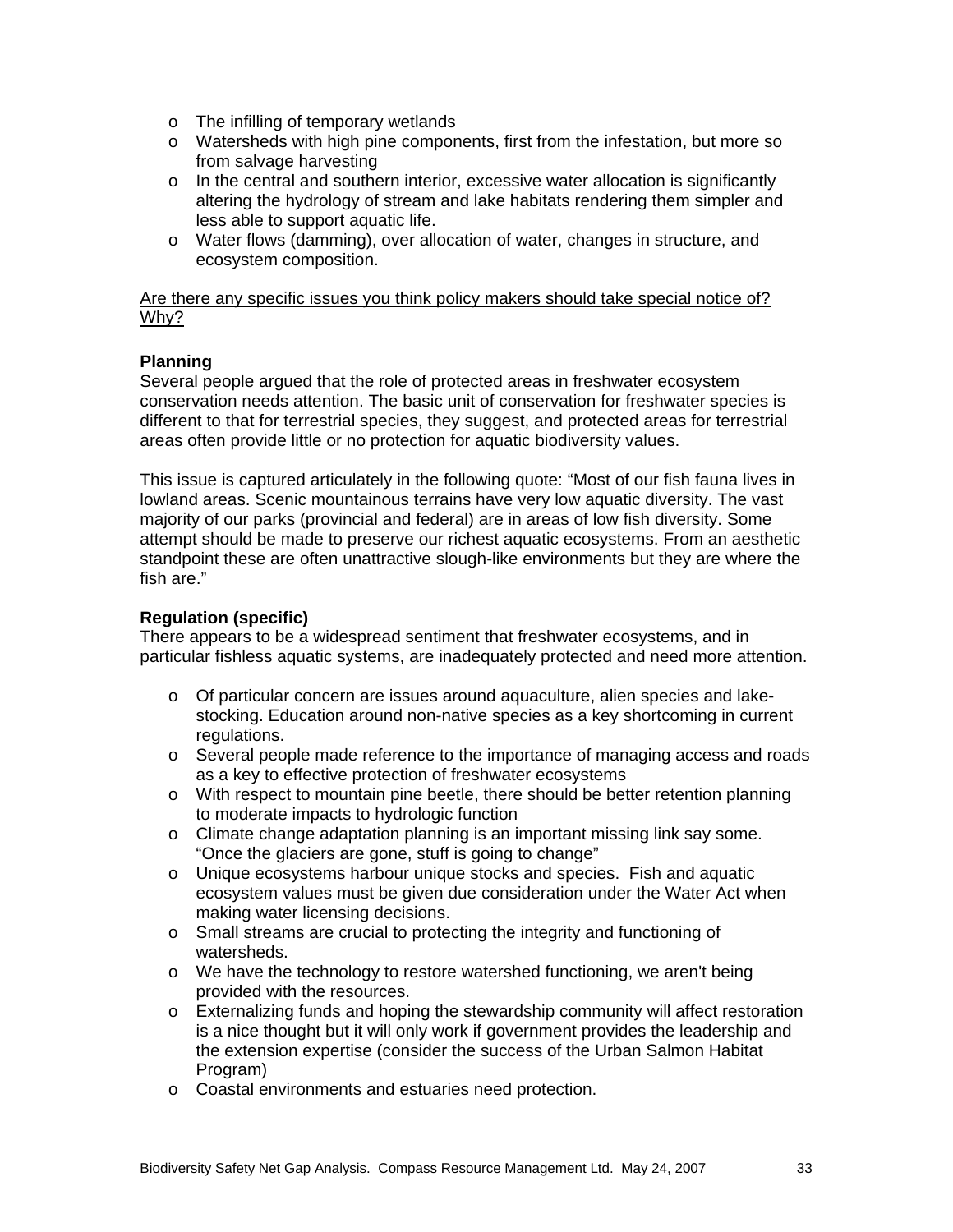Where in BC is the most harm occurring (identify geographic area(s)) ?

Responses are similar to those mentioned in 5.1.4

## **5.2 Action Plan Actions of Interest**

The top action plan items requested by participants were as follows. Comments with similar themes have been grouped together:

Approaches to Planning

- o Landscape level planning to maintain connectivity and balance the needs of species [with the needs of development]
- o An integrated ecosystem approach to conservation that includes the land, freshwater systems, and marine systems where appropriate
- o Incorporation of adaptive management (preferable active adaptive management) that explicitly recognizes the uncertainty of our knowledge and the evaluation of potential policies through alternate models
- o Need for a real ecosystem approach including development and strengthening of ecosystem legislation for conservation of all ecosystems and protection of ecosystems at risk
- o An ecosystem classification approach to conservation for aquatic ecosystems.
- o Create a leadership role for government in watershed planning and restoration
- o A system wide conservation plan is essential, preservation of key zones of biodiversity, especially those likely to increase with climate change
- o Conservation of critical areas
- o Protected areas with high value and likeliness to persist.
- o Increase representation of priority ecosystems

#### Regulation

- o Establish ecosystem condition targets as well as the mechanisms to ensure that they guide relevant decision-making
- o Develop a strategy around access development
- o No net loss of habitat
- o Need for critical habitat protection for species at risk
- o Ensure policy and legislation provides water for functioning aquatic ecosystems

Specific stressors / impact mechanisms

- o Strategic approach to climate change adaptation; a comprehensive science based strategy to prepare for management of biodiversity during climate change; adapt to climate change by ensuring connectivity for species to shift their distributions;
- o Develop a government led program to address invasive alien species and introduced species (prevention, management and control)
- o Protection and restoration of important ecosystems in the Fraser Valley (e.g. Sumas Mountain), and other areas with high development/populated pressures
- o Harvest management of mixed stock and open-access fisheries
- o A strategy around forest retention in mountain pine beetle impacted areas
- o Management strategy for roads and other access
- o Public-Private Partnerships to restore naturally functioning ecosystems in heavily impacted regions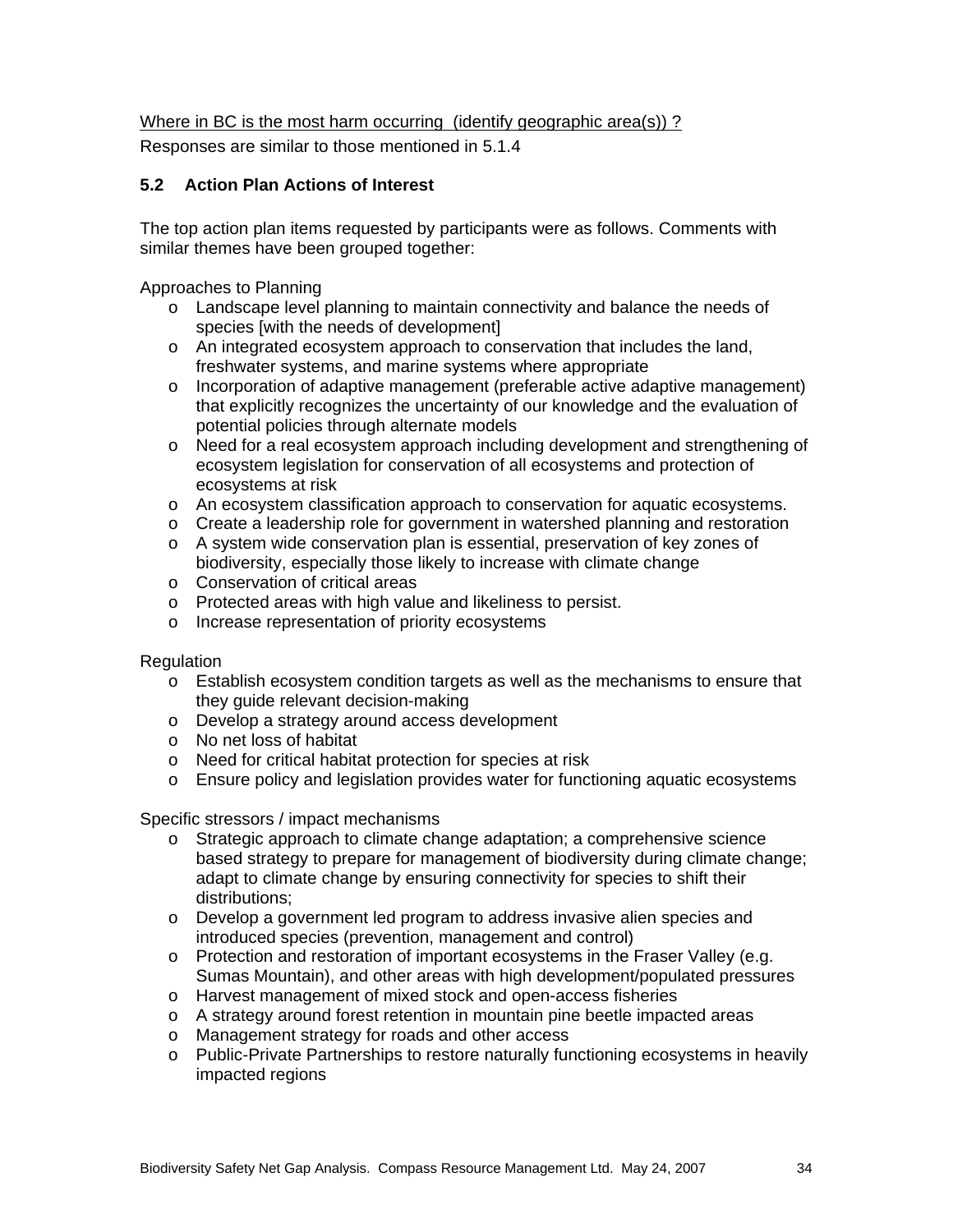Specific biodiversity ends

- o More emphasis on species groups such as invertebrates and lichens, etc.
- o Enhanced habitat protection of streams and wetlands
- o Ecological restoration of habitat

#### **Initiatives**

o Tax incentives for conservation on private land in heavily populated areas

#### Research

- o More inventory of lesser known taxa.
- o More basic research
- o Increased focus of research and understanding on ecological processes rather than enumerating biodiversity elements

Communication / Education

o Develop a conservation ethic in all British Columbians through educational efforts and direct experience (with a particular emphasis on children)

# **6 Conclusions**

In this study, we have attempted to identify biodiversity mitigative policy gaps through an approach that combines a systematic, quantitative expert judgment approach to linking broad categories of stressors, impact mechanisms and biodiversity ends, with a qualitative, open-ended survey of experts.

In our examination of biodiversity ends, we found that in both the terrestrial and freshwater realms, experts are more concerned about degradation to ecosystems than species / populations or genetic diversity. This concern is reflected in qualitative comments around policy gaps, where there is a strong interest among many for a more ecosystem-based approach to planning and conservation.

We examined six, collectively exhaustive categories of impact mechanisms (Alien Species, Direct Mortality, Disturbance, Ecosystem Alteration, Ecosystem Loss and Environmental Contamination), and elicited from experts the relative contribution of each mechanism to harm to each of six collectively exhaustive biodiversity ends (genetic diversity, species / populations and ecosystems in each of the terrestrial and freshwater realms). Our results show the distribution of perceived relative extent of harm caused by each impact mechanism. Combining this with the relative degree of concern for each biodiversity end, we have been able to rank or prioritize the potential importance of the gaps in mitigative policy for these impact mechanisms. Ecosystem Alteration, Ecosystem Loss and Alien Species appear to be the primary vehicles of harm.

Again, these findings tally with many of the qualitative comments that favour action on alien species and initiatives to protect the integrity of ecosystems.

We further examined 12, collectively exhaustive stressors and elicited from experts the extent to which each gives rise to the six impact mechanisms. Results from a first phase were probed via a modified Delphi approach, resulting in valuable expert debates about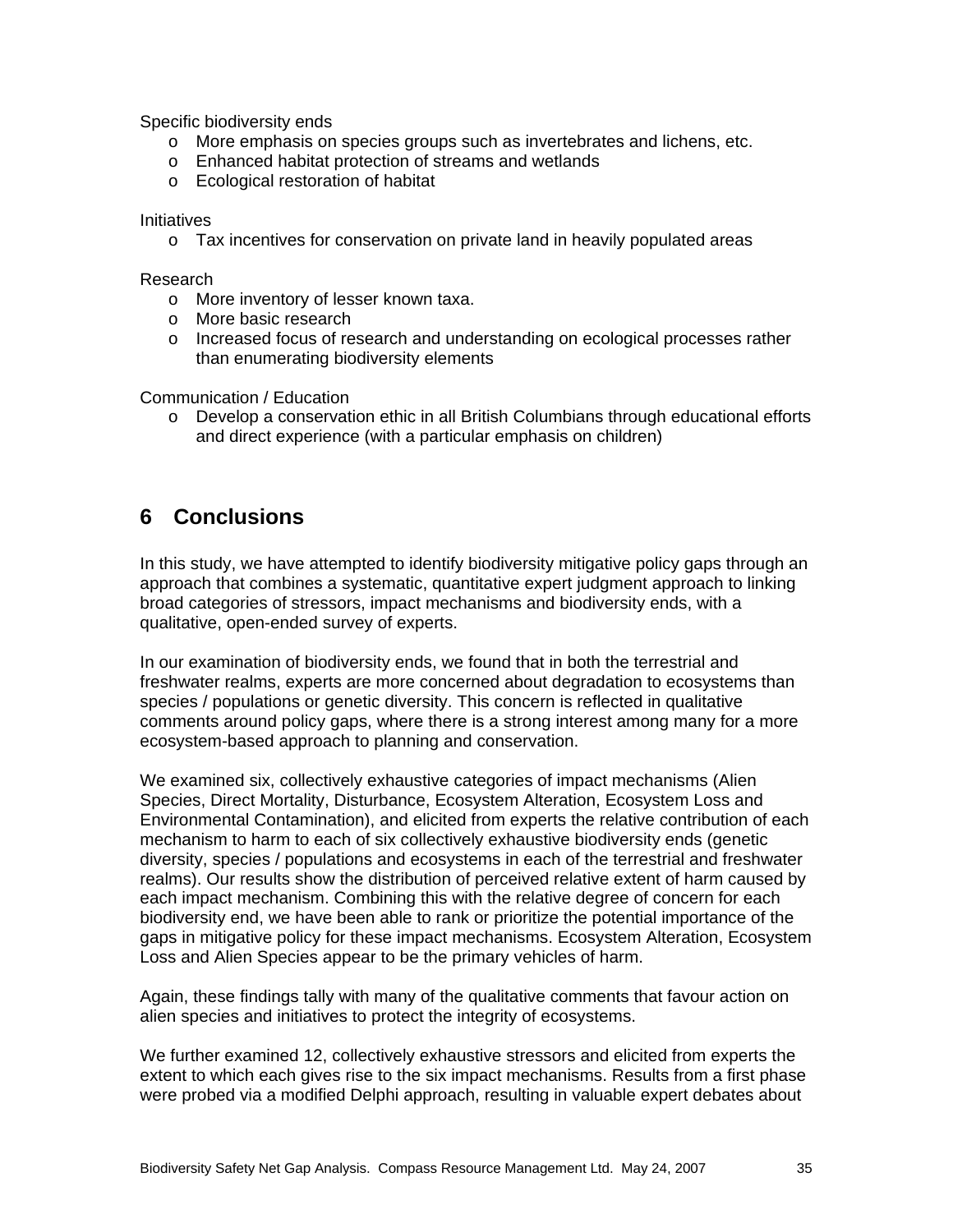how each stressor is ultimately linked to harm to biodiversity. By combining the resulting quantitative data with those already mentioned, we were able to rank the concern associated with the 12 stressors, thereby highlighting areas of important potential policy gaps. Of the 12, urban / rural development, agriculture, transport and utility corridors, forestry, climate change and oil and gas are the six currently resulting in most concern for biodiversity values.

Finally, we asked experts to list highlight policy areas that should be addressed by an Action Plan. Experts suggested a wide range of ideas, with common themes including:

- More focus on ecosystem / landscape level planning and conservation that would help reduce fragmentation of key habitats and protect species without the need to necessarily understand them
- A more active and hands-on role for government in land use planning, particularly in the conservation of connective corridors of use to multiple species
- A greater focus on freshwater and non-commercial species, perhaps suggesting a need for a more science-based approach to investing resources into understanding and protecting species at risk
- More focus on rapidly developing specific issues, such as climate change adaptation and alien species introductions
- The need to provide funds for basic research into the life histories of many native species for which very little is known.
- The need to educate and communicate to politicians and the public about the value provided by biodiversity and its importance relative to other, more shortterm competing resource management objectives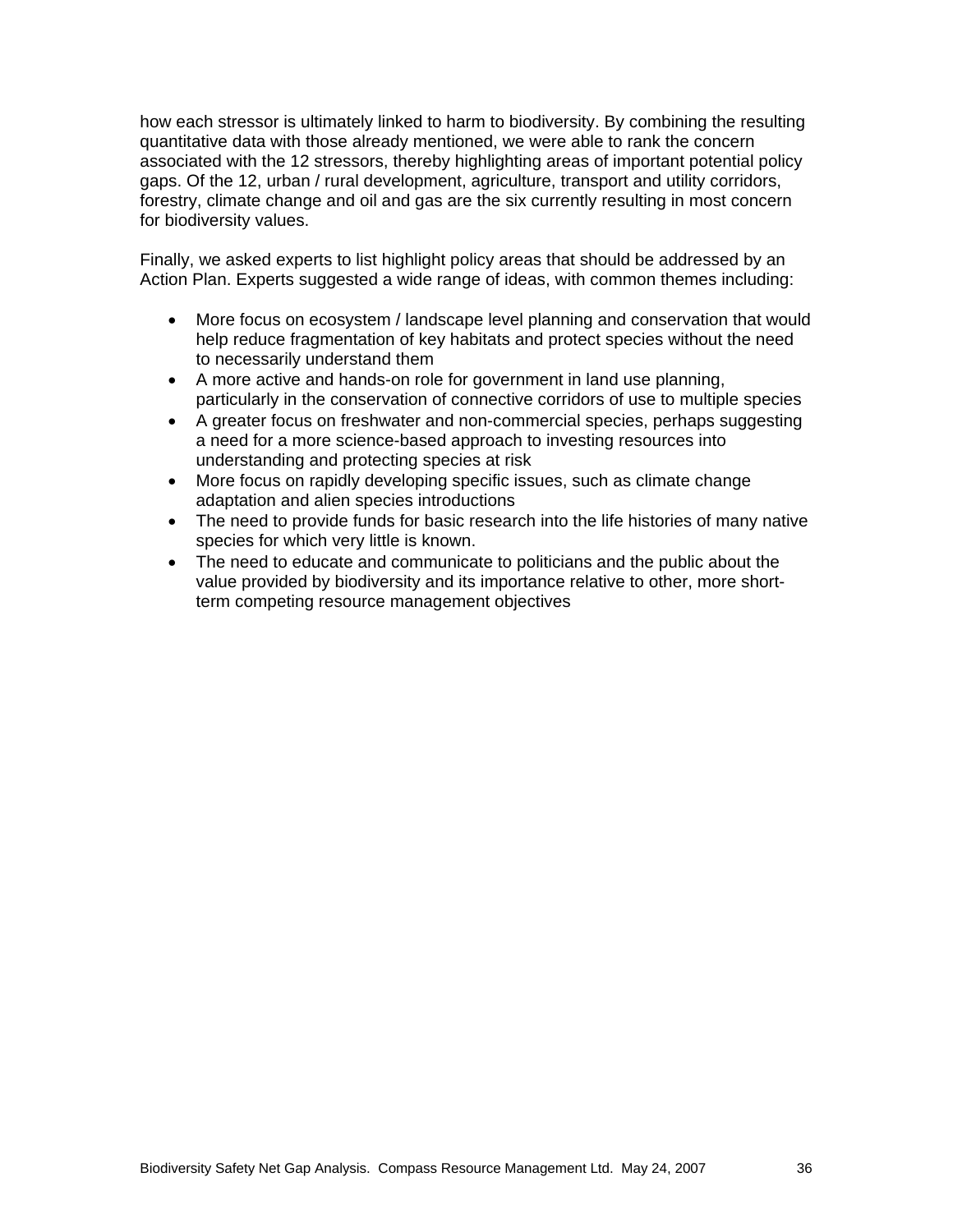# **7 References**

Linstone, H. and M. Turoff, The Delphi Method: Techniques and Applications, Addison-Wesley, 1975 (also available online at: http://www.is.njit.edu/pubs/delphibook/)

Millennium Ecosystem Assessment, 2005. Ecosystems and Human Well-being: Biodiversity Synthesis. World Resources Institute, Washington, DC.

Veridian Ecological Consulting (2003), Biodiversity Conservation in BC: An Assessment of Threats and Gaps. Available online at: http://www.veridianecological.ca/publications/VeridianBioGaps\_Report\_final.pdf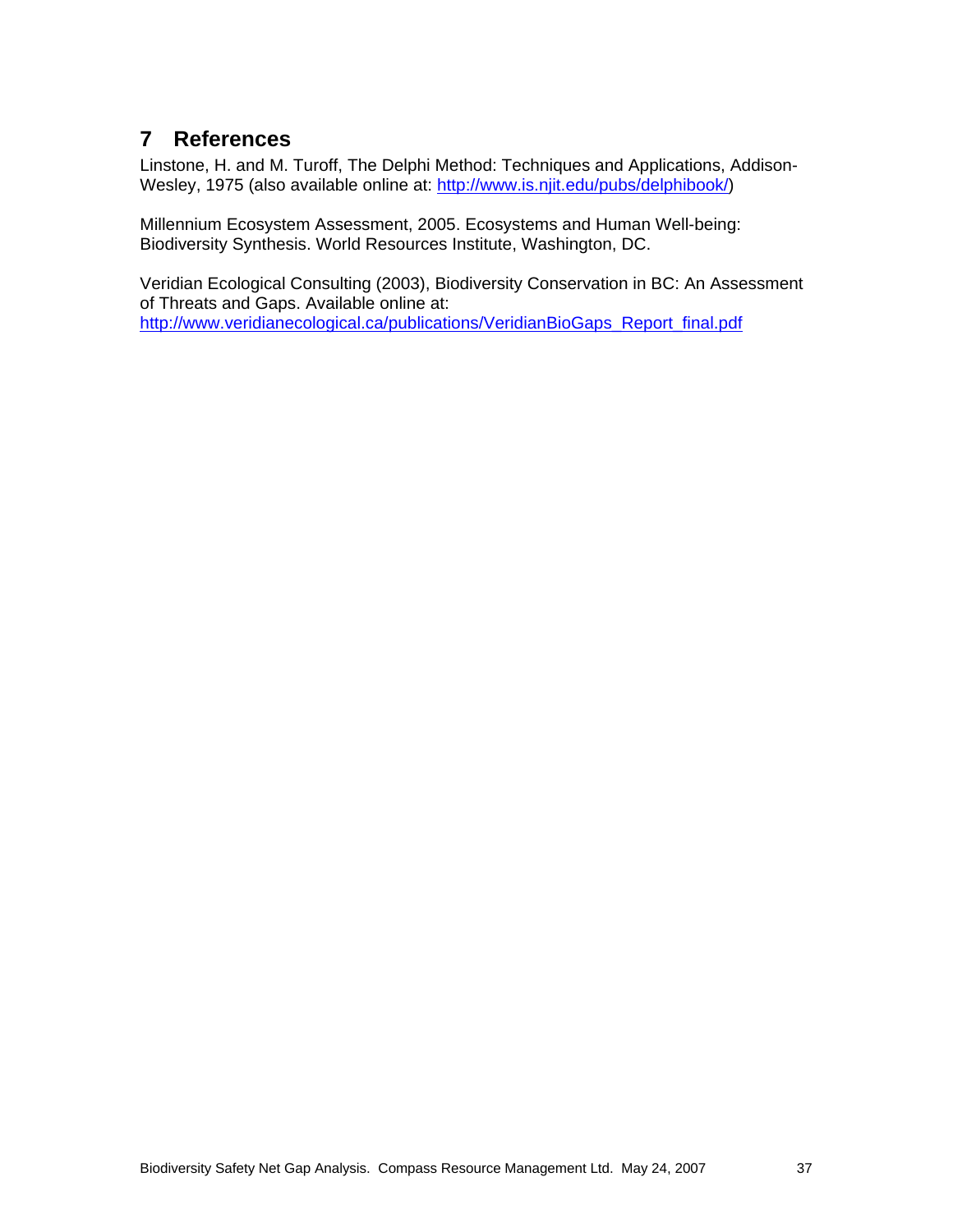# **8 Appendices**

### **8.1 Notes on Categories**

#### **8.1.1 Impact Mechanisms**

(1) Alien species - individuals or populations of a species when outside the natural range of the species (e.g. purple loosestrife, grey squirrels)

(2) Direct mortality - the direct killing of individuals (e.g. harvest, by-catch, road kills, intentional poisoning)

(3) Disturbance - the alteration of the behaviour of species (e.g. aircraft flying close to mountain goats, dogs chasing waterfowl)

(4) Ecosystem alteration - direct change to the structure of natural systems (e.g. forest harvesting, water diversion)

(5) Ecosystem loss - the replacement of natural communities with human-dominated natural systems (e.g. intensive agriculture) or physical works (e.g. mines, urban areas)

(6) Environmental contamination - the release of chemicals, including nutrients, to natural systems (e.g. SOx, treated sewage, fertilizers, pesticides)

#### **8.1.2 Stressors**

(a) Agriculture: Infrastructure and activities associated with intensive agriculture cropping e.g. vegetables, grass, nursery, silage etc.,

(b) Aquaculture: Infrastructure and activities associated with shellfish and finfish operations

(c) Climate Change: Impacts due to changes in temperature, precipitation, wind, or other aspects of the Earth's climate

(d) Forestry: Infrastructure and activities associated with harvest or management of trees

(e) Grazing: Infrastructure and activities associated with extensive agriculture (i.e. grazing animals)

(f) Industrial Development: Infrastructure and activities associated with secondary industry or other primary industries not included in forestry, mining, oil & gas or water development.

(g) Mining: Infrastructure and activities associated with the extraction of minerals or other geological materials

(h) Oil & Gas: Infrastructure and activities associated with the extraction of extraction of petroleum or natural gas.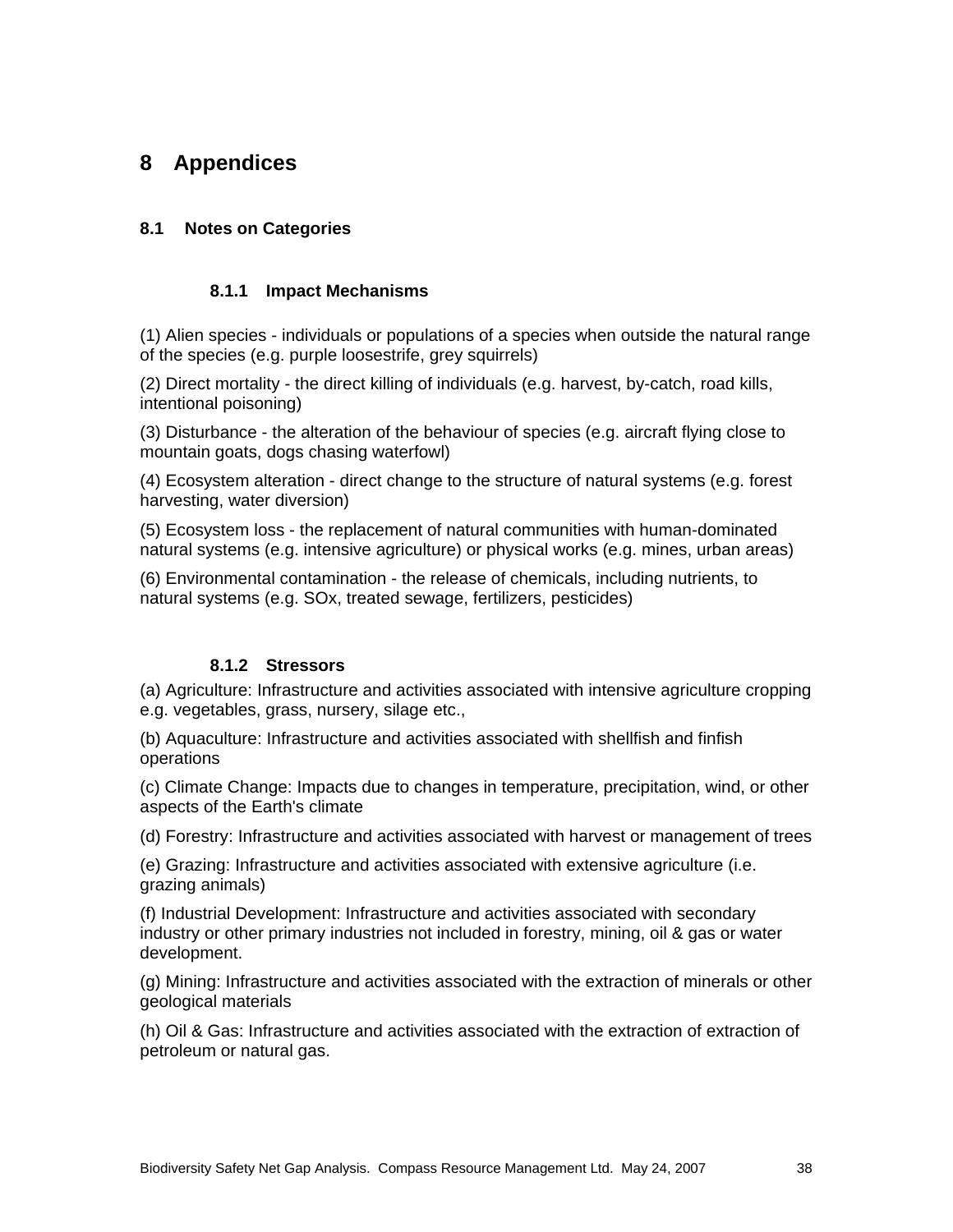(I) Recreation: Infrastructure or activities associated with motorized or non-motorized human uses for the purposes of recreation (i.e. non-living) e.g. hiking, swimming, hunting, fishing

(j) Transportation & Utility: Infrastructure and activities associated with the movement of people, commodities or information e.g. highways, ports, railways, power lines

(k) Urban & rural development: Infrastructure and activities associated with human use for the purposes of living (e.g. housing, buildings, sewage)

(l) Water Development: Infrastructure and activities associated with diversion, storage, or pumping of water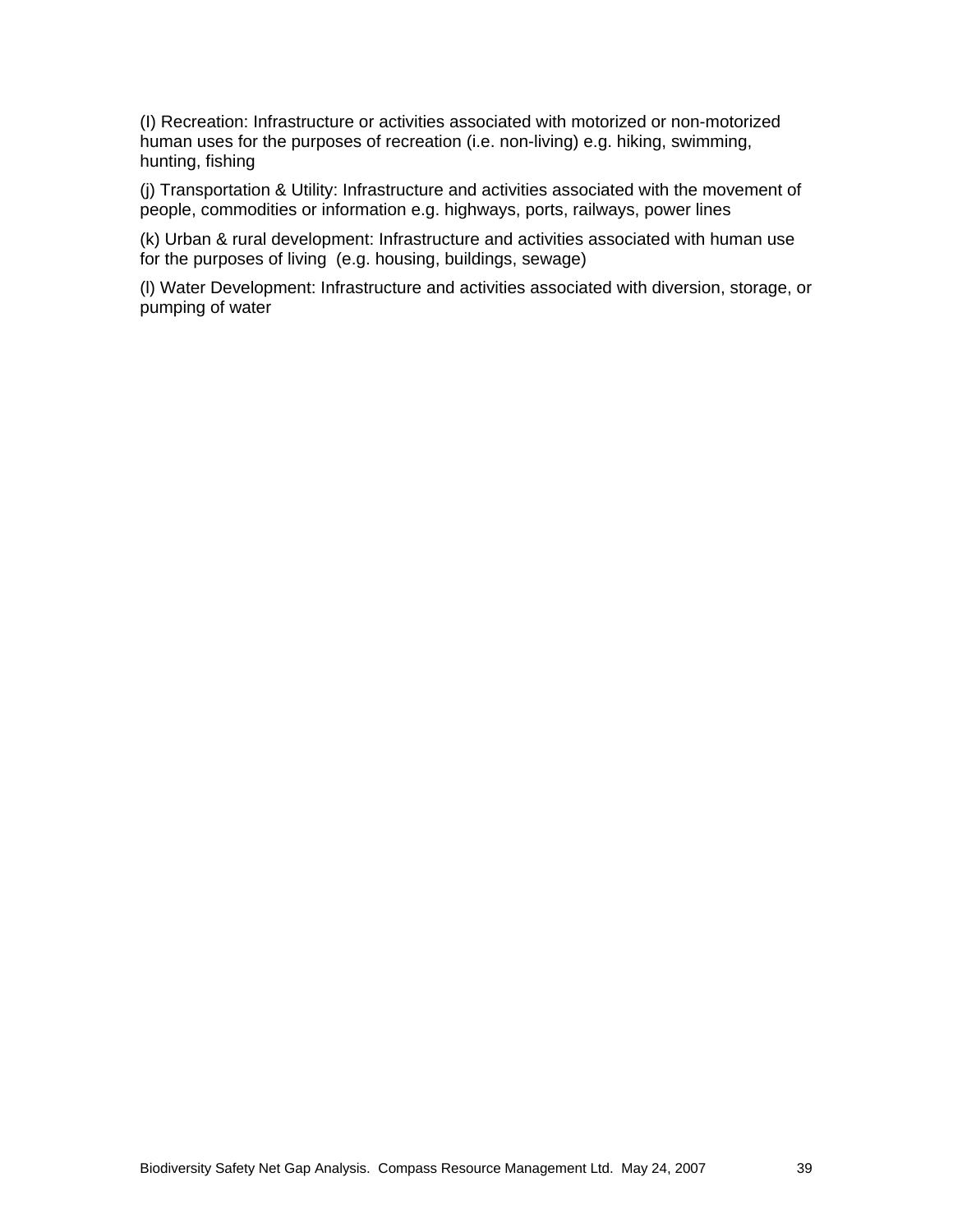

### **8.2 Part 2: Relative Contribution of Six Impact Mechanisms to Six Biodiversity Ends**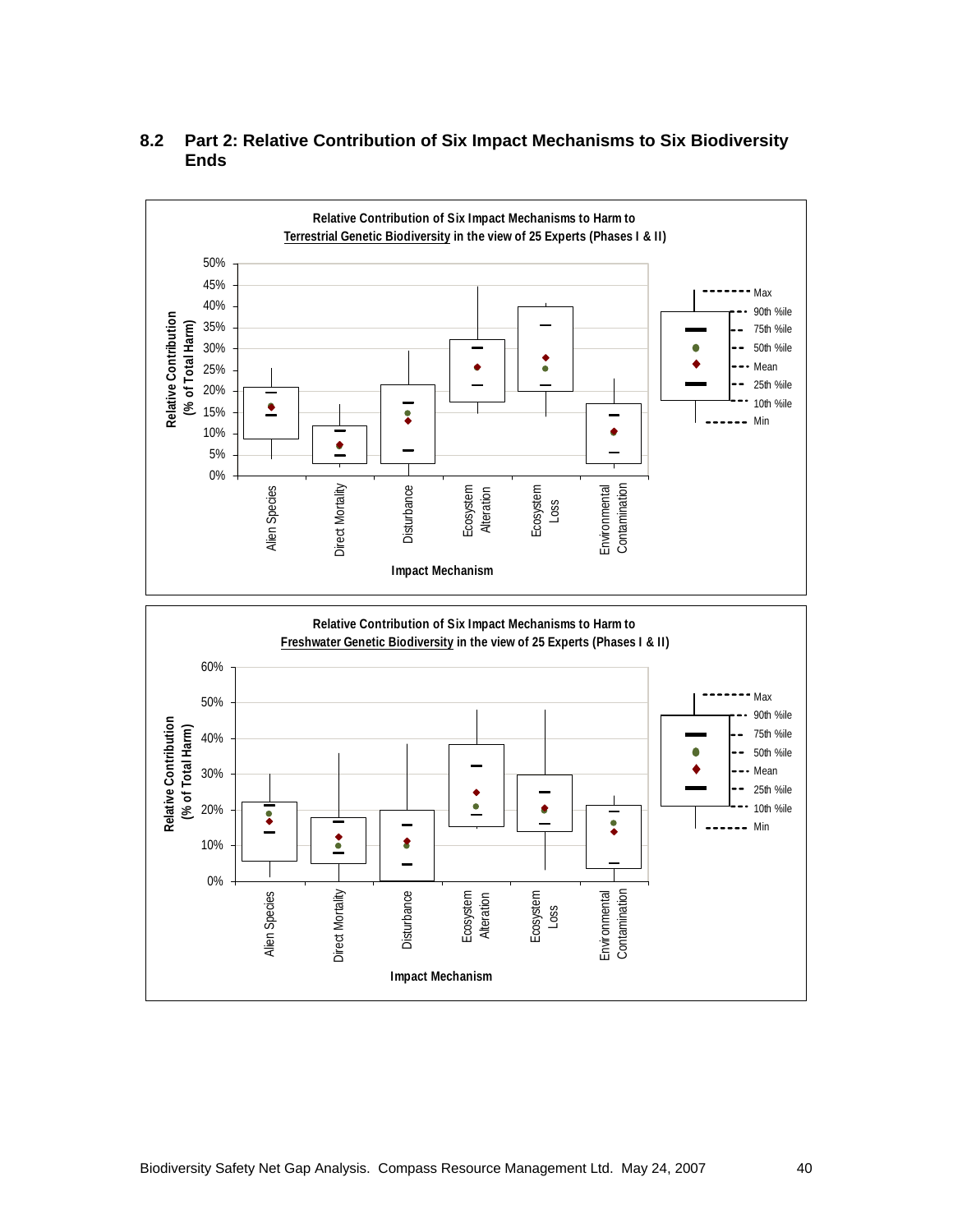

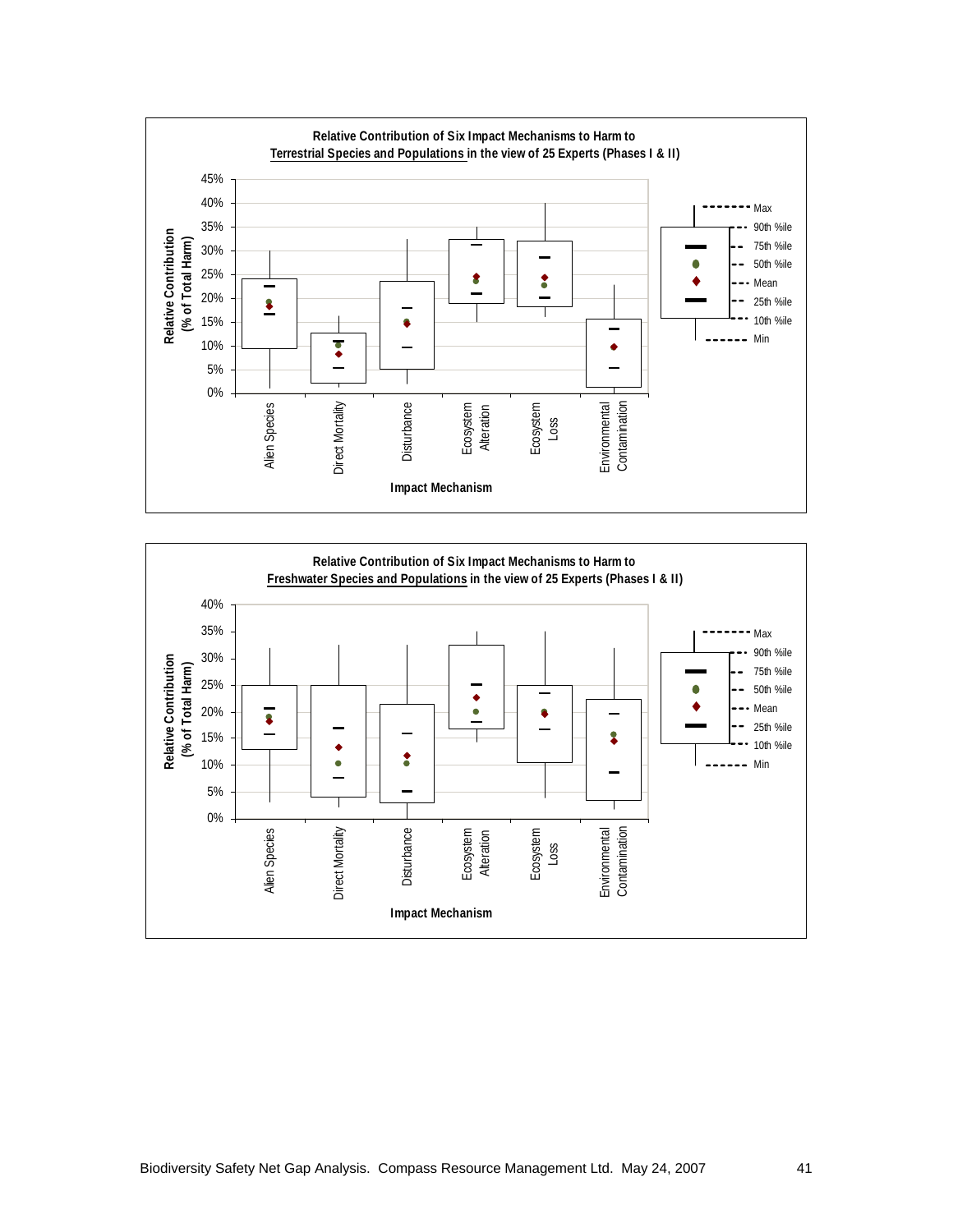

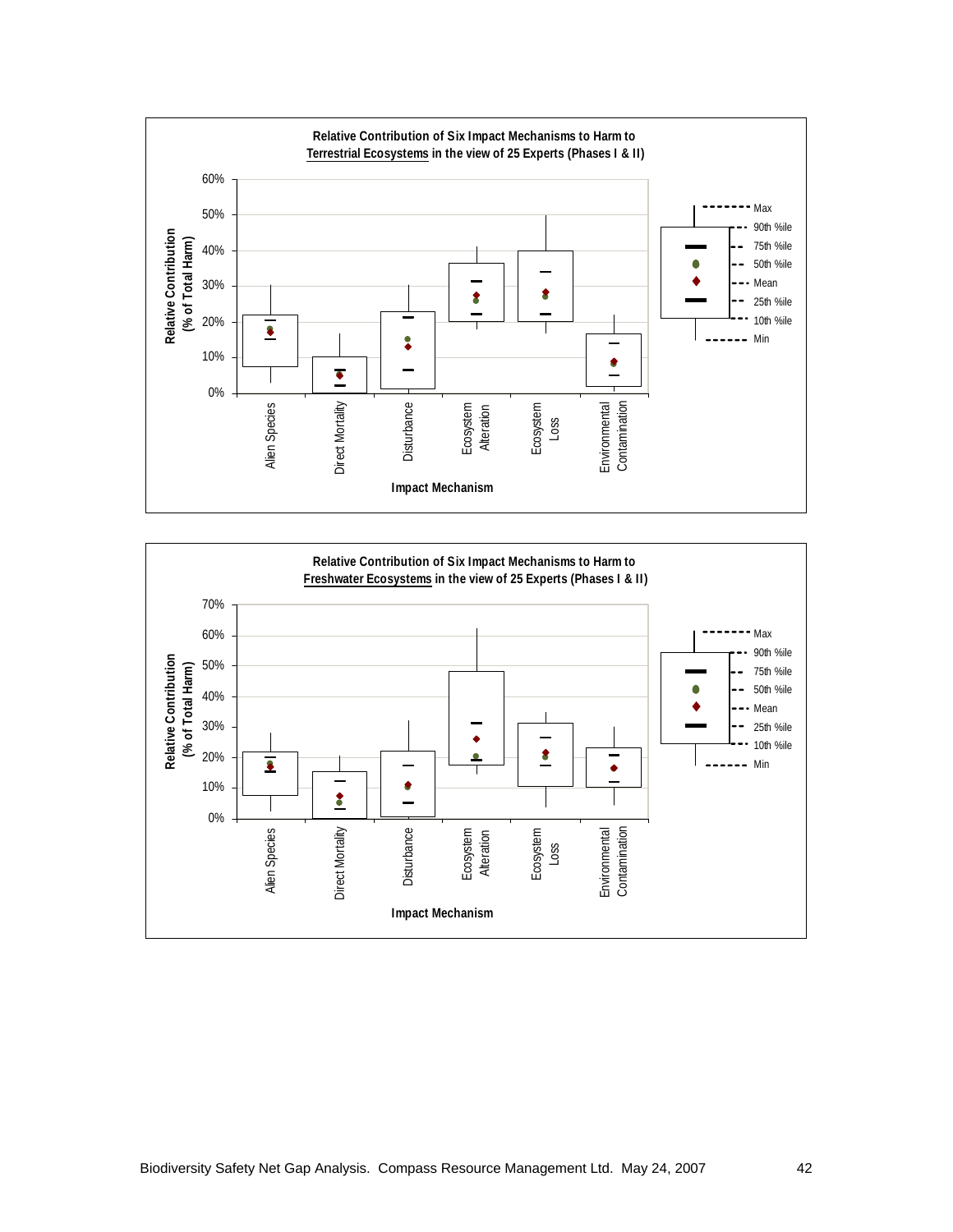### **8.3 Part 3: Relative Contribution of Six Stressors to Six Impact Mechanisms - Phase I and Phase II**

### **8.4 Agriculture**



### **8.4.1 Phase I Quantitative Results**

### **Steering Committee Comments / Questions**

We expected ecosystem loss to be highest, however, instead alien species and environmental contamination are highest. Note also that the differentiation between the impacts is less than expected.

### **8.4.2 Experts' Responses**

- The results make sense. Weeds and agronomic spp (esp grasses) drive much ecosystem loss in S. Vi, S. Gulf Islands, Lower Mainland and Okanagan. I know less about Envi Contam, but for fresh and marine systems this is known to be an over-riding impact. Lack of differentiation simply means there is uncertaintly about the most important factor, and that many factors are having deleterious impacts.
- Intensive agriculture has higher impacts on ecosystem alteration, and enviorn contamination. Agriculture tends to alter rather than contribute to habitat loss. However, didn't expect alien species to be so high for intensive agriculture
- My response was largely in agreement with the SC
- Agricultural change mostly happened early in the previous century less expansion is happening presently so the other threats seem more relevant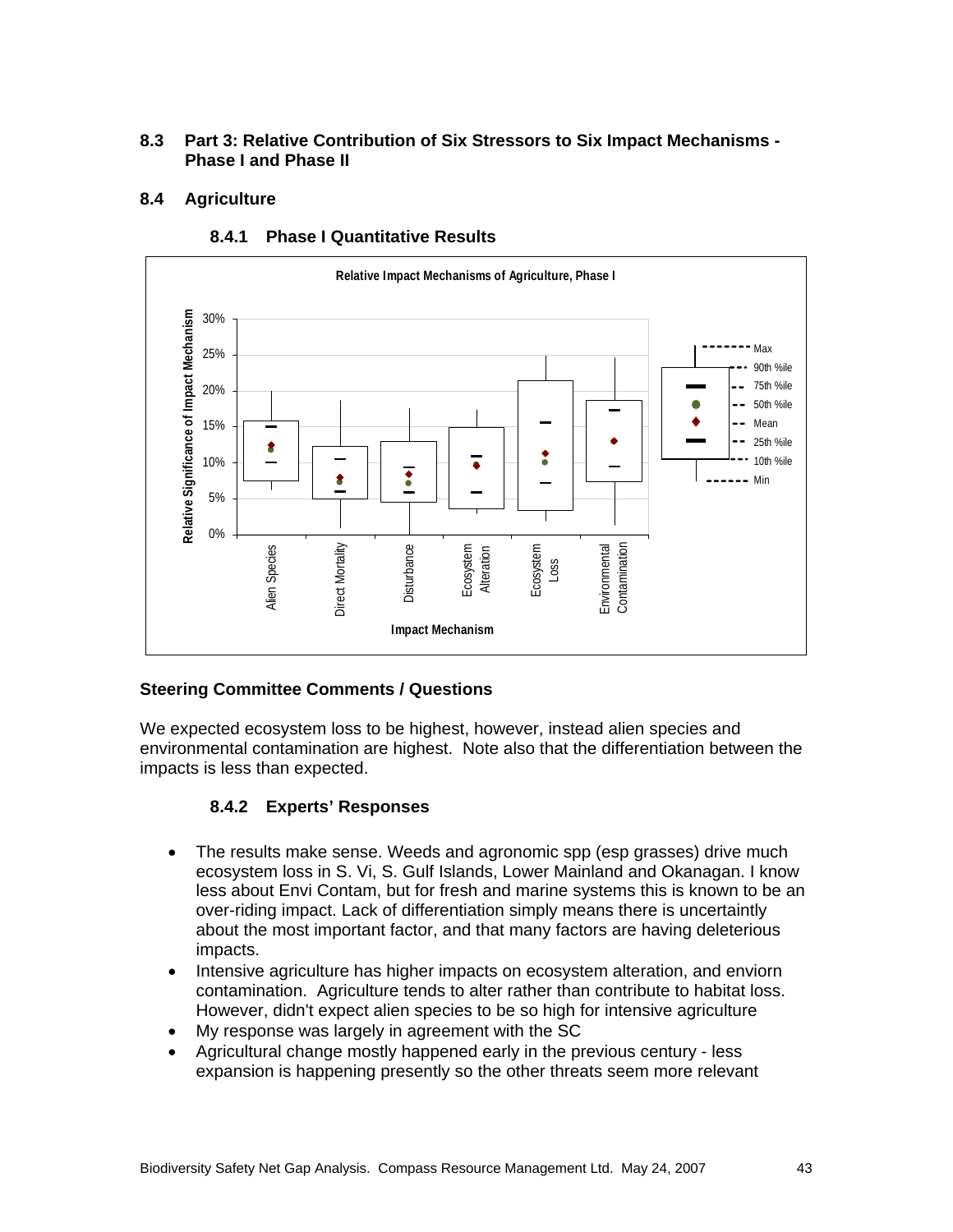presently - long term ecosystem loss has been very significant in biodiversity hotspots in the province.

- Looks to me that this is a case where there is no consensus among the experts
- Alien species could be part of ecosystem loss
- Agricultural land is still used by wildlife as habitat, especially around urban areas where it can play a significant role in maintaining biodiversity - protecting land from becoming housing and roads
- I favoured alien species over other factors maybe because it's the hardest genie to put back in the bottle.
- For aquatics I would rate ecosystem alteration as the highest mechanism followed by contamination. Alien species is more of a terrestrial issue associated with agriculture.
- increases in alien species and environmental contamination are certainly factors in ecosystem degradation.
- I agree with your expectations as you can see by previous response. It is ecosystem loss.



#### **8.4.3 Combined Phase I & II Quantitative Results**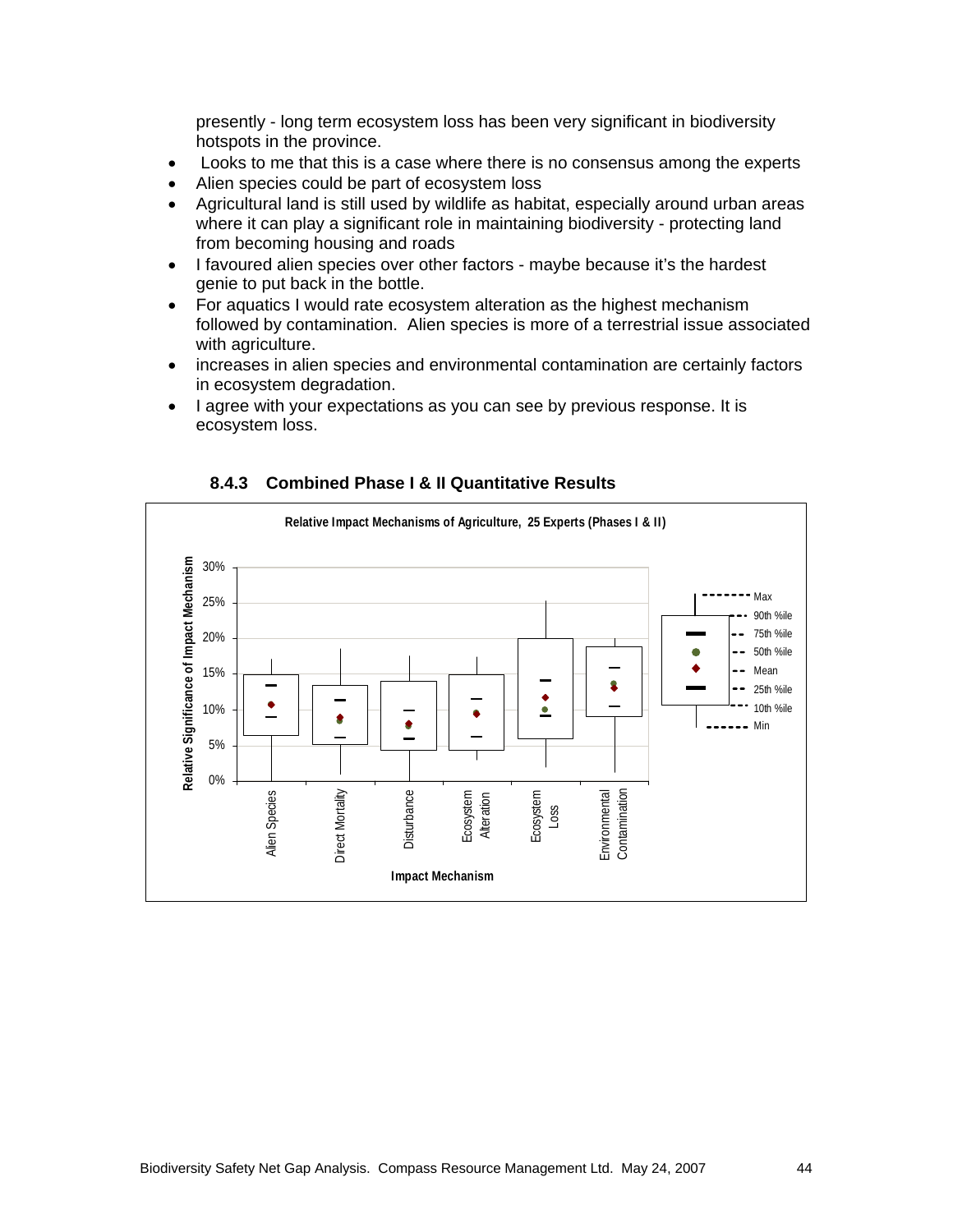## **8.5 Aquaculture**



### **8.5.1 Phase I Quantitative Results**

# **8.5.2 Steering Committee Comments / Questions**

Should disturbance, ecosystem alteration and environmental contamination rate this high? Please remember that the impacts under consideration are in terrestrial and freshwater realms (not the marine realm - although the impacts to terrestrial and freshwater biodiversity can originate or occur there).

### **8.5.3 Experts' Responses**

- Yes
- I'm uncertain about these responses too but mainly by the question and comments about marine above. I am unaware of marked impacts of aquaculture in terrestrial and freshwater habitats. I'd regard main threat of marine aquaculture to be around ecosystem disturbance, contamination and alien spp, but all modest relative to agricultural/rural-urban impacts in terrestrial/freshwater systems.
- Assume aquaculture = Freshwater hatcheries, Trout farms. Expected lower env. Contamination. However alteration is high (alters existing natural sites), and modifies behaviour.
- In my experience aquaculture has a relatively small footprint suggesting that ecosystem alteration and environmental contamination are small effects. Often exotics are farmed, thus, alien species is a major concern with aquaculture;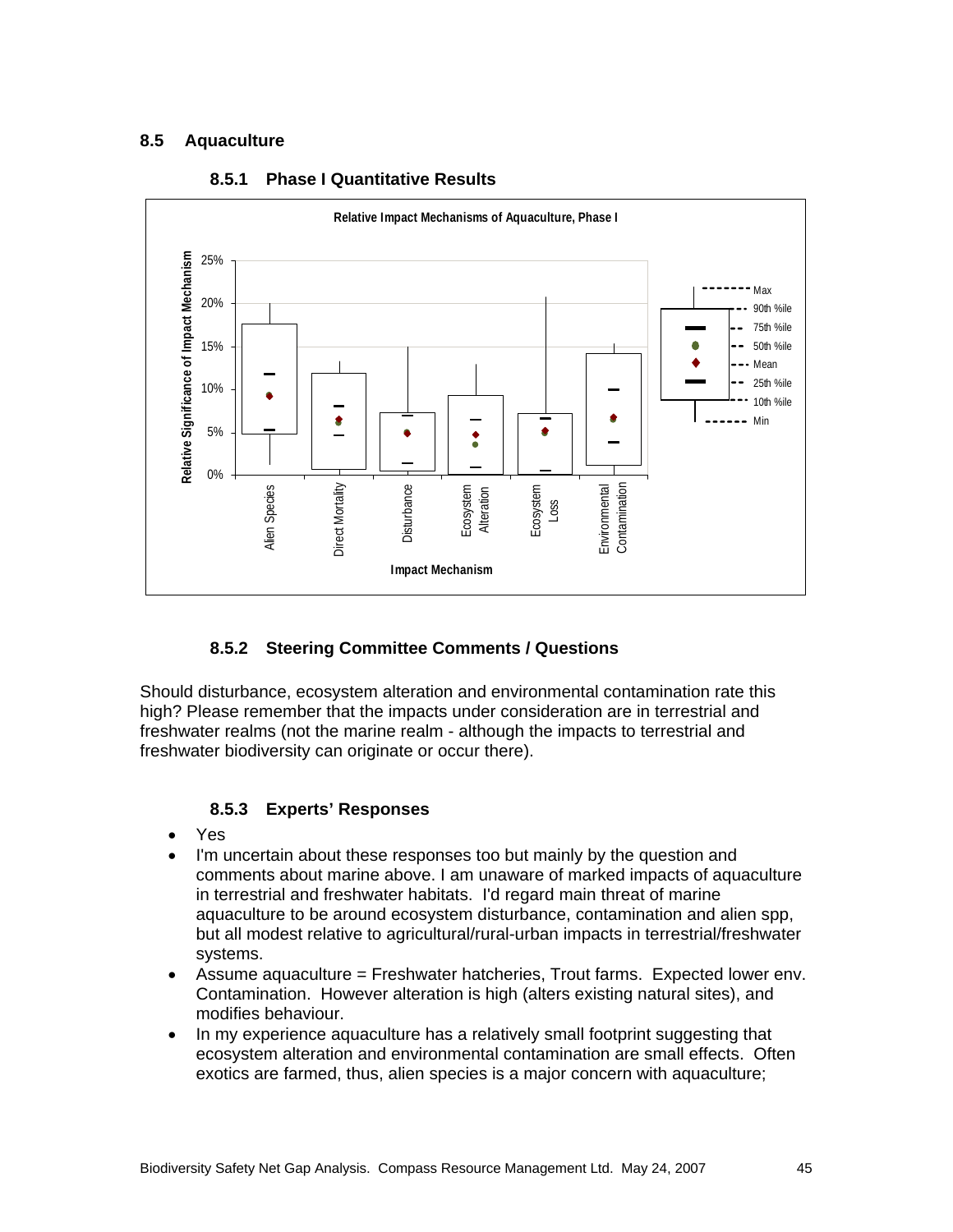however, if those introduced species become established there could be an large indirect effect for ecosystem alteration.

- Clearly not. Aquaculture is not that big an issue in FW.
- Indeed, I tried to keep this in mind and still came up with terrestrial and FW impacts ie birds and problems with escapees to FW both alien sp and genetic issues. Don't forget that FW hatcheries are fairly wide spread
- Don't see this as much of an issue in the freshwater realm. Minor risks associated with alien species and contamination.
- Potential of Atlantic salmon establishment as well as alien pathogens and species tied to the aquaculture industry are certainly factors of concern to any freshwater system that is accessible.



**8.5.4 Combined Phase I & II Quantitative Results**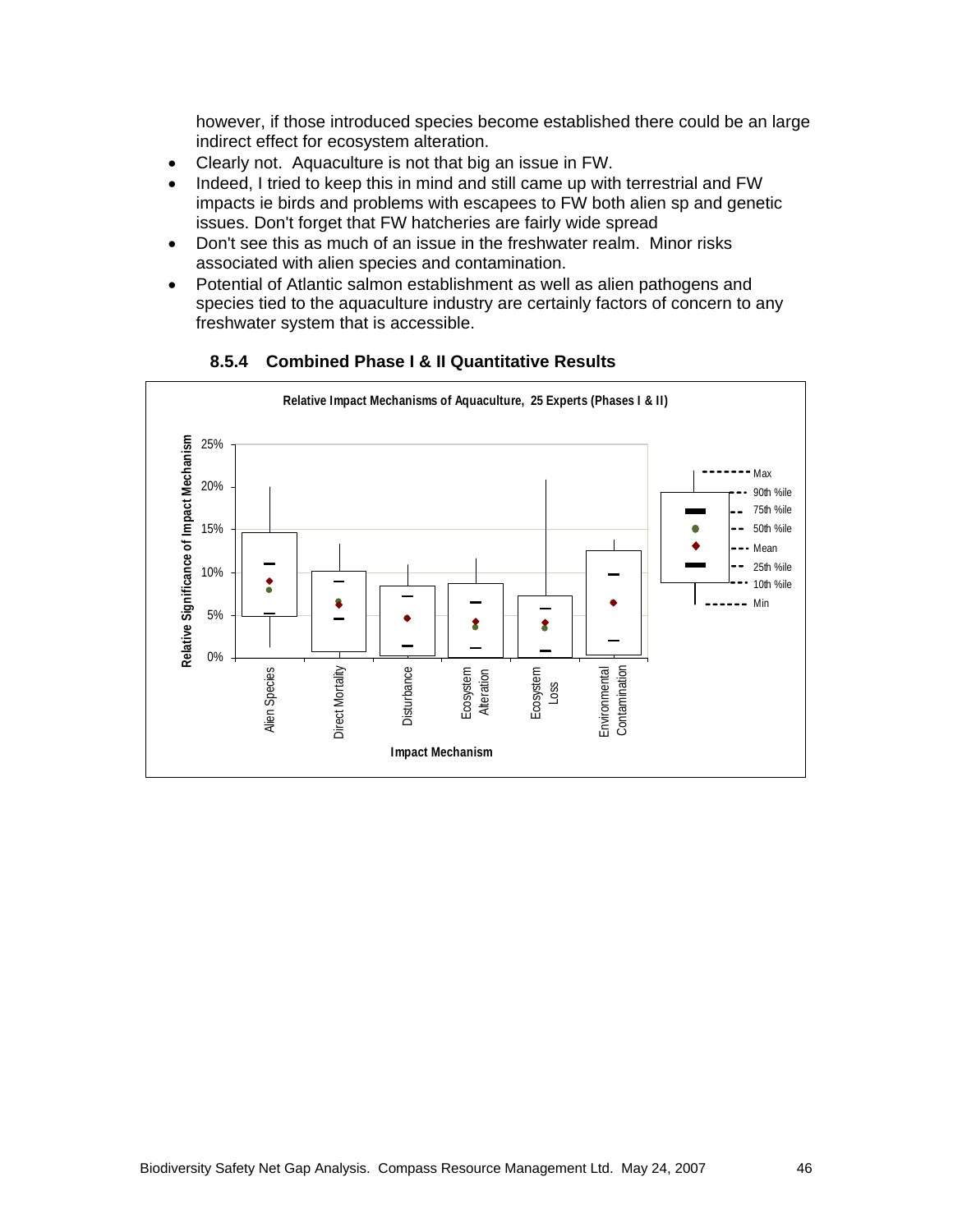### **8.6 Climate Change**



### **8.6.1 Phase I Quantitative Results**

# **8.6.2 Steering Committee Comments / Questions**

Based on the definition for ecosystem loss and disturbance these scores are higher than expected.

### **8.6.3 Experts' Responses**

- Ecosystem loss and disturbance seem the most reasonable anticipated impacts, but these also depend on time-frame. In this context its also unclear what 'alien spp' constitute to reviewers; climate change is already resulting in range expansion, but often of North American native spp. If not native to Canada, some might consider these 'alien'?
- Agree, these are higher as climate change would alter ecosystem.
- Climate change will have very large scale and cross ecosystem effects on the distribution and area of ecosystems currently found in BC
- I agree. The main effect of climate change is to "change" things.
- Agree
- I puzzled between ecosystem alteration and ecosystem loss as the primary mode of CC impact. In the end I rated them about equal. Many years ago I accepted that we are in for CC forced eco alteration. In the last few months I have become convinced that loss is about equal. Sure life will go on but the scale of change in many ecosystem amounts to loss. Some system will lose their utility as functioning services to support humans. pH sift has gone undiscussed in science circles but it is now undeniable that pH sift due to CO2 (which turns to carbonic acid in water as every grade niner paying attention knows) will cause the loss of ecosystems. We need to add a whole new section to CC studies.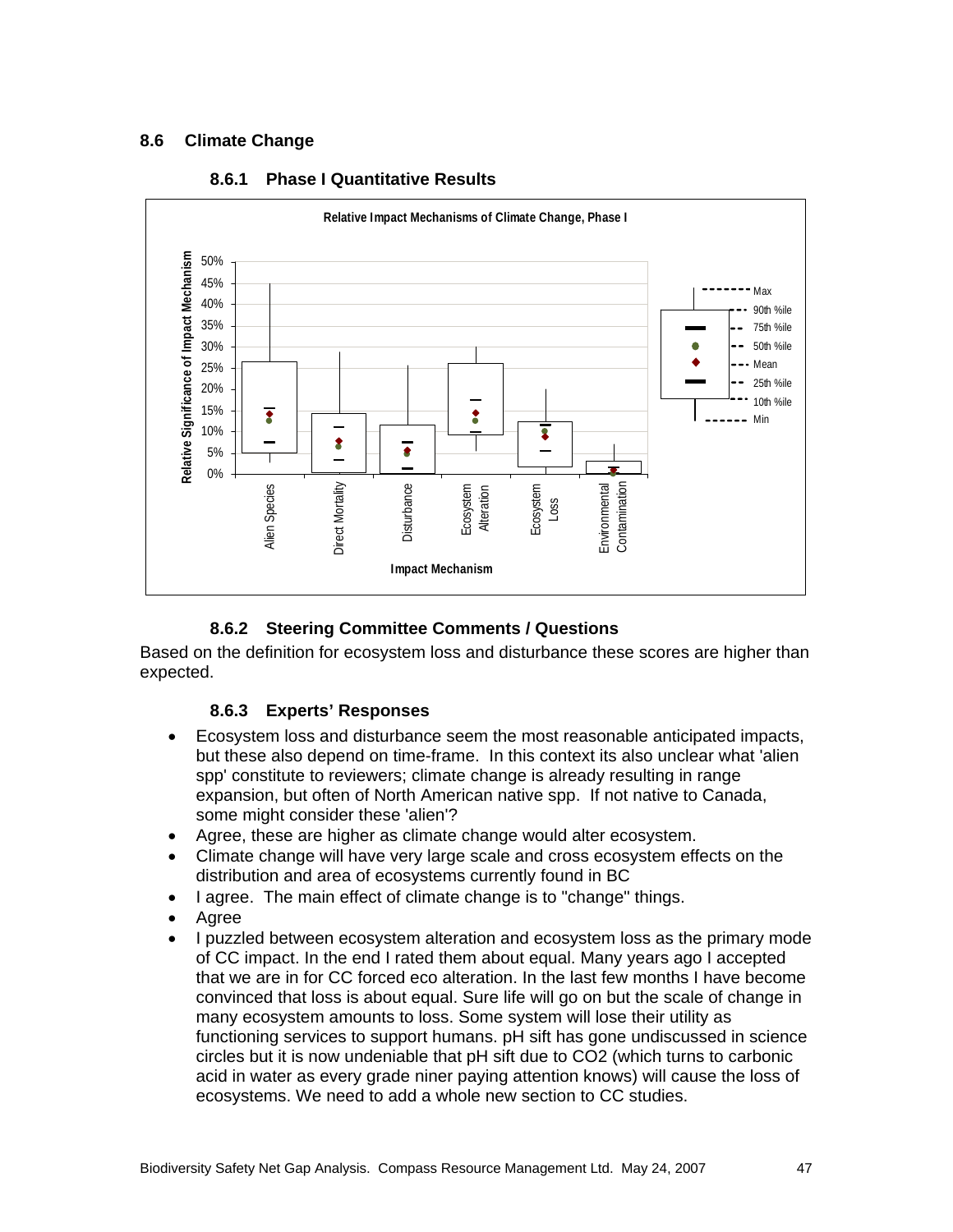- Big issues for freshwater will be alien species and ecosystem alteration
- This will continue to increase in importance until it overshadows many other factors (e. g MPB, Fire, ecosystem changes, water temp……)



#### **8.6.4 Combined Phase I & II Quantitative Results**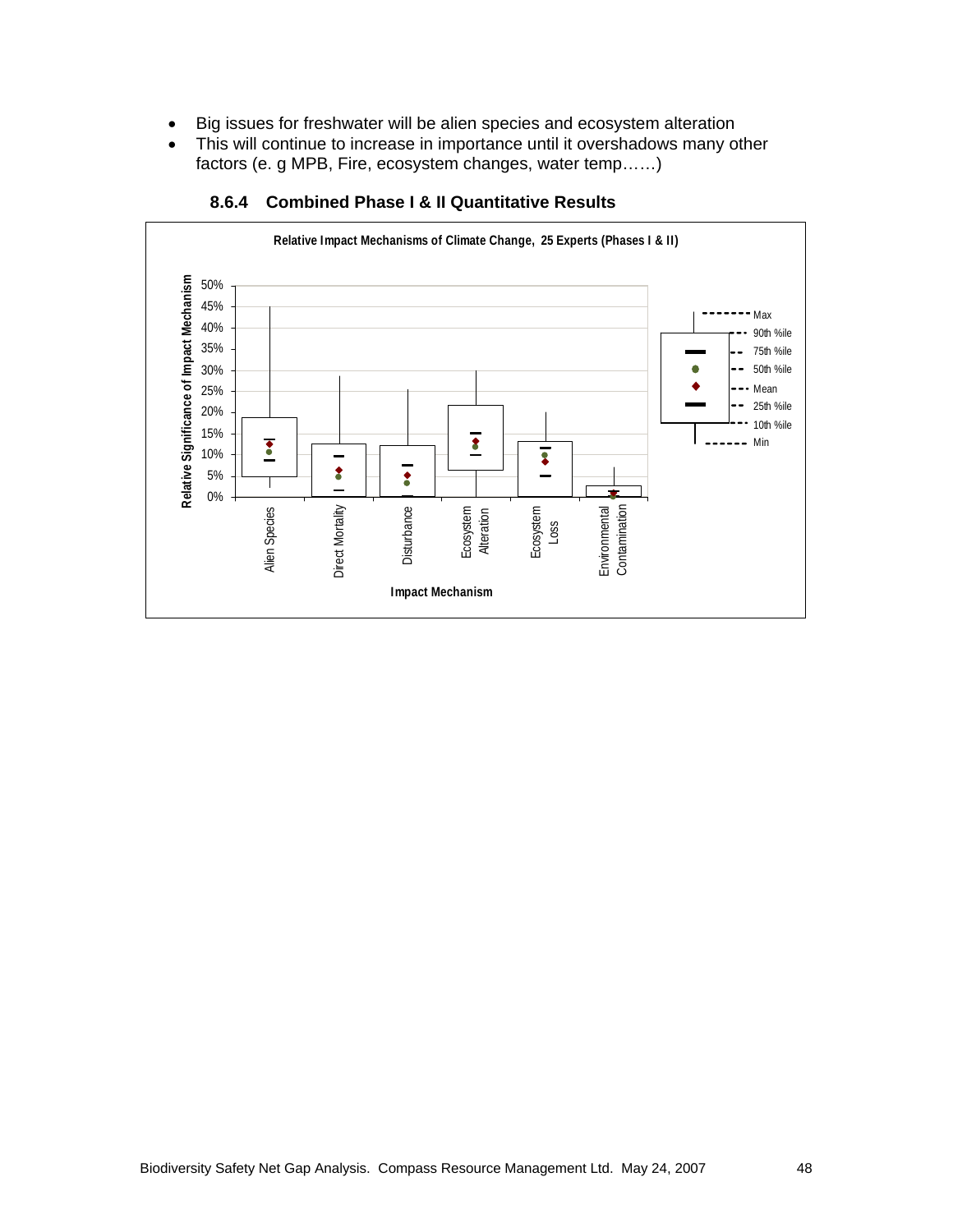### **8.7 Forestry**



#### **8.7.1 Phase I Quantitative Results**

### **8.7.2 Steering Committee Comments / Questions:**

The scores for ecosystem loss, disturbance and direct mortality are higher than expected.

#### **8.7.3 Experts' Responses**

- I would rate ecosystem loss, disturbance and alteration as the 'obvious' impacts. Direct mortality is too high.
- Would agree that ecosystem loss and direct mortality are higher, however disturbance of species through alteration
- Forest operations typically result in more roads and people, this equals greater levels of disturbance and more mortality for hunted species; I don't feel that ecosystem loss is a substantial problem related to forestry.
- I agree. Forestry roads are loss, but in general most forestry is alteration not loss. Direct mortality of trees and occupants of trees takes place but only at 100 year intervals. Natural mortality rates are typically much higher (except for old growth tree species)
- Agree with loss, but disturbance and mortality can be heightened by forestry by the access it provides. Perhaps it is a secondary affect (ie the hunter kills the bear but the road gets him more likely to kill)
- I did rate disturbance quite high for forestry (the other 2 low) because forestry does cause a lot of disturbance. From ripping up bear dens to knocking down trees with nesting birds in them. This is bigger that recreation based disturbance.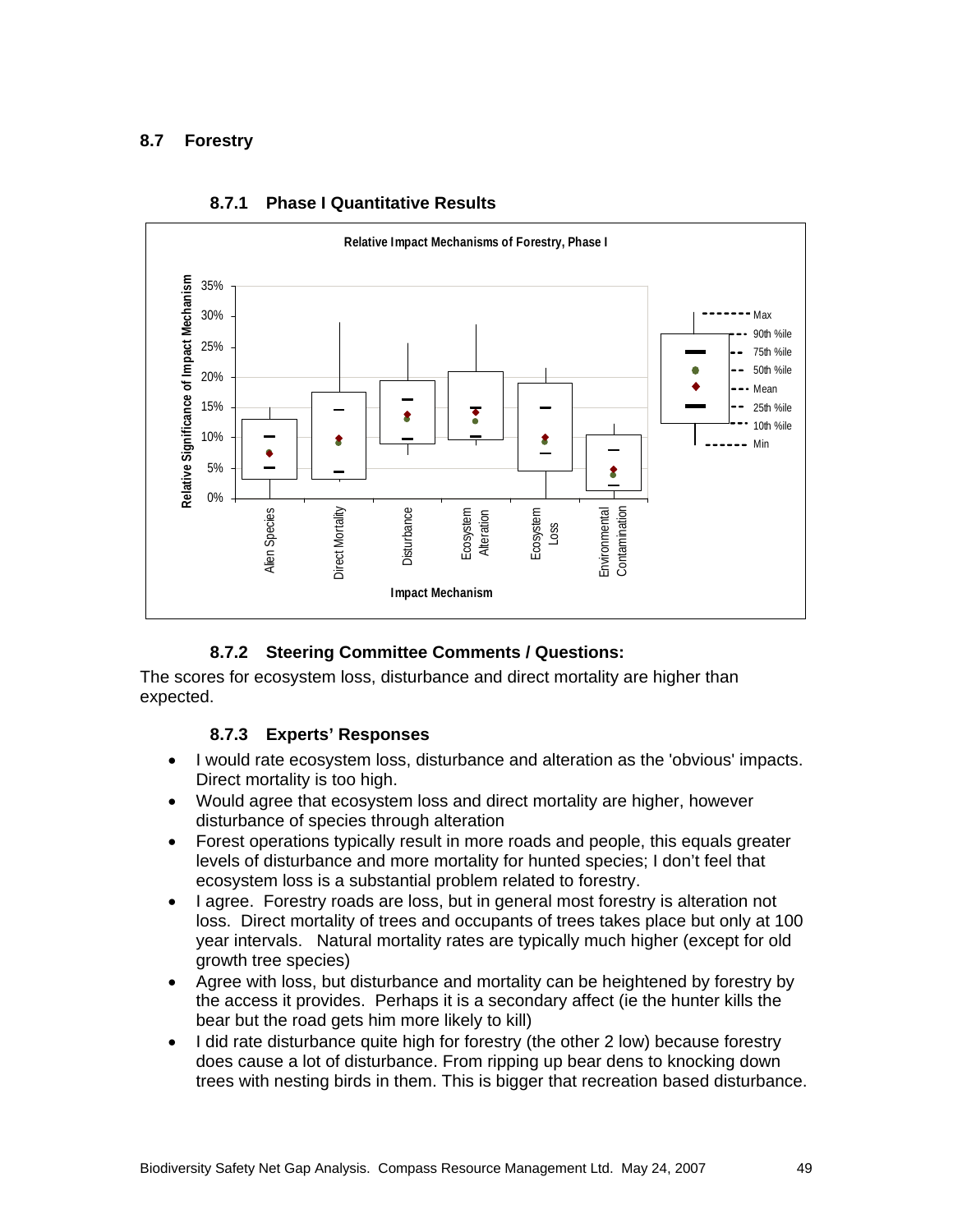- Ecosystem alteration would be highest but loss of certain ecosystem types would also be high in freshwater.
- Expected by who!!! Sustained removal of ecosystems over time certainly doesn't lead ecosystem increased unless you are looking at seral communities.



#### **9.3.4 Combined Phase I & II Quantitative Results**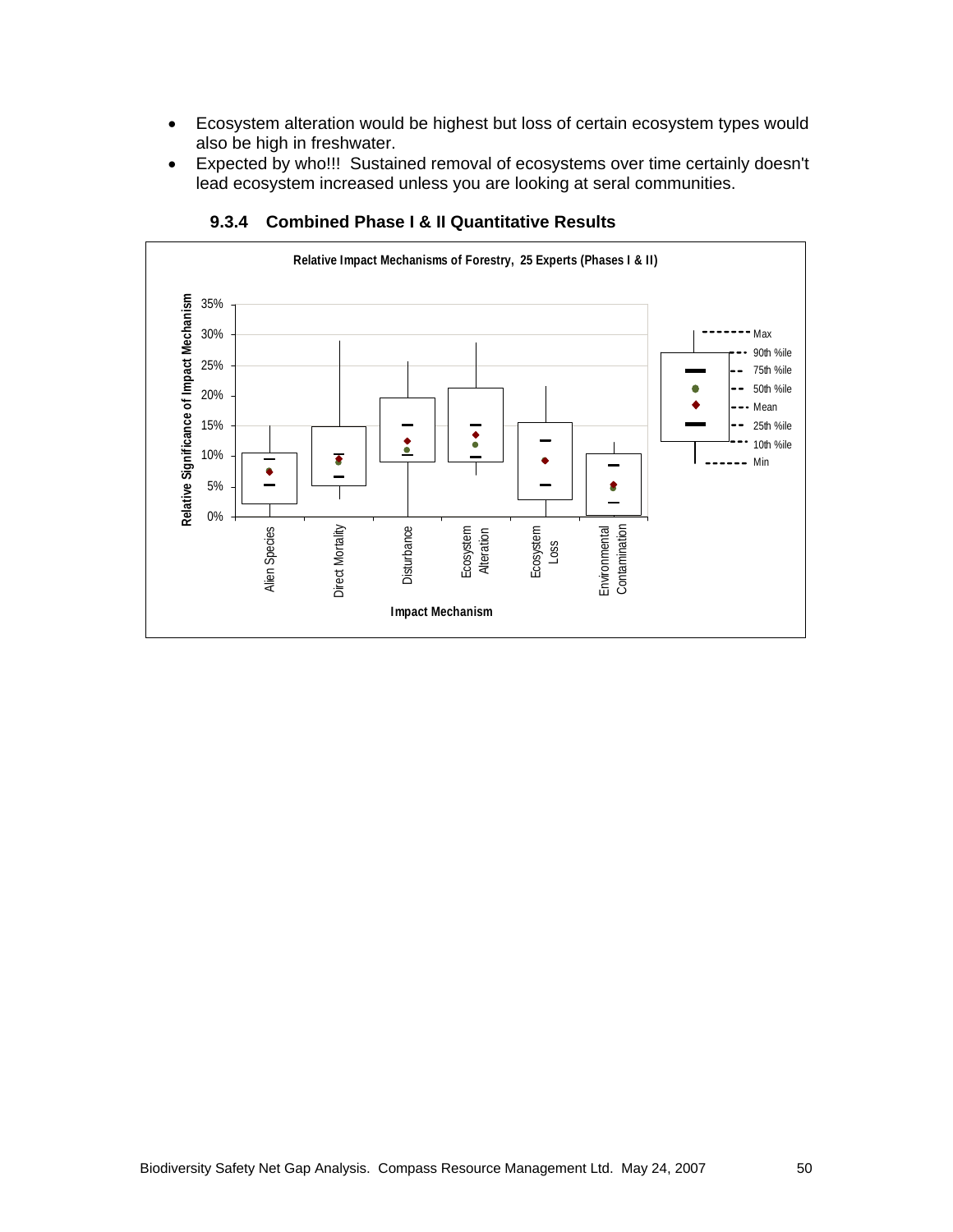### **8.8 Grazing**



#### **8.8.1 Phase I Quantitative Results**

### **8.8.2 Steering Committee Comments / Questions:**

Based on the definition for ecosystem loss these scores seem very high.

#### **8.8.3 Experts' Responses**

- Actually, I think its low. Grazing is associated with alien introduction and the spread of agronomic spp more than recognized, as research in on S. VI and the S. Gulf Islands is now beginning to show. Loss is perhaps more appropriate than 'disturbance' because return to 'natural' state post-grazing is not often observed (i.e., grazing causes loss).
- Agree
- Conversion of land to grazing pasture will result in the loss of ecosystems.
- I agree. Grazing in BC is, in general, alteration, not loss. Cultivated pastures are loss, but this is a small proportion of the land base affected by grazing
- Agree
- If grazing results in highly disturbed riparian, the aquatic ecosystem will be highly altered or lost (based on definition).
- Definite impact in grassland, alpine, and many forested ecosystems (e.g., deer browsing Queen Charlotte Island, goats, deer, sheep in Gulf Islands, cattle in the interior.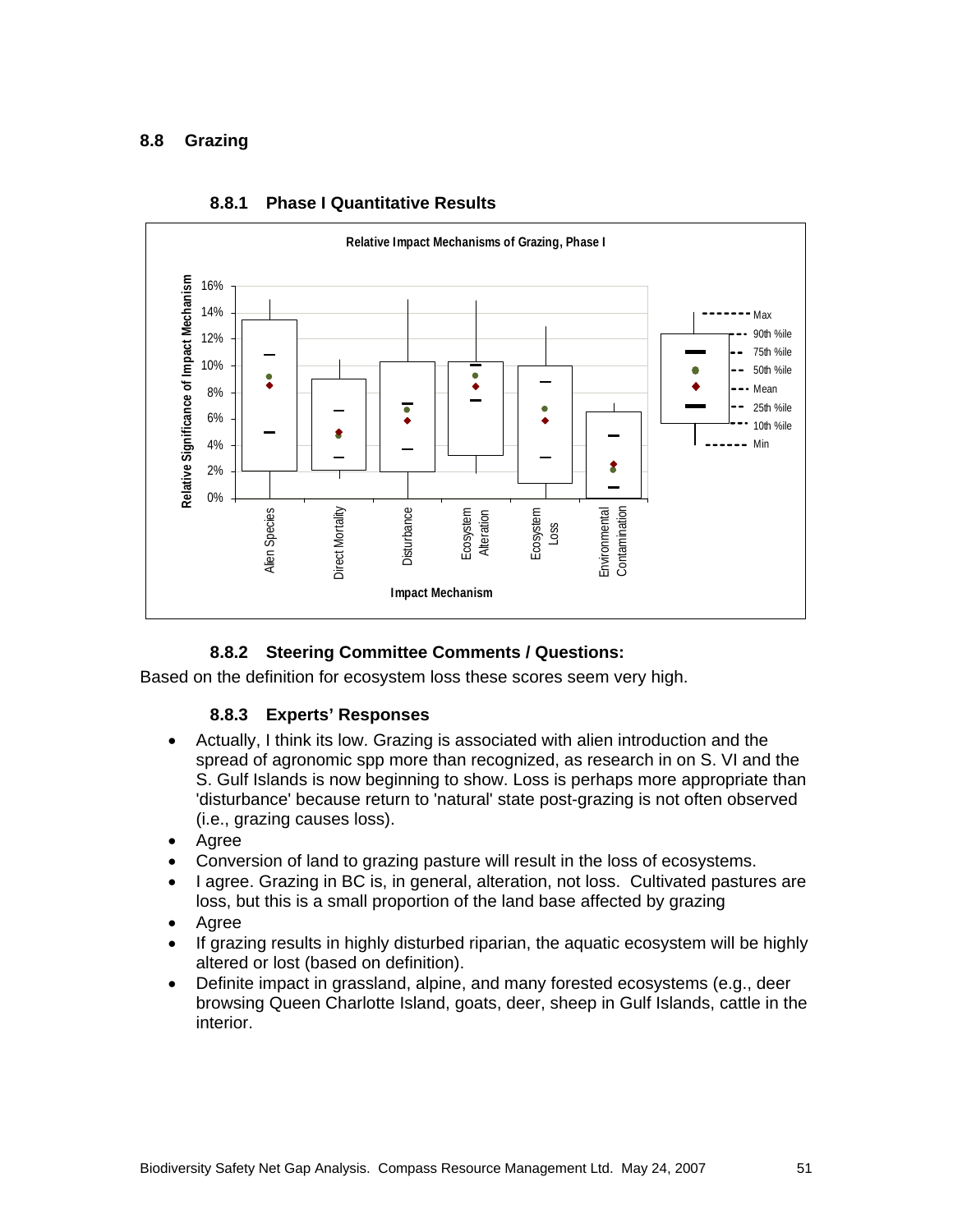

**8.8.4 Combined Phase I & II Quantitative Results**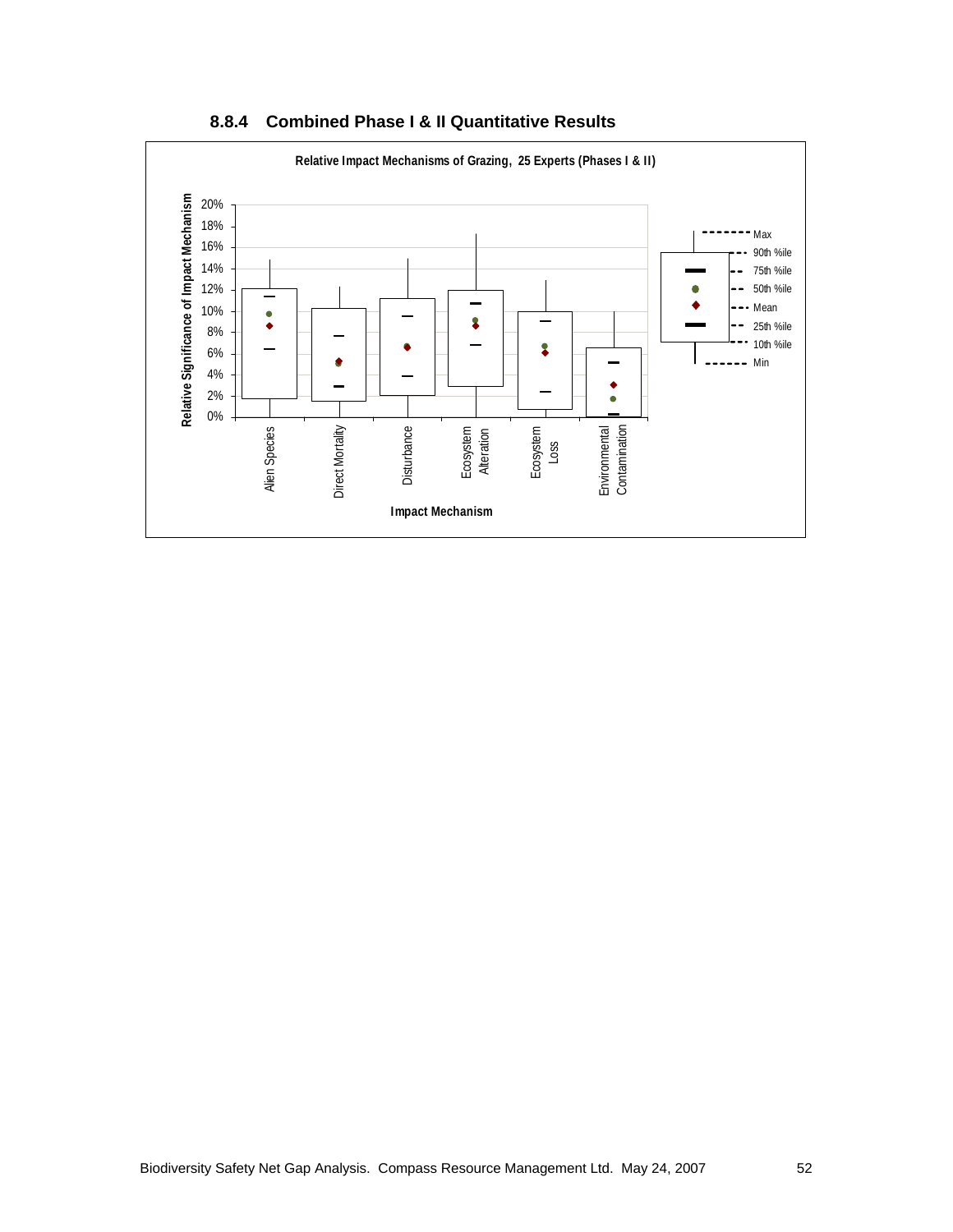### **8.9 Industrial Development**



#### **8.9.1 Phase I Quantitative Results**

### **8.9.2 Steering Committee Comments / Questions:**

Based on the definitions for direct mortality and disturbance these scores seem high.

#### **8.9.3 Experts' Responses**

- These are 'guesses' based on relatively broad definitions and a very broad category of potential impacts, so answers will be imprecise. But, they don't seem unreasonable to me.
- Agree, should be lower than ecosystem alteration
- Good empirical data to suggest that industrial activities result in the death of problem animals and high levels of disturbance for wildlife.
- I agree I think on a local level direct mortality will be high, an intensive footprint
- Perhaps there are too many different views of what industrial development means
- Odd that everything seems high is this surprising. Who is defining high scores?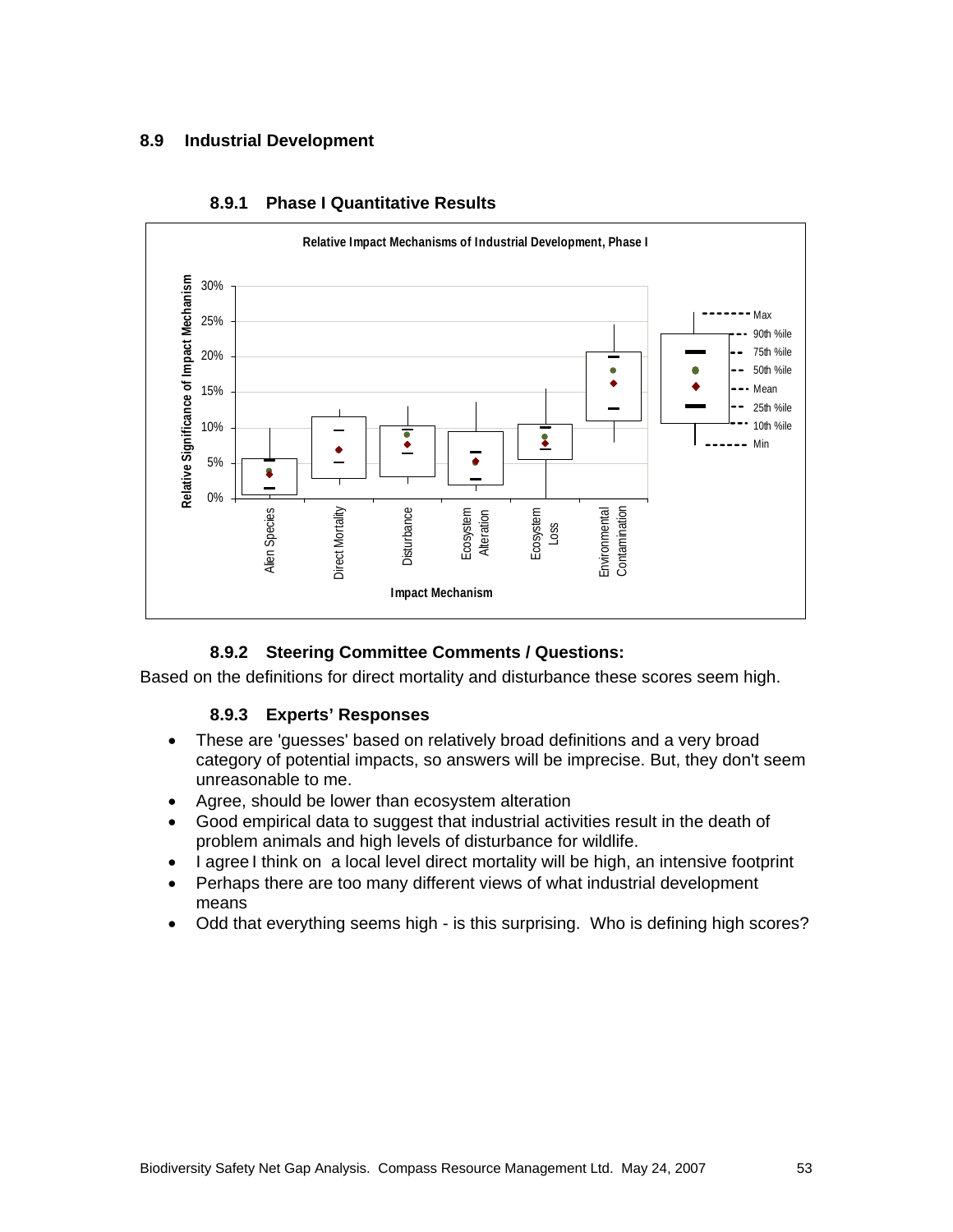

**8.9.4 Combined Phase I & II Quantitative Results**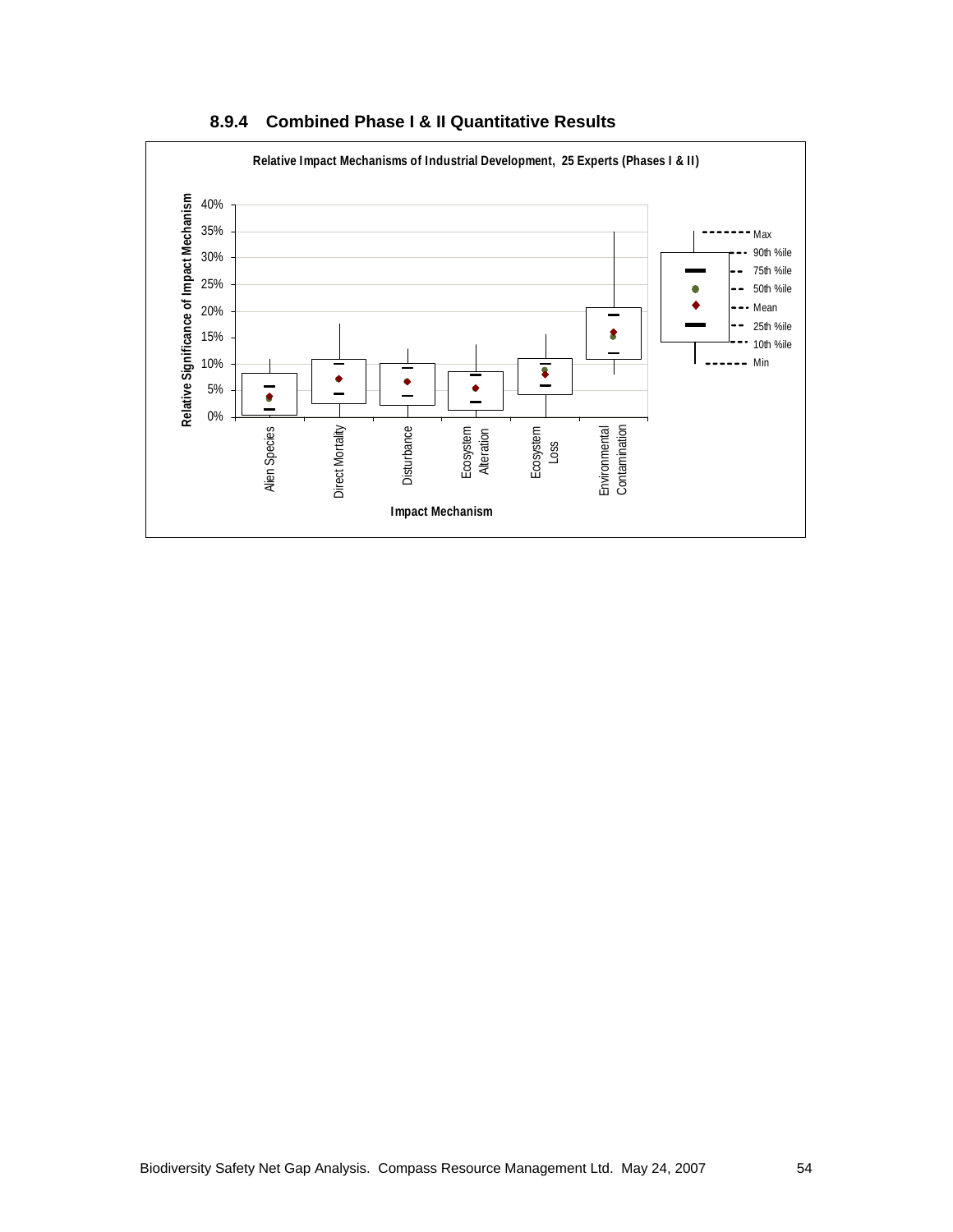### **8.10 Mining**



#### **8.10.1 Phase I Quantitative Results**

### **8.10.2 Steering Committee Comments / Questions:**

Shouldn't ecosystem loss be higher than disturbance?

### **8.10.3 Experts' Responses**

- I don't think so as most mining impacts other than contamination are local. However, I'd have put ecosystem alternation higher than loss. This is especially true in the case of reclaimed areas where, as in the case of many US regions, local spp are used in restoration, but 'natural function' is probably often not regained.
- Agree
- No, most mining activities have a relatively small ecosystem footprint, but roads and people have a large disturbance footprint (including mines and exploration activities).
- I agree however mining affects a pretty small portion of the land base, and is not generally concentrated in high value areas.
- Agree
- Should it be? Sites will be disturbed and it depends on the size of the mine as to whether there will be ecosystem loss. Not that many mining applications are approved but there are myriad exploration permits which disturb the landscape but not necessarily the whole ecosystem.
- Both loss and alteration should be high but for aquatics, almost everything will higher than disturbance for all stressors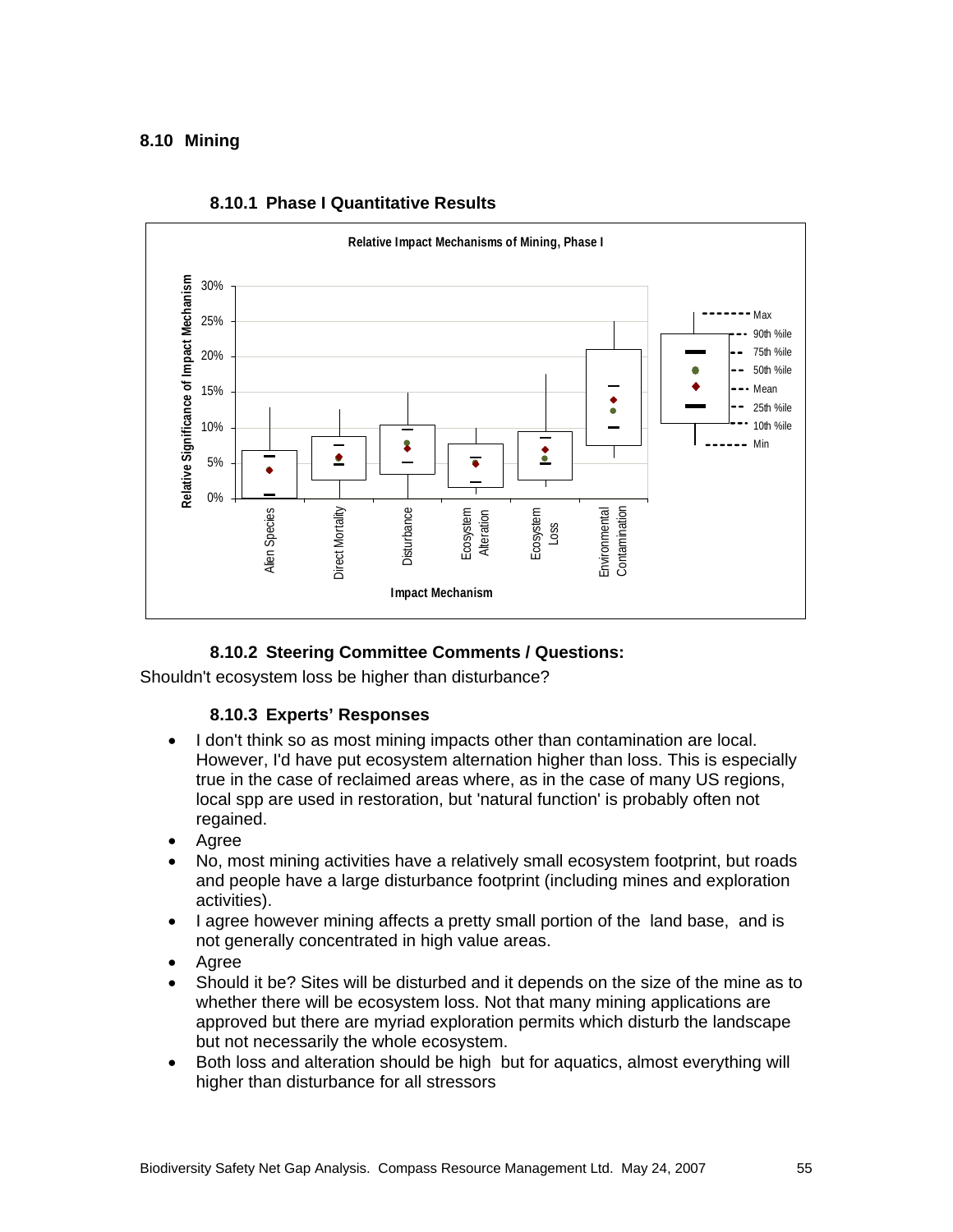

**8.10.4 Combined Phase I & II Quantitative Results**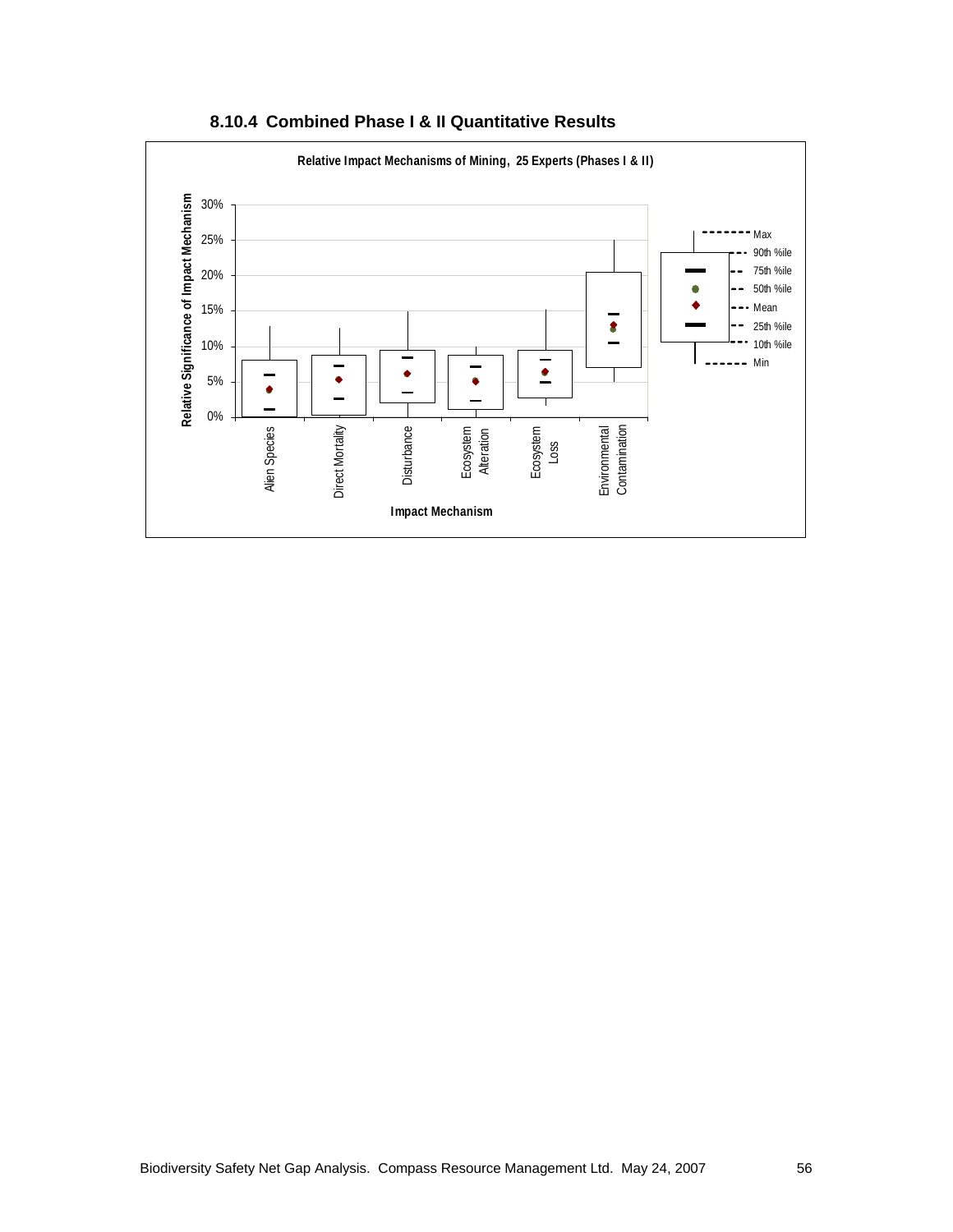### **8.11 Oil & Gas**



#### **8.11.1 Phase I Quantitative Results**

### **8.11.2 Steering Committee Comments / Questions:**

The scores for disturbance and direct mortality seem high.

#### **8.11.3 Experts' Responses**

- Again, guesses wherein much uncertainty will play a role. In Africa direct mortality is huge because opportunistic hunting is widespread among workers. This is almost certainly less in CA, but no one can know this with authority. Since roads are hugely deleterious, I'd have though 'direct mortality' if it included the increase in human use via snow machine and ATV could be substantial. However, I'd put alien spp much higher, because roads, people and vehicles are the main source of introduction into otherwise remote areas.
- Agree, they should be lower
- As with mining, people on the land exploring for oil and gas and developing infrastructure will result in high levels of disturbance and higher direct mortality.
- I agree.
- Depends on the size of the development. Also there might be higher direct mortality because of the increase in access caused by oil & gas activities.
- Scores for contamination also too high. Clearly the issue is ecosystem alteration given all the linear development associated with this industry.
- Odd that everything seems high is this surprising. Who is defining high scores?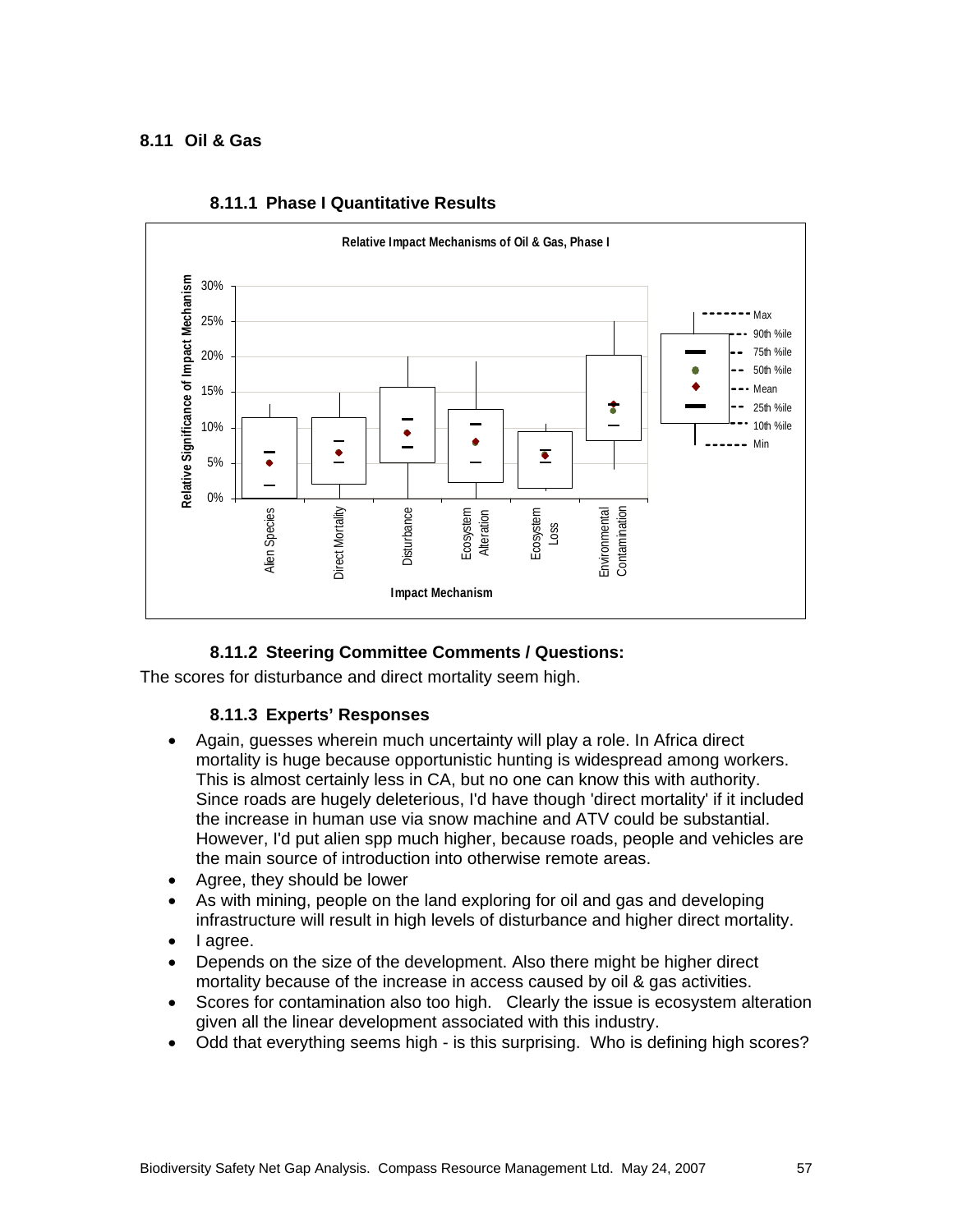

**8.11.4 Combined Phase I & II Quantitative Results**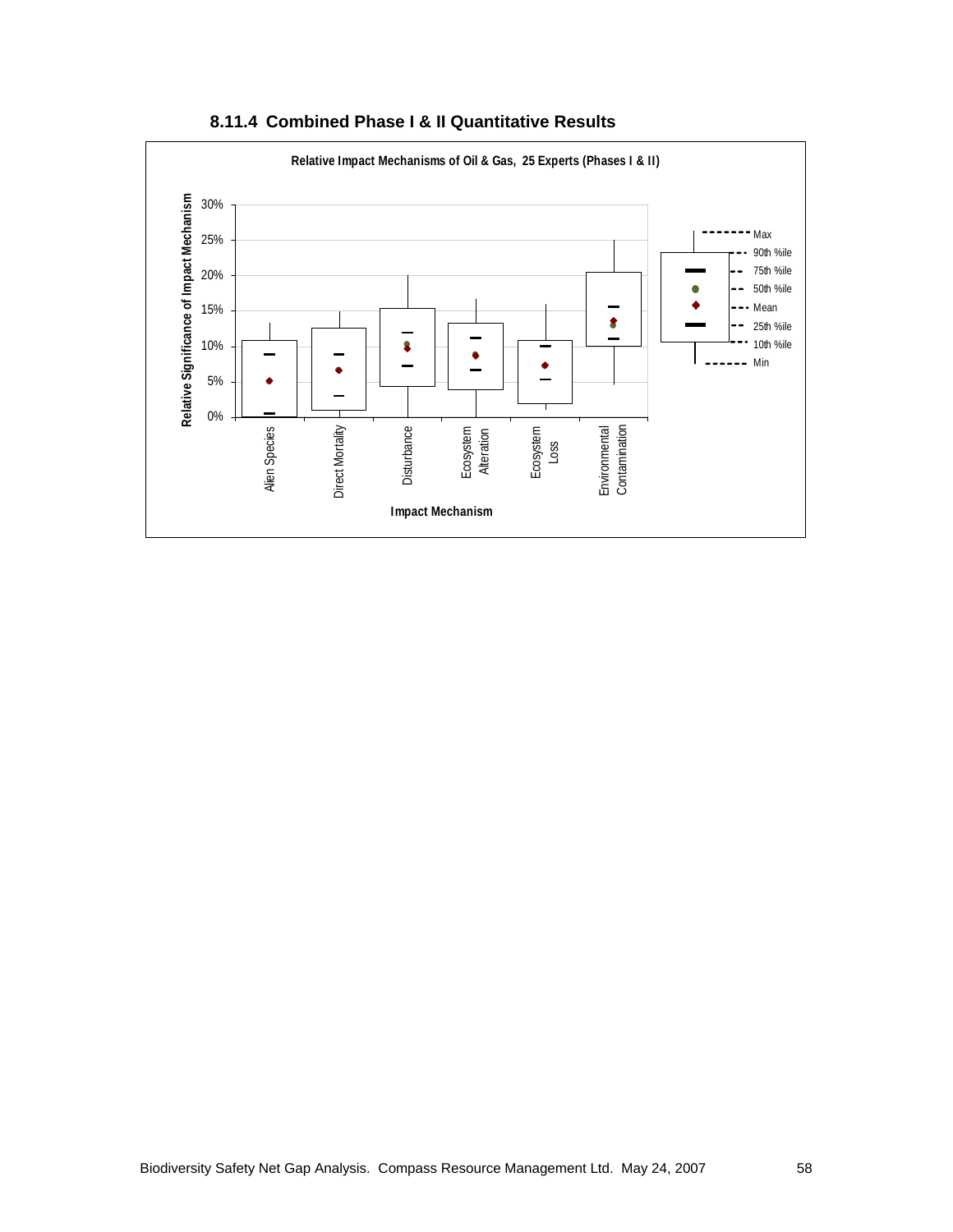#### **8.12 Recreation**



#### **8.12.1 Phase I Quantitative Results**

**8.12.2 Steering Committee Comments / Questions:** 

(none)

### **8.12.3 Experts' Responses**

- Some experts seem to think that recreation has little impact. I disagree.
- There certainly are impacts due to recreation. These include traffic mortality of species, ATV use and disturbance, boating and the transfer of invasives, noise.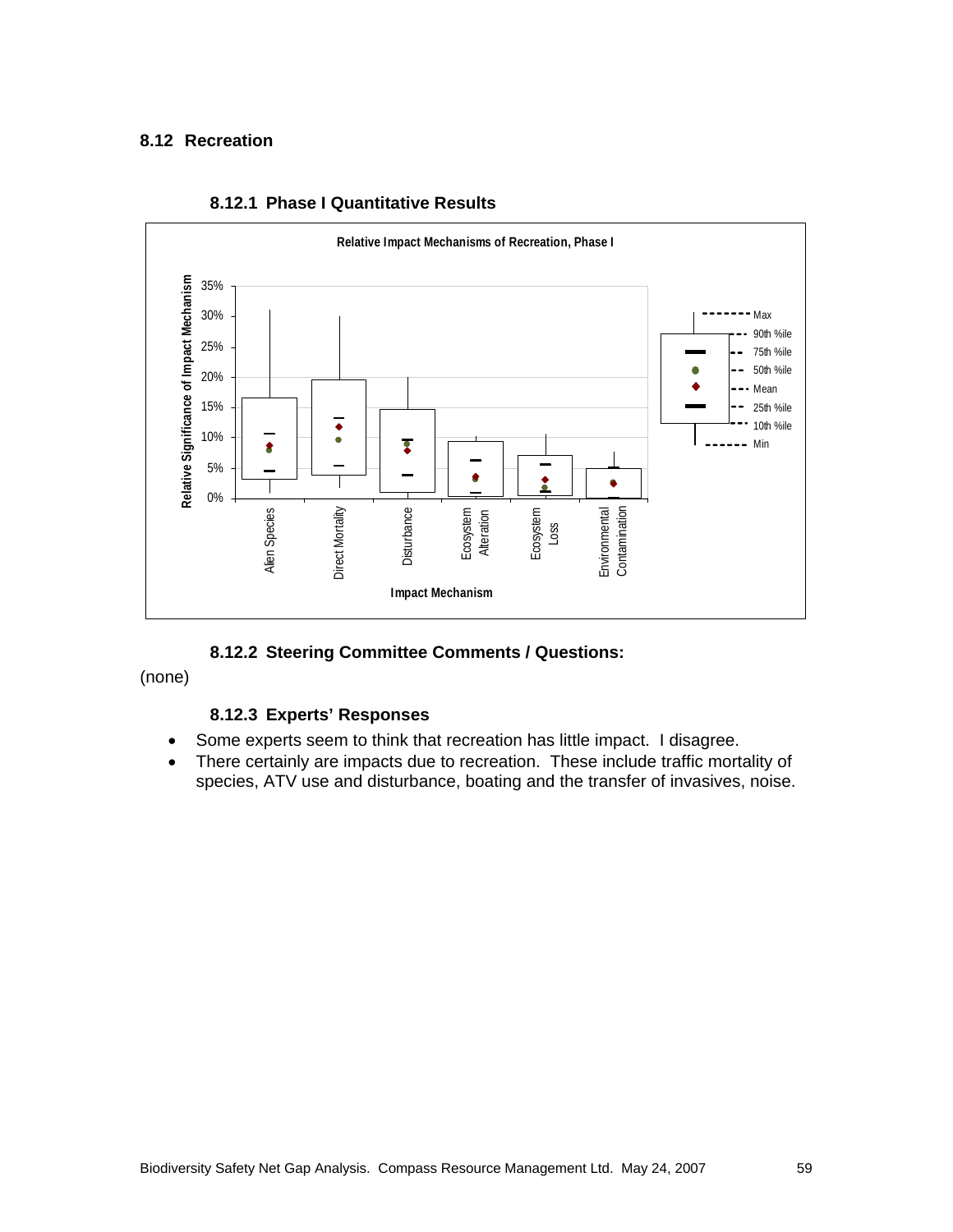

**8.12.4 Combined Phase I & II Quantitative Results**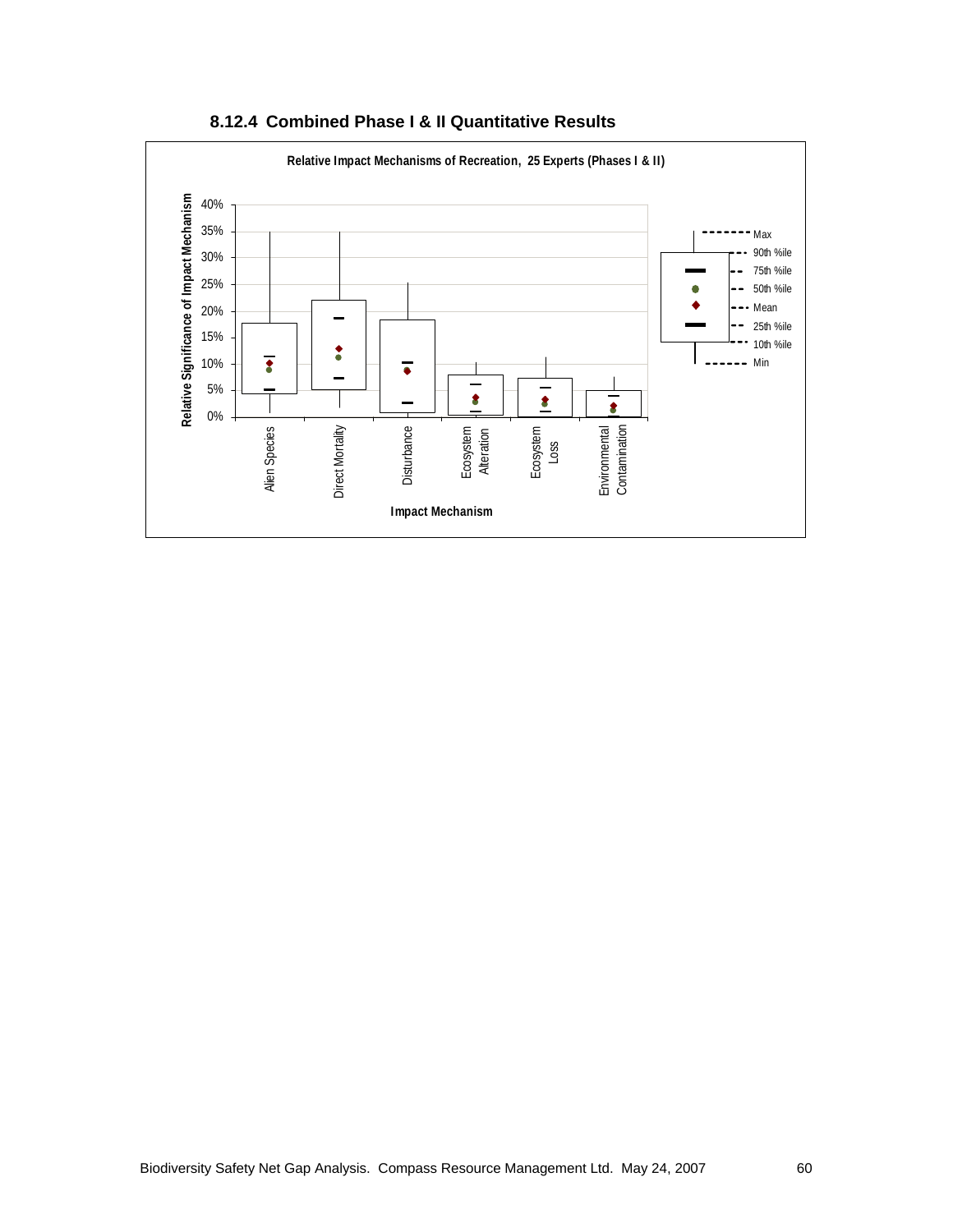## **8.13 Transportation and Utility Corridors**



#### **8.13.1 Phase I Quantitative Results**

**8.13.2 Steering Committee Comments / Questions:** 

(none)

### **8.13.3 Experts' Responses**

- Direct mortality seems high.
- This is quite backwards for aquatic environments. The main issue associated with roading is ecosystem alteration at a watershed scale, contamination form run-off and a form of alteration or loss associated with road crossings acting as barriers to movement.
- Road and rail kill. Increased derailments of late.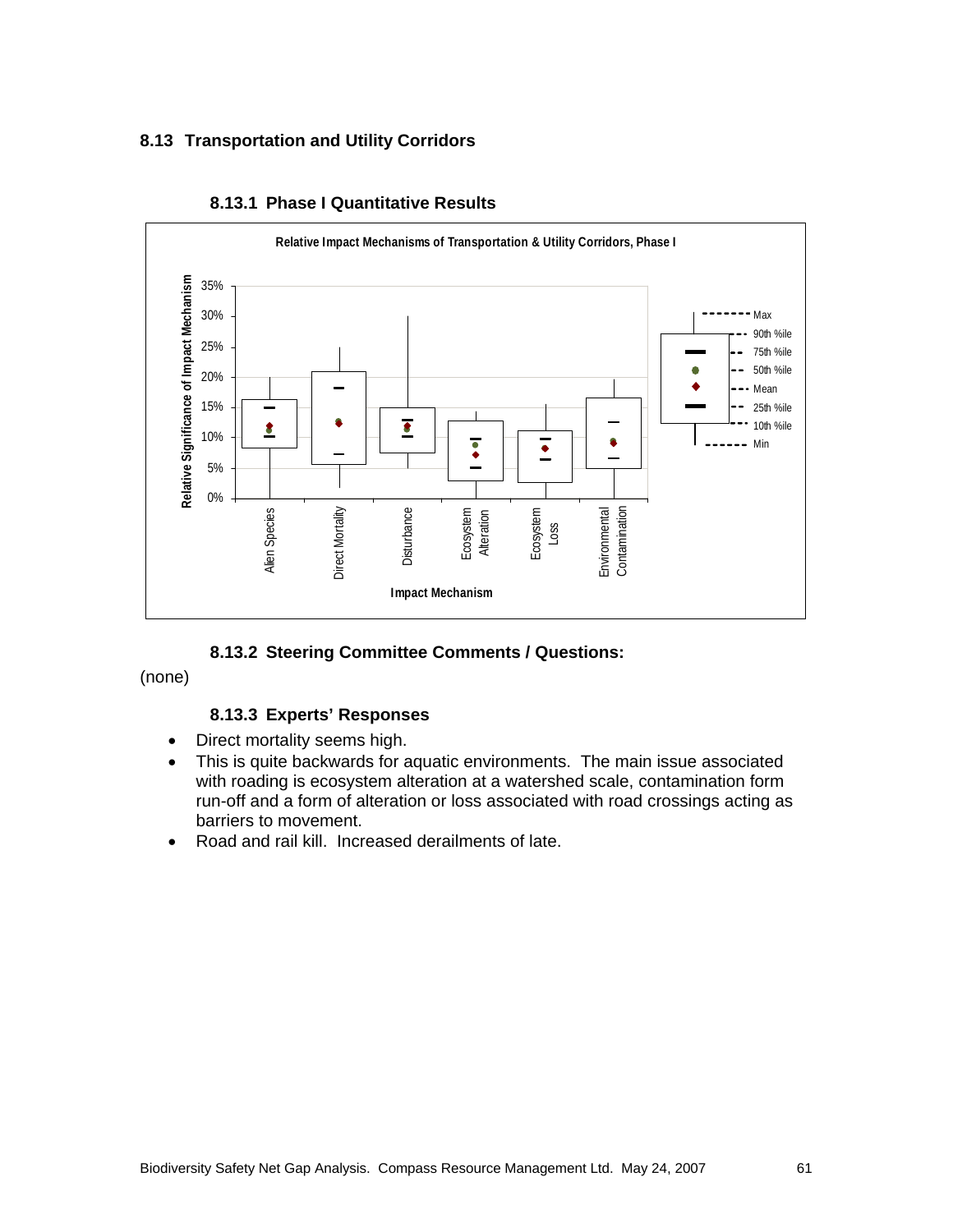

**8.13.4 Combined Phase I & II Quantitative Results**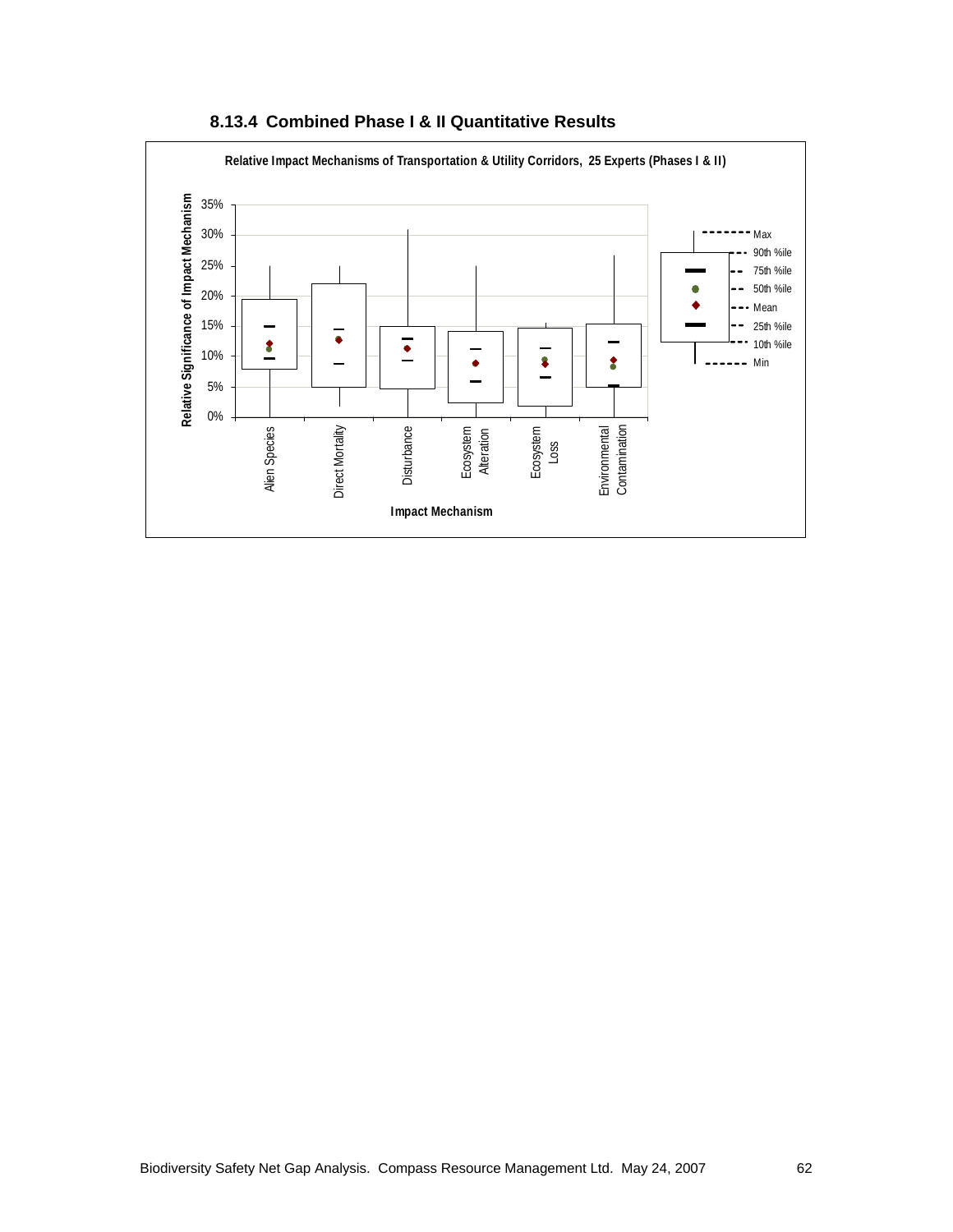## **8.14 Urban / Rural Development**



#### **8.14.1 Phase I Quantitative Results**

# **8.14.2 Steering Committee Comments / Questions:**

The scores for direct mortality, disturbance and ecosystem alteration seem too high?

### **8.14.3 Experts' Responses**

- All impacts of this development are underestimated generally and no one has yet decoupled effects substantially to know which are highest. Human density is the best correlate of spp loss worldwide, which is related generally to R/U, Industrial and related development (e.g. transportation). Frankly, I don't see the value in attempting to prioritize this intimately coupled effects, and I wouldn't put a lot of stock even in 'expert opinion' related to them (including my own, despite much research related to these impacts).
- Direct mortality is high, but could accept disturbance and alteration due to the impacts on development on species behavior and associated changes to land use.
- I think this reflect the diffuse impacts of development. E.g. Urban areas are ecosystem loss but many rural areas are mostly alteration.
- Agree with direct mortality, but not the other
- In comparison to what? It seems that urban / rural development would have high impacts on all three areas.
- Ecosystem loss in highly developed areas and alteration is less developed seems right as the big two.
- Odd that everything seems high is this surprising. Who is defining high scores?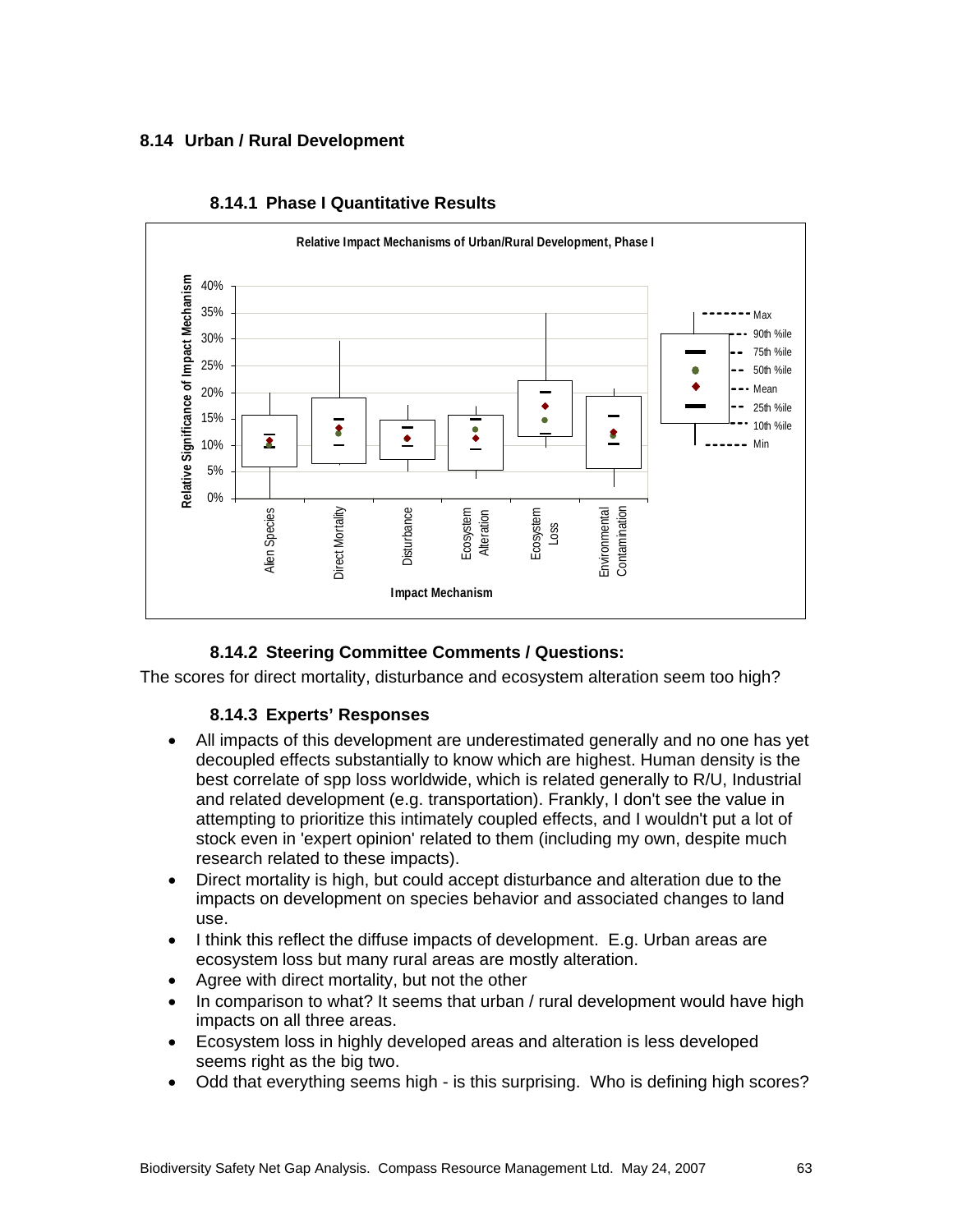

**8.14.4 Combined Phase I & II Quantitative Results**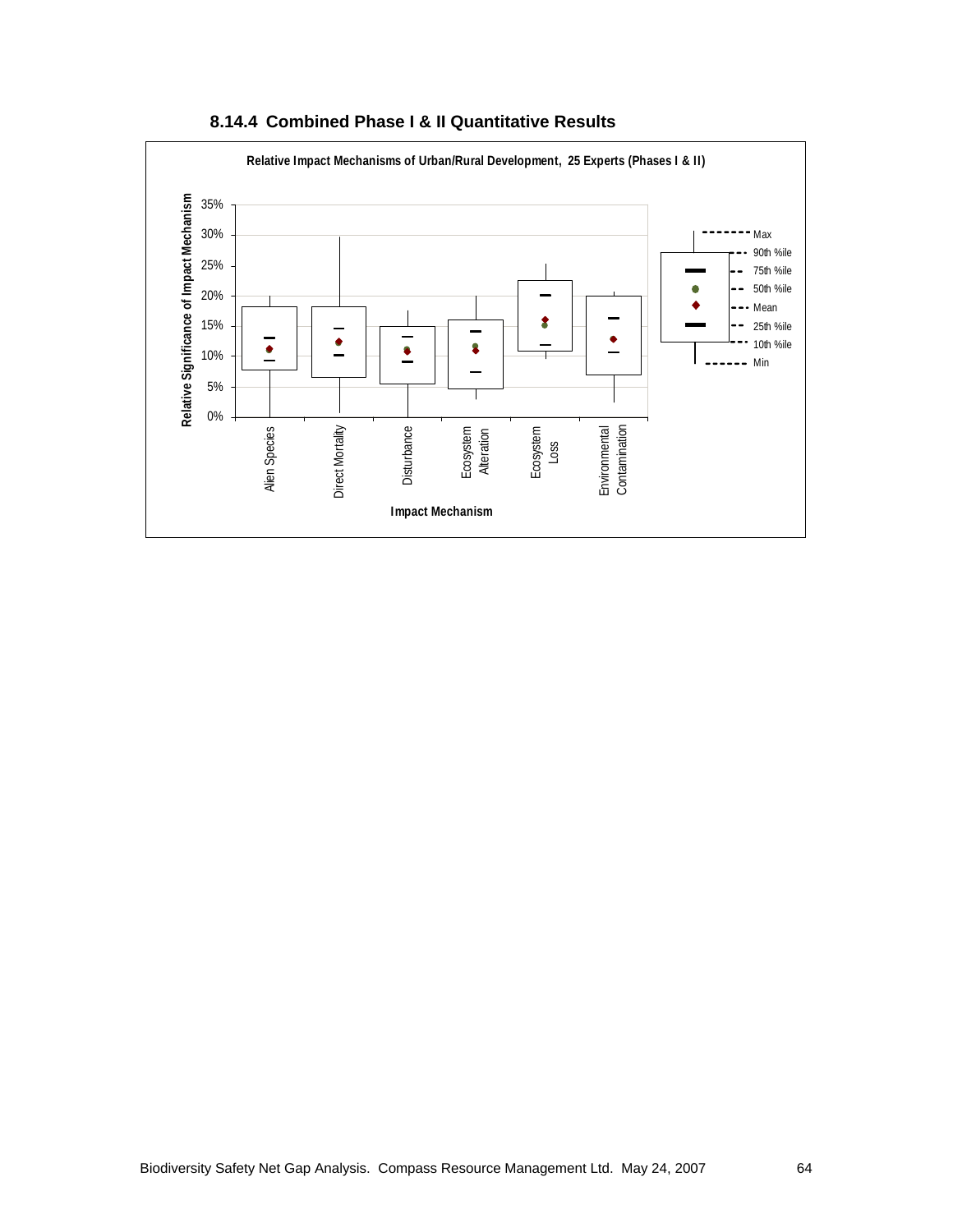## **8.15 Water Development**



#### **8.15.1 Phase I Quantitative Results**

# **8.15.2 Steering Committee Comments / Questions:**

The scores for direct mortality and disturbance seem too high?

### **8.15.3 Experts' Responses**

- Hard to say with any confidence; however, I'd put alteration higher (est).
- Could accept they may be a little high.
- I agree; with the exception of large hydroelectric projects that interact with migratory fish species direct mortality and disturbance is probably less than the reported mean.
- Perhaps but entrainment in irrigation ditches and hydro dams is significant.
- Agree with disturbance, but spillways kill lots of fish. Kemano and reduced release of cool water is hard on migrating salmon.
- I looked at direct mortalities due to drying up creeks etc and direct mortalities due to entrainment
- In aquatic systems there is a lot of direct mortality associated with both entrainment in dams and irrigation systems.
- Odd that everything seems high is this surprising. Who is defining high scores?
- frankly I think that the steering committee is dissecting this stuff too much. The wording here leads to several interpretations and you should not expect specific outcomes anyway!! I found this one a bit too difficult also I do not think that ranking one thing against another is an effective tool always, unnecessary reductionism.